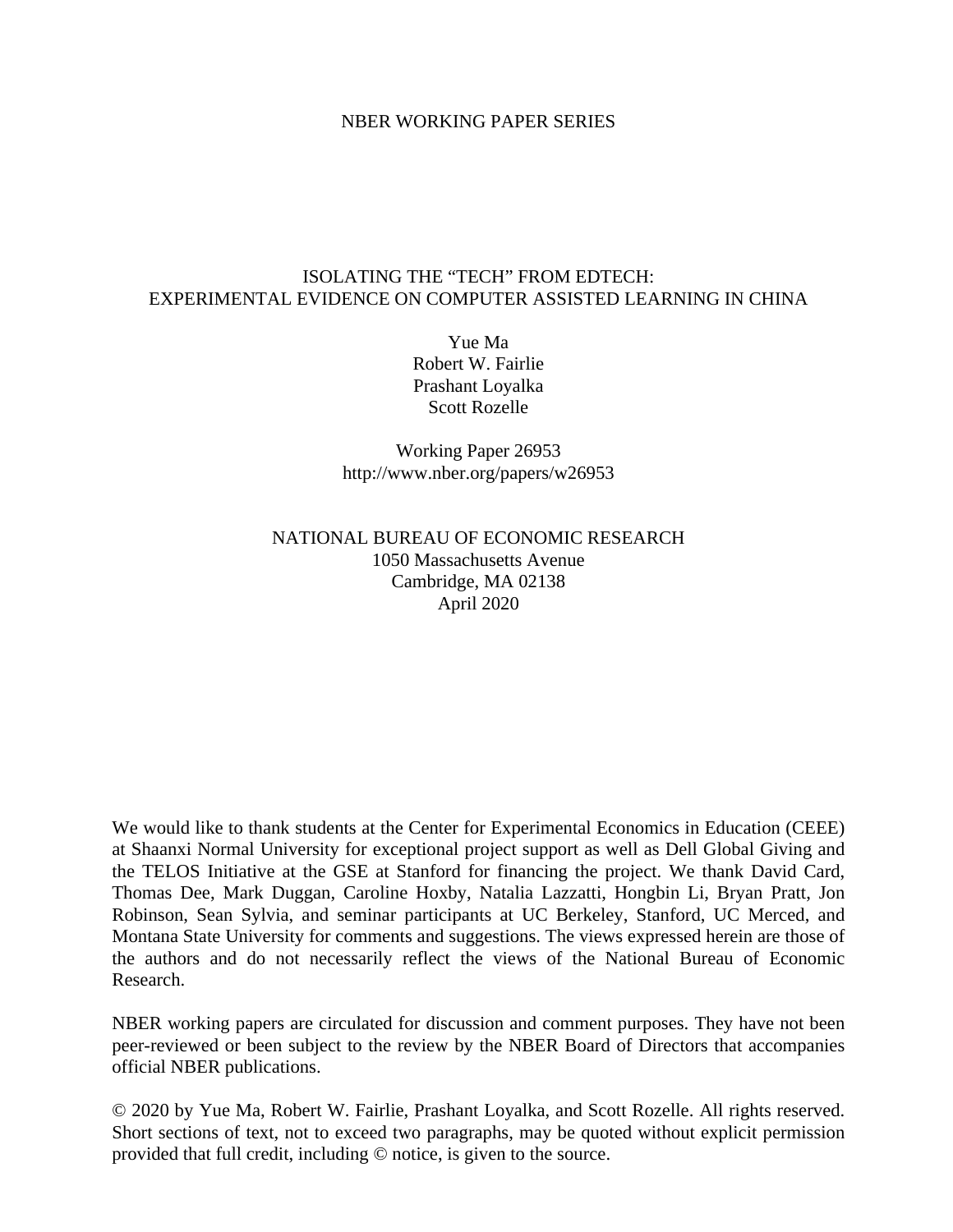Isolating the "Tech" from EdTech: Experimental Evidence on Computer Assisted Learning in China Yue Ma, Robert W. Fairlie, Prashant Loyalka, and Scott Rozelle NBER Working Paper No. 26953 April 2020 JEL No. I21,I25

#### **ABSTRACT**

EdTech which includes online education, computer assisted learning (CAL), and remote instruction was expanding rapidly even before the current full-scale substitution for in-person learning at all levels of education around the world because of the coronavirus pandemic. Studies of CAL interventions have consistently found large positive effects, bolstering arguments for the widespread use of EdTech. However CAL programs, often held after school, provide not only computer-based instruction, but often additional non-technology based inputs such as more time on learning and instructional support by facilitators. In this paper, we develop a theoretical model to carefully explore the possible channels by which CAL programs might affect academic outcomes among schoolchildren. We isolate and test the technology-based effects of CAL and additional parameters from the theoretical model, by designing a novel multi-treatment field experiment with more than four thousand schoolchildren in rural China. Although we find evidence of positive overall CAL program effects on academic outcomes, when we isolate the technology-based effect of CAL (over and above traditional pencil-and-paper learning) we generally find small to null effects. Our empirical results suggest that, at times, the "Tech" in EdTech may have relatively small effects on academic outcomes, which has important implications for the continued, rapid expansion of technologies such as CAL throughout the world.

Yue Ma Stanford University Center on Food Security and Environment at FSI 616 Jane Stanford Way Encina Hall E501 Stanford, CA 94305-6044 yma3@stanford.edu

Robert W. Fairlie Department of Economics Engineering 2 Building University of California at Santa Cruz Santa Cruz, CA 95064 and NBER rfairlie@ucsc.edu

Prashant Loyalka E413 Encina Hall Stanford University Stanford, CA 94305 loyalka@stanford.edu

Scott Rozelle Stanford University Freeman Spogli Institute for International Studies Encina Hall E407 Stanford, CA 94305-6055 rozelle@stanford.edu

A randomized controlled trials registry entry is available at https://doi.org/10.1257/rct.3086-2.0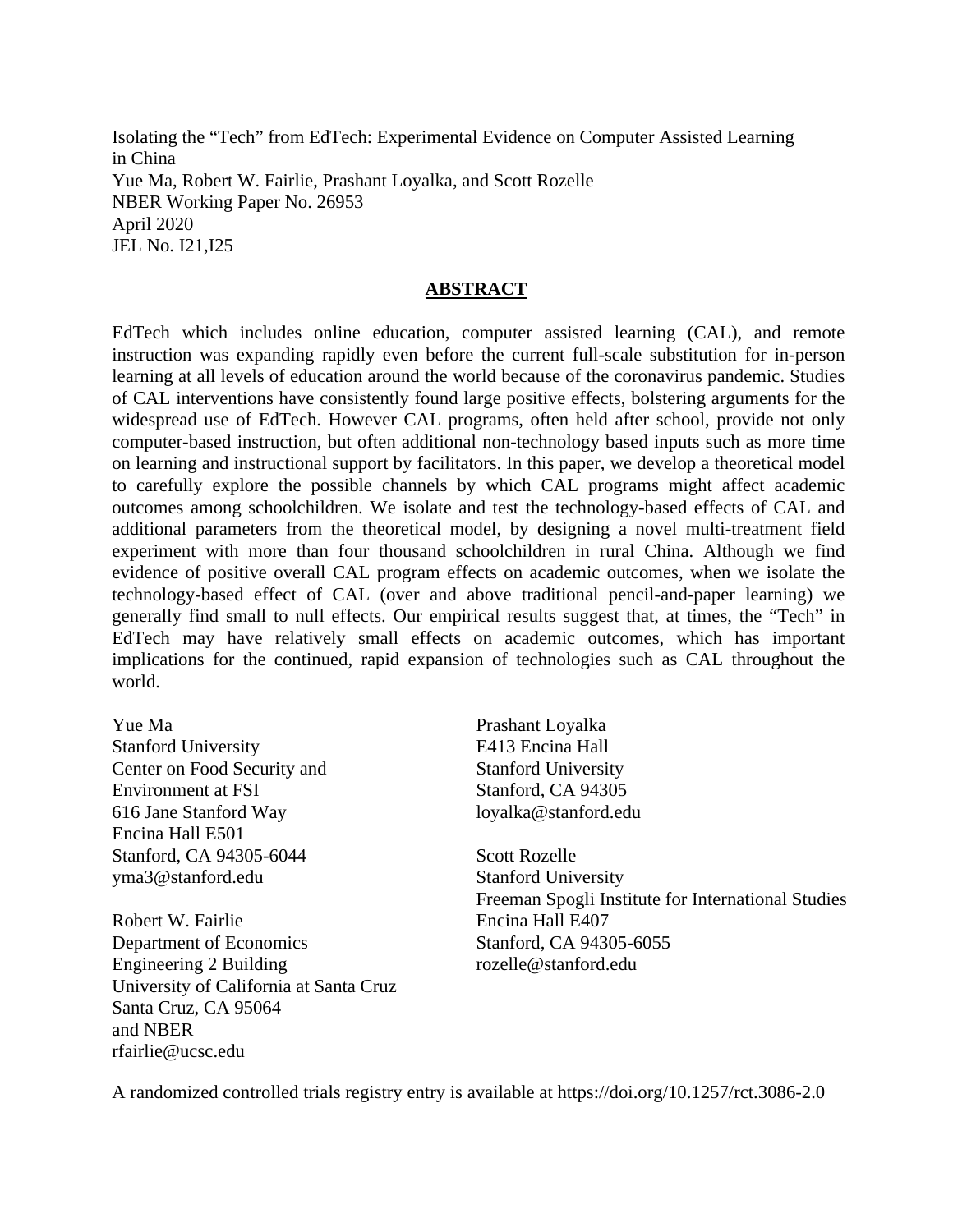# **1 Introduction**

 $\overline{a}$ 

Computer assisted learning (CAL), online courses, massive open online courses (MOOCs), and other forms of educational technology (EdTech) are revolutionizing the way in which students are educated. Billions of dollars are spent each year in the United States on software for K-12 students, and the global EdTech industry was projected to grow to more than \$250 billion by 2020 and \$340 billion by 2025 (Escueta et al. 2017). With the large-scale, comprehensive movement of schoolchildren and college students in China, Europe, the United States and most other countries around the world to online platforms in response to the coronavirus outbreak (COVID-19), actual expenditures on EdTech will be substantially higher. Although EdTech is rapidly being deployed throughout the developed and developing world, the relatively limited evidence on whether and how it affects academic outcomes is mixed (Bulman and Fairlie 2016).

Bolstering arguments for the continuing expansion of EdTech in developing countries, however, recent evaluations of supplemental learning CAL programs across a wide range of software types have consistently found large positive effects on academic outcomes (Lai et al. [2](#page-2-0)013; 2015; Mo et al. 2014; Muralidharan et al. 2019; Bohmer, Burns, and Crowley 2014).<sup>2</sup> In these studies, the effects are identified through randomized experiments in which the treatment group that receives supplemental CAL (and in some cases additional inputs) is compared to a control group that receives no inputs. Although often attributed to the EdTech component, the estimated effects of the supplemental use of CAL, however, include other non-technology based

<span id="page-2-0"></span><sup>&</sup>lt;sup>2</sup> Earlier studies of computer-based programs find large positive effects (Banerjee et al. 2007; Linden 2008), but the evidence is not always clear (Rouse and Krueger 2004; Rockoff 2015). For the less common use of computer-assisted learning as a direct substitute for regular teacher instruction in the classroom the evidence tends to show null effects (Dynarski et al. 2007, Campuzano et al. 2009; Linden 2008; Barrow et al. 2009; Carillo et al. 2011) but this might depend on how computers are used (Falck, Mang, and Woessmann 2018). Finally, the less structured provision of computers and laptops for home and/or school use among schoolchildren tends to show null effects (e.g. Malamud and Pop-Eleches 2011; Fairlie and Robinson 2013; Beuermann et al. 2015; Cristia et al. 2017; Malamud et al. 2019; Hull 2019). For recent reviews, see Glewwe et al. (2013), Bulman and Fairlie (2016), and Escueta et al. (2017).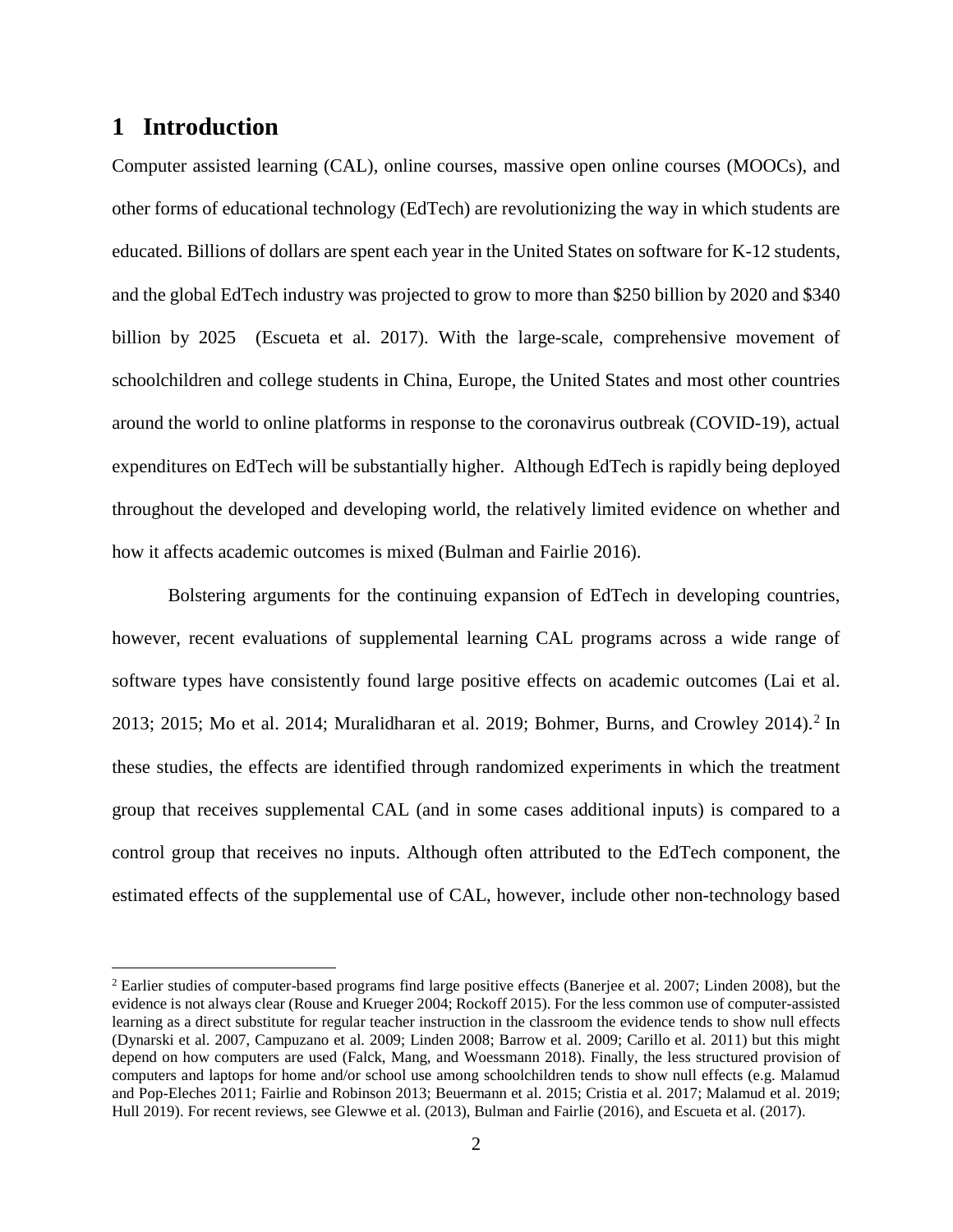inputs in educational production. These inputs include more time learning academic material, additional instructional support by facilitators, more attention to students, and potential crowd out effects on homework time. Thus, a fundamental question for making decisions over investments of educational resources is whether the "Tech" in EdTech is driving the supplemental educational program effects or whether another input is driving the effects. This represents a more general problem in evaluating and interpreting the impacts of any supplemental education intervention program (e.g. after-school tutoring and community technology centers) because those programs also consist of additional inputs such as more learning time.

In this paper, we first create a theoretical model to carefully explore the possible channels by which supplemental CAL might affect academic outcomes among schoolchildren. We then estimate several key parameters from the theoretical model including the technology-based effect of CAL. To generate exogenous variation in CAL and other inputs, we design and conduct a randomized controlled trial (RCT) involving more than four thousand  $4<sup>th</sup>$  to  $6<sup>th</sup>$  grade students across 352 math classes in 130 schools in rural China. Of the 185 million schoolchildren in China roughly 75 percent live in rural areas (Chen et al. 2015; UNESCO 2020). The RCT includes three treatment arms: i) supplemental CAL, ii) traditional supplemental learning (i.e. solving problems using pencil and paper workbooks), and iii) a pure control that receives no supplemental learning. The traditional supplemental learning sessions were designed to have identical content and duration as the supplemental CAL sessions so that they could be used to isolate the technology effects of CAL from the overall program effects. To further isolate effects, the RCT was also designed so that the CAL treatment does not provide any additional inputs and is not part of a larger program.<sup>[3](#page-3-0)</sup>

<span id="page-3-0"></span> $3$  A recent study (Johnson et al. 2018) evaluates a pilot program that involves training teaching assistants to deliver a structured package of literacy materials to groups of 3-4 young children in England. They cross-randomize the TA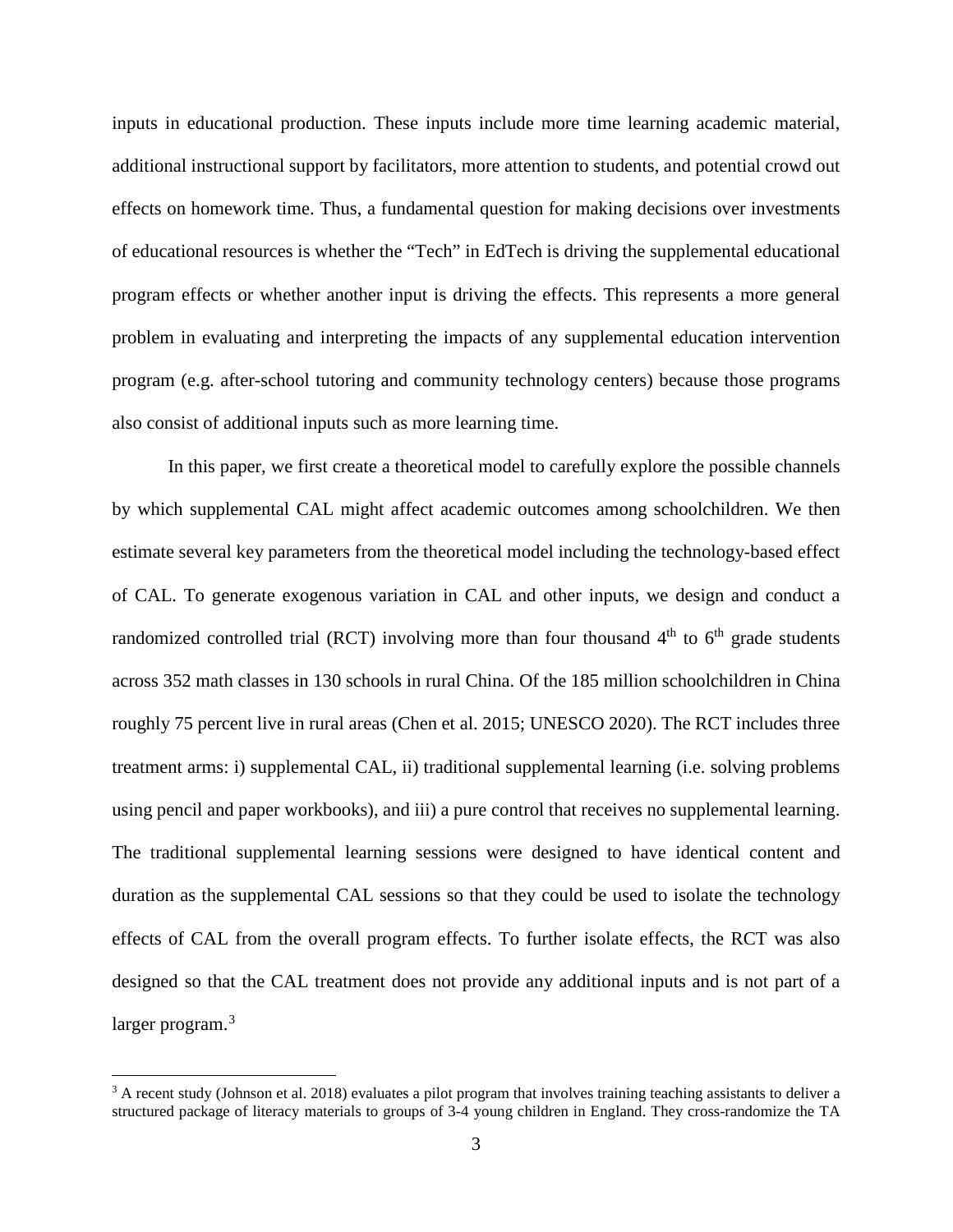The theoretical model demonstrates that there are multiple channels by which a supplemental CAL program can effect educational outcomes, but does not provide a prediction on whether the isolated technology component of the program improves or worsens educational outcomes. Estimates from the field experiment indicate that, for the average student in rural China, the supplemental CAL program increases students' math grades However, when we isolate the technology-based effects of CAL we find point estimates that are small and statistically indistinguishable from zero. The differential between the estimated overall CAL program effect and the estimated CAL technology specific effect is also statistically significant. We find no evidence of positive effects of the CAL Program for math test scores, however, suggesting the program improves non-cognitive more than cognitive skills.

Given well-documented gender differences in computer use and achievement (Eble and Hu 2019; Xu and Li 2018; Algan and Fortin 2018; Hannum and Park 2007), we examine effects for boys and girls separately. Focusing on boys, we find that the CAL program increases math grades by 3.4 percentile points and math test scores by 0.10σ. Isolating the technology-effects from CAL, however, we find point estimates for the CAL technology effect that are notably smaller and statistically indistinguishable from zero. For girls, we do not find positive estimates of the CAL program effect or the isolated CAL technology effect.

Turning to other measures, we find no evidence of time substitution effects from the CAL and workbook sessions: neither type of session crowds out homework time in math. On the other hand, the CAL program and isolated CAL technology effect increase how much students like their math class.

teaching with ICT or paper equivalent sessions and find positive effects for both (slightly larger for non-ICT). However, the emphasis on the teaching assistant intervention, small group assignment, and implementation of this program in the classroom make it difficult to isolate the technology-based effects of the ICT session.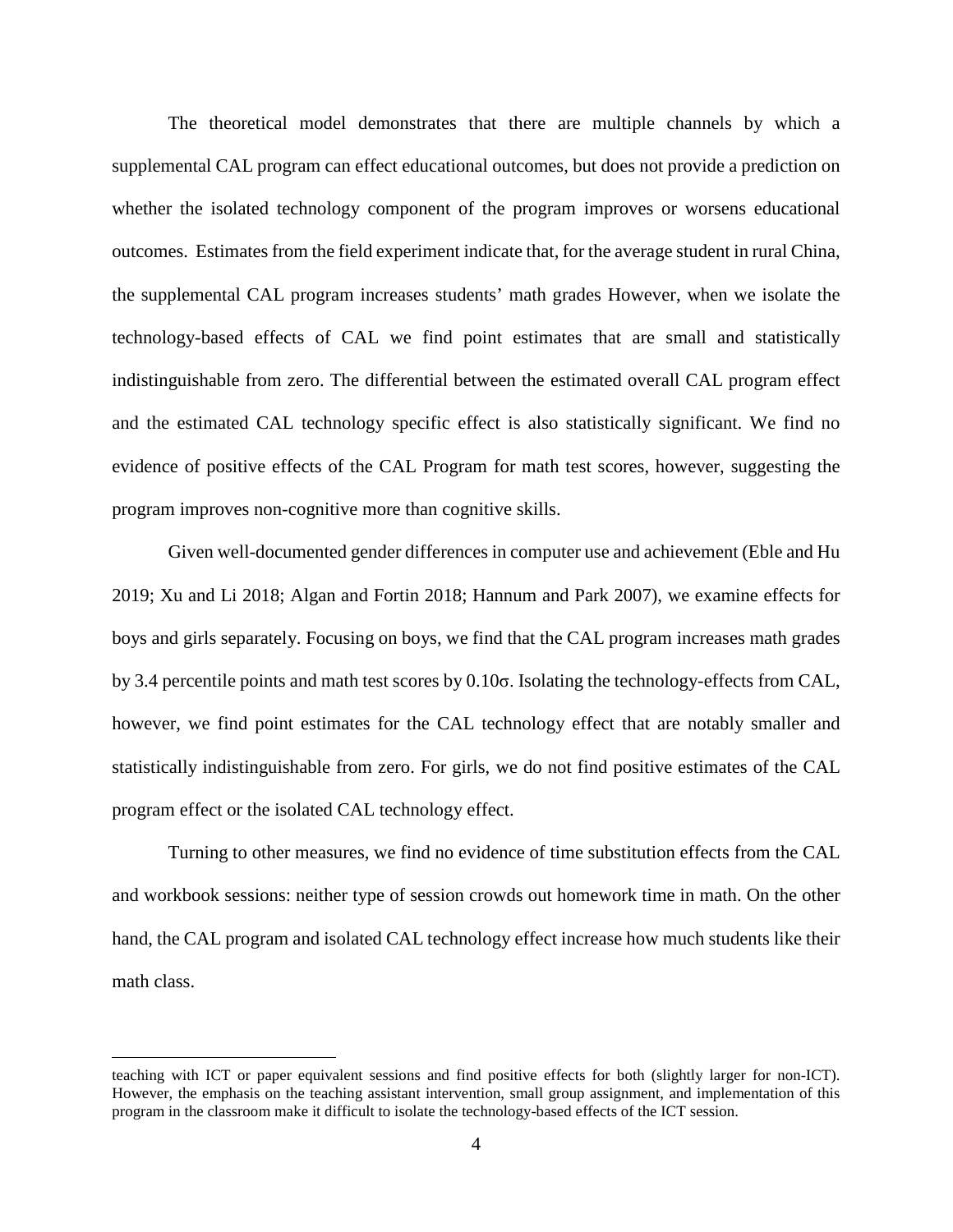In addition to contributing to the literature on whether and how CAL programs work, the findings from our experiment provide novel evidence on whether the isolated technology component of CAL improves academic outcomes. To our knowledge, only one previous study addresses this question.<sup>[4](#page-5-0)</sup> Muralidharan et al. (2019) find large positive effects of after-school Mindspark Center programs in India which include both extensive software use and instructional support. To rule out the effects of the instructional support and extra learning time inputs of the program they compare their impact estimates to those from of an after-school private tutoring program that did not include a technology component but was conducted in the same location and student age group, and for more time (Berry and Mukherjee 2016). The comparison program has no impacts on student outcomes suggesting that additional instructional time and tutoring were not the key drivers of the Mindspark impacts (Muralidharan et al. 2019). Building on the use of this comparison, our experiment provides the first estimate in the literature directly identifying the technology-based effects of CAL on educational outcomes. It is the first experiment to use a second comparison group to remove additional inputs such as more time learning, instructional support from teachers and aides in the sessions, more attention to students, and crowd out of homework time. Isolating the technology-based effects is fundamental to understanding how CAL works, and whether the "Tech" in EdTech positively affects educational outcomes.

Our paper also contributes to the broader literature on the effects of computer technology in education and the labor market by providing a new "Pencil Test." The seminal paper by DiNardo and Pischke (1997) found that workers who use pencils at work experience a wage premium that

<span id="page-5-0"></span><sup>&</sup>lt;sup>4</sup> The general finding of null effects when CAL substitutes for regular teacher instruction in the classroom provides some indirect evidence on the question (Dynarski et al. 2007, Campuzano et al. 2009; Linden 2008; Barrow et al. 2009; Carillo et al. 2011). However, the implementation of these programs within the classroom and the substitution for several factors (not just learning time) such as teacher lecture time, in-class discussions and small group work make it difficult to isolate the technology-related effects of CAL.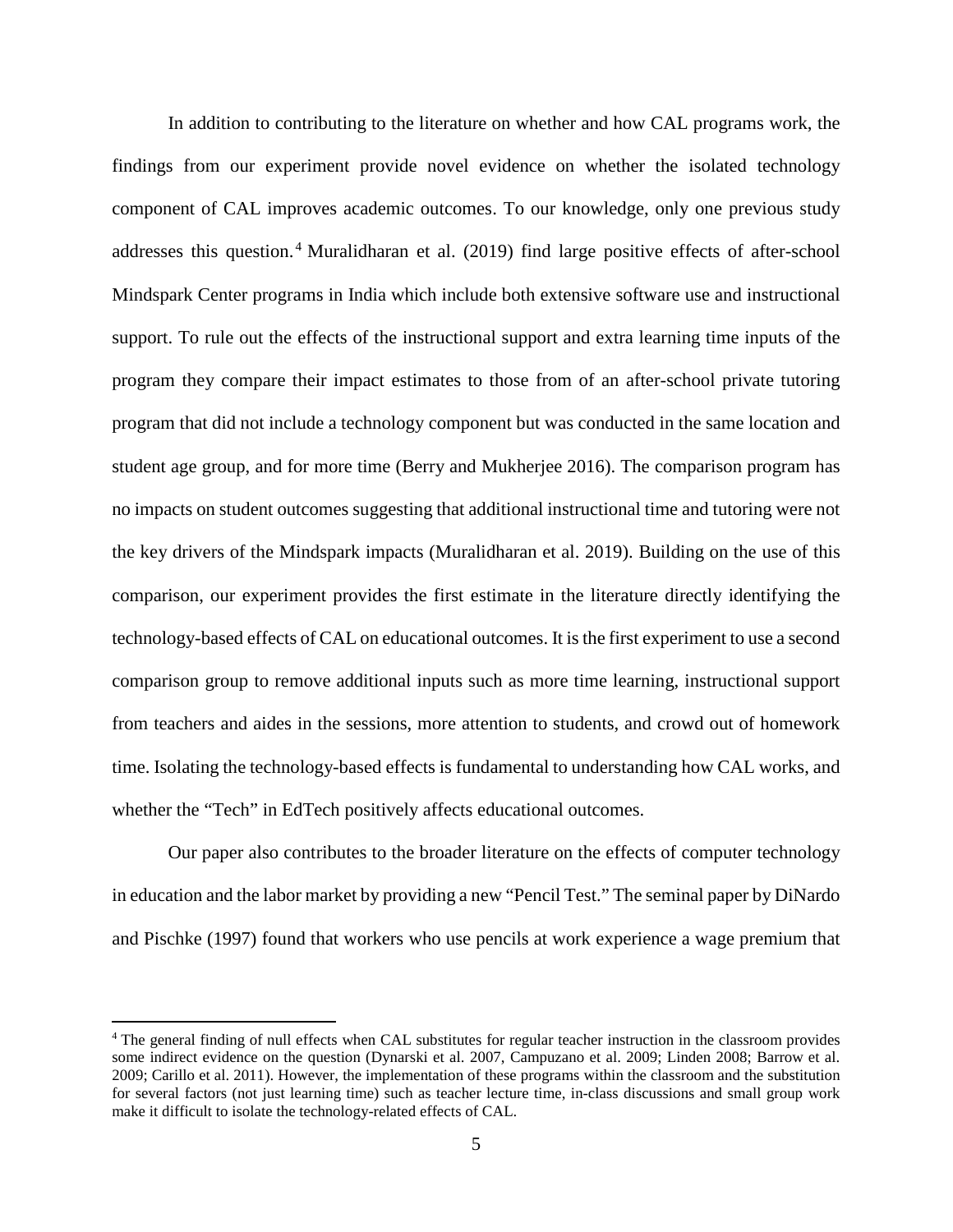is similar to computer users. "Pencil skills" are not scarce, however, and cannot have a large return in the labor market, raising the concern that the large estimated returns to computer skills in previous studies were due to unobserved worker and job characteristics. Several recent studies evaluating CAL programs rule out concerns about unobserved heterogeneity among students, parents and schools by using RCTs, but ignore a related threat to interpretation. In a similar vein, comparing CAL to pencil and paper workbook estimates provides evidence that the large positive estimates of the effects of CAL programs commonly found in previous studies might be at least partly due to other inputs such as more time devoted to learning material, which could have also been achieved with a pencil and workbook. Taken together, the findings have particular relevance to the questions of whether technology has a distinct advantage in improving student outcomes, and what advantages and disadvantages it has over traditional "pencil and paper" forms of learning.

The remainder of the paper is organized as follows. In Section 2, we create a theoretical model to illustrate the channels by which CAL might affect academic outcomes among schoolchildren relative to more traditional, "pencil and paper" forms of learning. Section 3 describes the design and implementation of the experiment. Section 4 presents our main results and reports estimates of the structural parameters of the theoretical model. Section 5 concludes.

# **2 Theoretical Model of Investment in EdTech**

A theoretical model illustrates the channels by which CAL might affect academic outcomes among schoolchildren. The broad question of interest is whether parents, students and schools are choosing optimal levels of technology inputs for education given constraints on financial resources, information, and in-school and after-school time allocated to learning. Can academic achievement be improved by investing in additional technology use? The answer to this question necessarily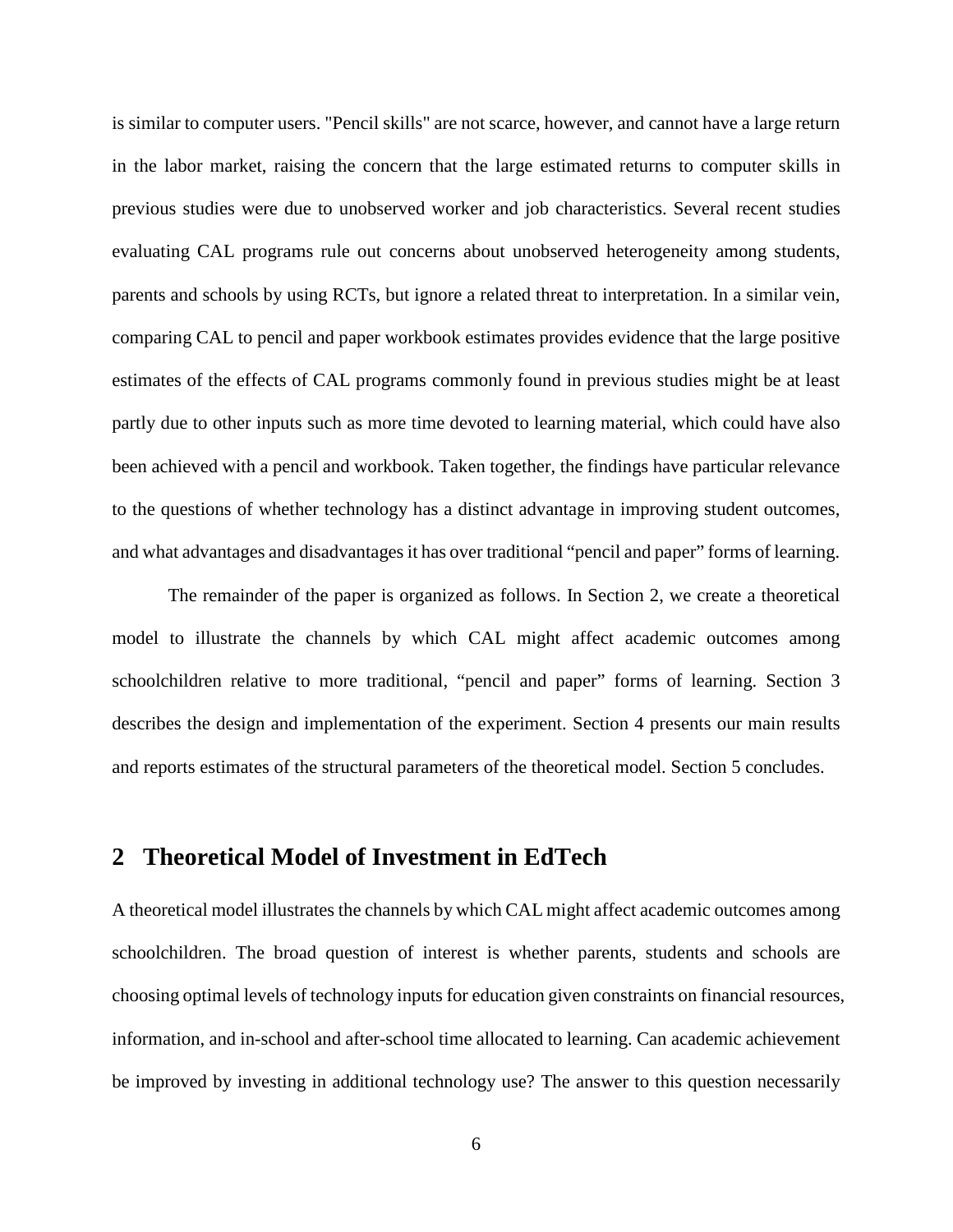involves a trade-off between inputs. Investment in technology likely offsets investment in traditional resources. During after-school hours, the question of whether time spent using computer-based learning offsets traditional learning is especially salient because of the flexibility of this time.

To illustrate these points, we start by adding computer resources such as CAL to a standard model of education production.<sup>[5](#page-7-0)</sup> In the context of after-school education production by students, the binding constraints in such a model are the amount of after-school time available for learning and the budget for parental or school resources for after-school learning. The focus of the model is on how CAL investment affects various math time inputs, but we also discuss the theoretical implications of how CAL programs, more generally, might provide additional instructional support by teachers or aides and more attention to students during sessions. We consider a value-added model of education and focus on academic performance in math.<sup>[6](#page-7-1)</sup>

$$
A_i = f(X_i, S_i, T_i^C, T_i^M) \text{ s.t.}
$$
\n
$$
T_i^M = T_i^{TR} + T_i^C
$$
\n
$$
T_i^M + T_i^{Oth} \le T
$$
\n
$$
P^{TR}T_i^{TR} + P^C T_i^C \le B_i,
$$
\n(2.1)

A measure of academic performance in math,  $A_i$ , is assumed to depend on the characteristics of a student and his or her family (including prior academic performance),  $X_i$ , school and teacher characteristics,  $S_i$ , total time allocated to learning math,  $T_i^M$ , and time allocated to learning math on the computer,  $T_i^C$ . Time allocated to learning math on the computer is essentially entered twice to allow for a direct technology effect and a separate time learning math

<span id="page-7-0"></span><sup>&</sup>lt;sup>5</sup> See Hanushek (1979, 1986); Rivkin, Hanushek, and Kain (2005); Figlio (1999) for examples.

<span id="page-7-1"></span><sup>&</sup>lt;sup>6</sup> See Hanushek (1979) for an early discussion of value-added models in the economics of education literature.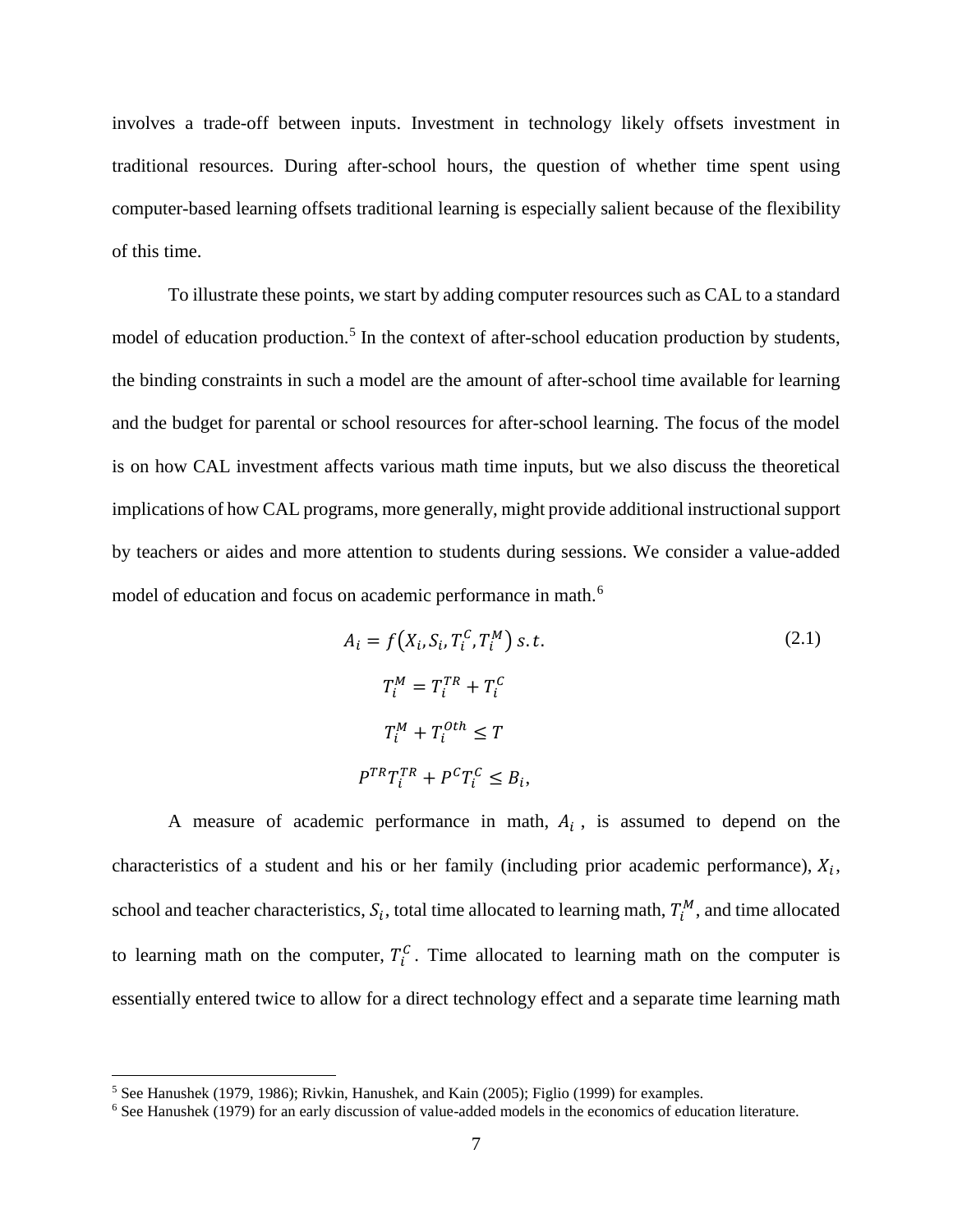effect. Total time allocated to learning math consists of traditional learning,  $T_i^{TR}$ , and CAL,  $T_i^C$ . The amount of time spent on learning math is constrained by total available after-school learning time T which includes time spent after-school on all other activities,  $T_i^{Oth}$ . Investments in traditional and CAL are subject to costs  $(P^{TR}$  and  $P^C)$  and per student budget  $B_i$  for after-school learning expenditures on math.

If students, parents and schools do not make optimal choices of CAL, possibly due to not having access to technology, or other resource and information constraints, then an exogenous reallocation toward CAL could be positive. On the other hand, if students, parents, and schools already optimally allocate time then an exogenous reallocation toward CAL and away from other more productive forms of learning will result in a negative or zero effect on math performance.<sup>[7](#page-8-0)</sup> From Equation (2.1) the total marginal effect of CAL on academic achievement is:

$$
\frac{dA}{dT^c} = \frac{\delta A}{\delta T^c} + \frac{\delta A}{\delta T^M} \frac{\delta T^M}{\delta T^c}
$$
 (2.2)

The total effect is comprised of a direct effect of increasing CAL time on math and an indirect effect through increasing total time spent learning math.

CAL might have a direct or "technology" effect on academic achievement independent of more time on math (i.e.  $\frac{\delta A}{\delta T^c} \neq 0$ ). CAL is video-based, and often game-based, and thus might be more engaging than traditional learning. The game-based features of educational software might increase learning interest as well as learning performance (Ebner and Holzinger, 2007; Burguillo, 2010). CAL might also provide faster feedback on problems compared to the feedback associated with traditional modes of learning (Van der Kleij et al., 2015). On the other hand, the game-based nature of CAL might reduce interest in completing traditional homework or learning in class and

<span id="page-8-0"></span><sup>7</sup> Parents and students might limit time on computers for after-school learning because of concerns over distraction, safety, and other issues.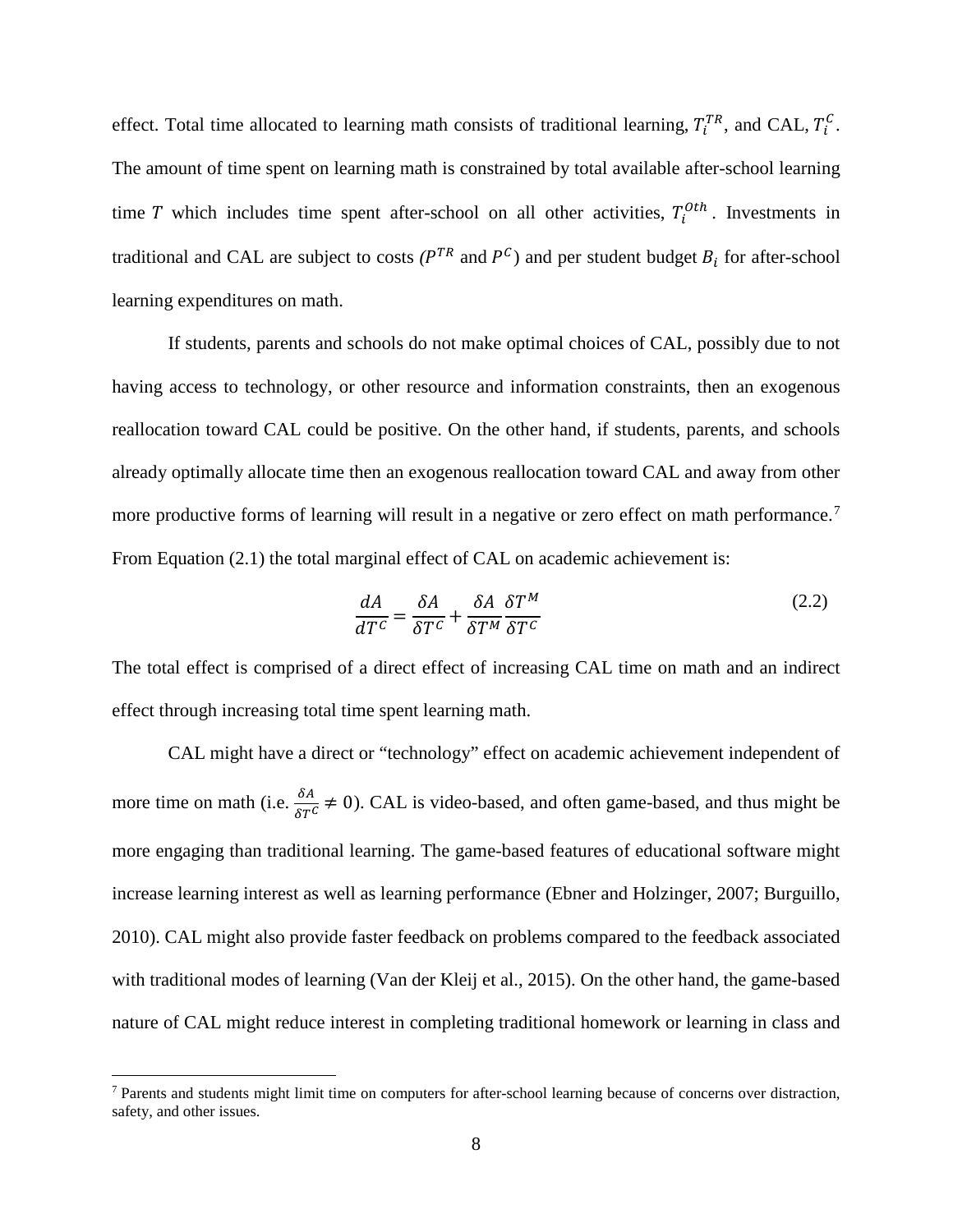hence decrease achievement. In addition, solving math problems on a computer instead of writing them down on paper with a pencil could commit them less to memory (Vincent, 2016). The net technology effect of these potentially offsetting mechanisms is theoretically ambiguous.

Using the total time on math constraint in  $(2.1)$  we can rewrite the total marginal effect of CAL on math achievement.

$$
\frac{dA}{dT^c} = \frac{\delta A}{\delta T^c} + \frac{\delta A}{\delta T^M} \left( 1 + \frac{\delta T^{TR}}{\delta T^c} \right)
$$
 (2.3)

Here we can view the indirect effect (the second term in equation 2.3) as having two parts. The first part is the effect of a one-to-one increase in math time by increasing CAL time. As discussed in detail below, this part of the effect of introducing educational technology is important and often overlooked in the previous literature. Introducing CAL in a subject implicitly increases time spent learning that subject. The second part of the indirect effect of CAL captures the possibility of crowd out (or crowd in) of traditional learning in math. CAL might displace some of the time a student normally devotes to traditional forms of learning such as homework or independent studying because of the overall time constraint (i.e.  $\frac{\delta T^{TR}}{\delta T^C}$  < 0). Crowd out of homework time might result because of the time constraint and/or the student viewing traditional learning as less fun or engaging compared to learning math on the computer (which is often game-based). Working in the opposite direction, however, there could be crowd in where CAL might increase a student's interest and confidence in math and ultimately increase independent time studying math.

To make the theoretical model more tractable we approximate with a linear education production function. We modify (2.1) and (2.3) as:

$$
A_i = \beta X_i + \gamma S_i + \theta T_i^C + \lambda T_i^M \tag{2.1'}
$$

$$
\frac{dA}{dT^c} = \theta + \lambda (1 + \eta). \tag{2.3'}
$$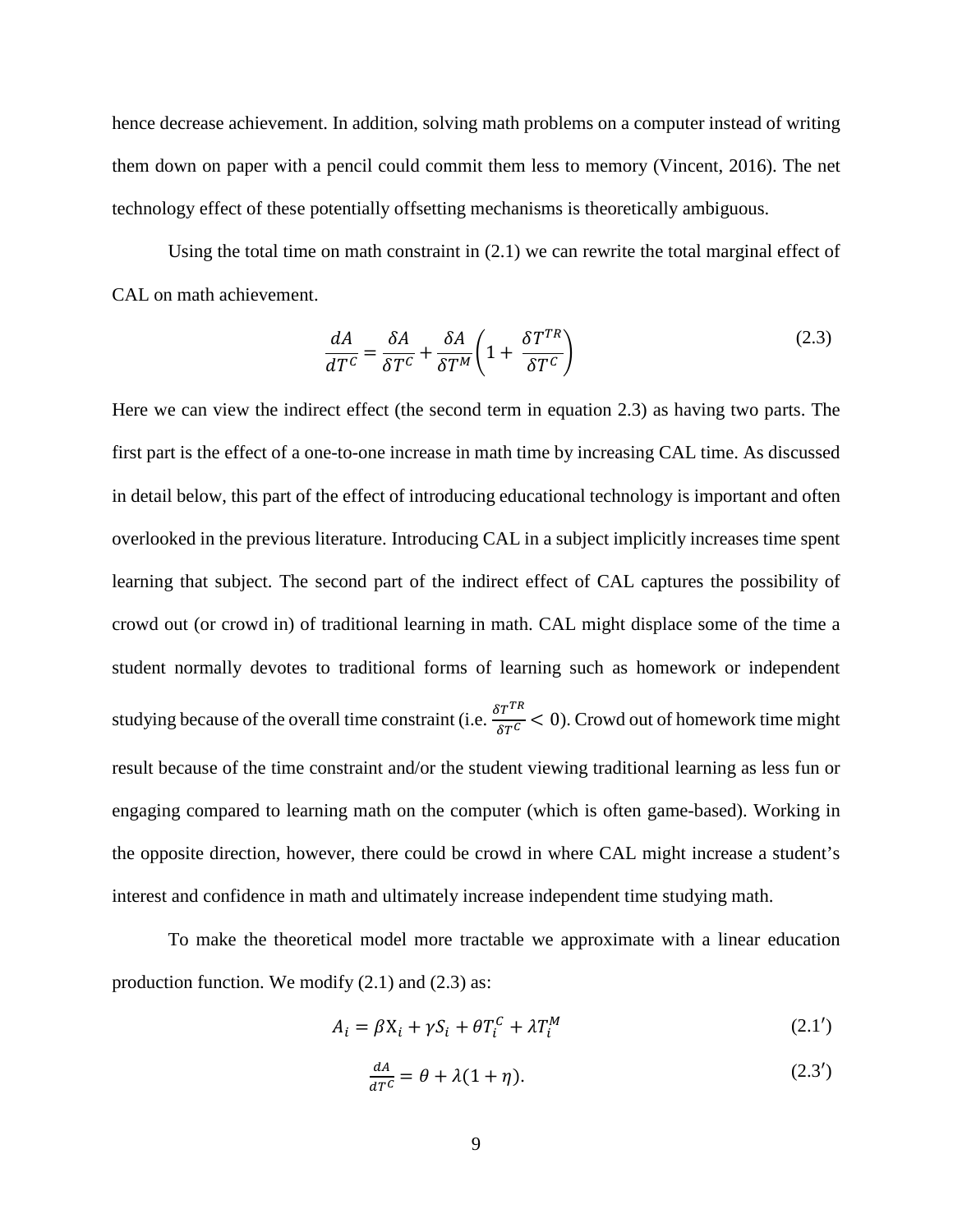Arguably, the parameter of most interest is the direct or technology-based effect of CAL on academic performance,  $\theta$ . It captures how CAL affects achievement stripped of any mechanical effects through increased hours learning math or any crowd out or crowd in effects on traditional forms of learning math. Policymakers, however, might not be as concerned about removing crowd out or crowd in effects, but want to know the net reduced form effect that captures the relative returns to different investments in math learning. In this case, the budget constraint and relative prices would also play an important role. The crowd out or crowd in parameter, is also of interest because it provides a sense of the behavioral response to different technology investment policies. For example, a better understanding of whether investing in CAL, that makes traditional forms of learning less interesting (crowd out) or builds confidence (crowd in), is useful.

The total effect of implementing a CAL program, captured by (2.3'), captures everything: time learning math on the computer, total time learning math, and potential crowd out effects on homework. Although the focus here has been on time effects, as discussed in more detail below, implementing a CAL program often includes additional inputs such as providing learning new material outside the standard curriculum, additional instructional support by teachers or aides running the sessions, and more attention to schoolchildren in sessions.

# **2.2 Interpreting Estimates from Previous CAL Program Evaluations**

As noted above, several previous studies estimate the effects of supplemental CAL on academic outcomes and find large positive effects. For example, Lai et al. (2013; 2015) and Mo et al. (2014) find large positive effects of supplemental CAL programs for Chinese schoolchildren (0.12 to 0.18σ in math) from 40 minutes of instruction, 2 times a week. Muralidharan et al. (2019) find large positive intent-to-treat effects of after-school Mindspark Center programs in India which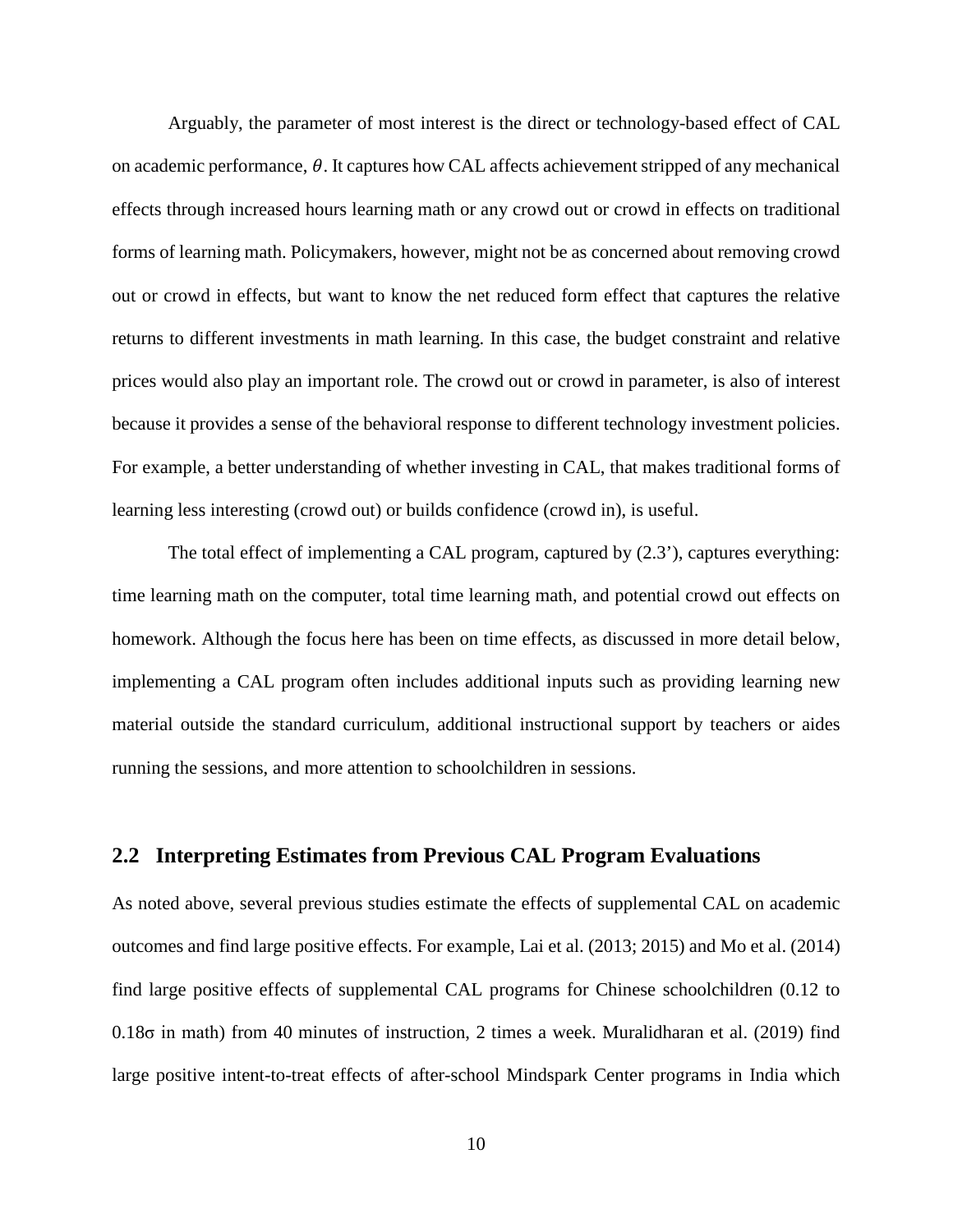include software use and instructional support  $(0.37\sigma)$  in math and  $0.23\sigma$  in Hindi) from 90 minutes per session, six sessions a week. Bohmer, Burns, and Crowley (2014) find large positive effects from an after-school program providing CAL and student coaches in South Africa (0.25σ in math) for 90 minutes, biweekly. These studies essentially estimate (2.3') without identifying the technology parameter,  $\theta$ . Because (2.3') includes the total effects from an increase in  $T^M$  in addition to an increase in  $T^c$ , it favors finding positive effects on academic outcomes. Outside of the theoretical model, many of the CAL programs evaluated in the previous literature include additional educational inputs such as coaches and tutoring sessions which further complicate the interpretation of CAL effects on academic outcomes.

Muralidharan et al. (2019) recognize this concern and note that the impact estimates from the after-school Mindspark program intervention include a combination of the computer program, group-based instruction, and extra instructional time. Although their experiment is not designed to distinguish between these different channels of impact, they address the concern by comparing their CAL program estimates to estimates from a contemporaneous experimental study of the impacts of an after-school tutoring program in the same location and with similarly-aged students (Berry and Mukherjee, 2016). Although the tutoring program was longer (3 hours per session, six days per week instead of 1.5 hours per session, six days per week) no impacts on academic outcomes were found. Muralidharan et al. (2019) note that the null impacts from this program suggest that the additional instructional time or group-based tutoring on their own may have had limited impacts without the CAL program provided at the Mindspark Centers.

The markedly different findings from evaluations of the two programs is important. We build on these results by directly estimating the technology parameter,  $\theta$ , in (2.3') using our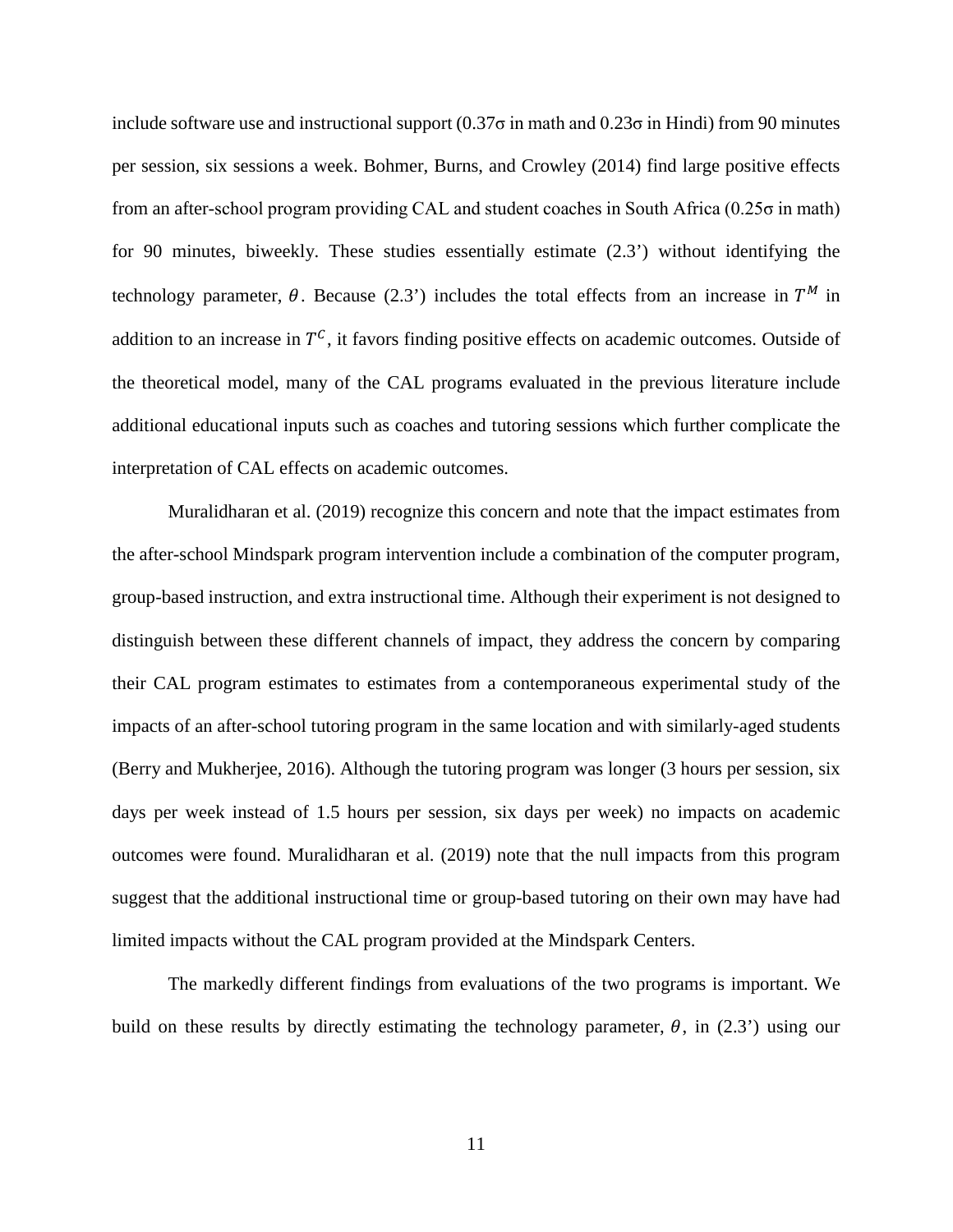experiment. Specifically, we make use of two treatment arms and a control group to isolate the effects of the different inputs.

# **3 Estimation, Experimental Design, and Data**

Estimating the parameters from the theoretical model is complicated for two primary reasons. First, academic performance and CAL use is likely to be correlated with unobservables leading to biased estimates, especially if there is positive selection bias. Second, the multicollinearity of total math time and CAL time makes it difficult to identify the separate effects of math time and CAL time on academic performance. To address both concerns we designed and implemented a field experiment in which students are randomly assigned to either a control group, a treatment group that receives supplemental CAL sessions, or a treatment group that receives supplemental traditional workbook sessions. As discussed in more detail below, the supplemental traditional workbook sessions were designed to provide similar content, time learning math, and other characteristics as the CAL sessions. Production of math achievement in the control, CAL treatment, and workbook treatment groups can be represented, respectively, by:

$$
A_i^0 = \beta X_i + \gamma S_i + \lambda T_i^{TR\_0}
$$
\n
$$
(3.1)
$$

$$
A_i^{CAL} = \beta X_i + \gamma S_i + \theta + \lambda (T_i^{TR\_0} + 1 + \eta^C)
$$
\n(3.2)

$$
A_i^{WK} = \beta X_i + \gamma S_i + \lambda (T_i^{TR\_0} + 1 + \eta^{WK}), \qquad (3.3)
$$

where  $T_i^{TR\_0}$  is the base or control level of traditional homework time, and  $\eta^c$  and  $\eta^{WK}$  are the potential crowd out (or crowd in) responses of math homework time to CAL and workbook sessions, respectively. To normalize time units and simplify the notation, the CAL treatment sets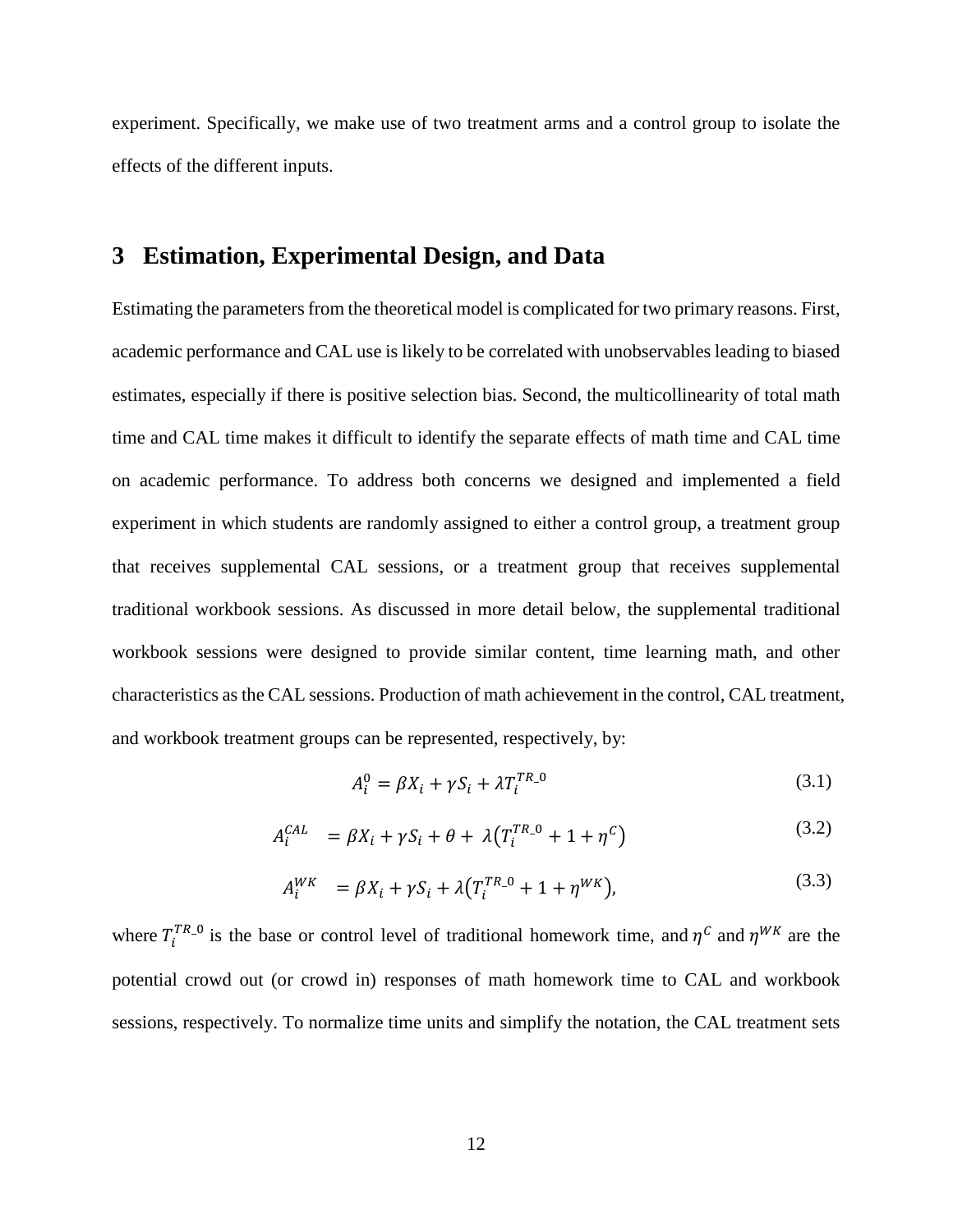$T_i^c = 1$  and the extra time allocated to learning math to 1. The workbook treatment, which is of the same duration of time, also sets the extra time allocated to learning math to 1.

The parameters of these three equations can be recovered by using adjusted means and the following two equations:

$$
\theta = \bar{A}^{CAL} - \bar{A}^{WK} - \lambda (\eta^C - \eta^{WK})
$$
\n(3.4)

$$
\lambda = \frac{\bar{A}^{WK} - \bar{A}^0}{1 + \eta^{WK}} \tag{3.5}
$$

 $\eta^c - \eta^{WK}$  can be estimated from the difference in total hours learning math between the CAL treatment group and the workbook treatment group,  $\eta^c$  can be estimated from the difference in total hours learning math between the CAL treatment group and the control group, and  $\eta^{WK}$  can be estimated from the difference in total hours learning math between the workbook treatment group and the control group. If these hours substitution effects are small then we are essentially identifying  $\theta$  from the CAL-workbook difference, and  $\lambda$  from the workbook-control difference. The RCT, in expectation, holds constant student, teacher, and school characteristics and the base or control level of traditional learning time on math,  $T_i^{TR\_0}$ .

We estimate the parameters of the theoretical model represented in Equations (2.11), (2.12) and (2.13) using the following regression equation:

$$
Y_{ij} = \alpha_0 + \alpha_1(-D_{1j}) + \alpha_2(-D_{2j}) + X_{ij}\beta + S_{ij}\gamma + \tau_c + \varepsilon_{ij}
$$
 (3.6)

where  $Y_{ij}$  is the academic outcome of interest measured at endline for student *i* in school *j*;  $D_{1j}$  is a dummy variable indicating the treatment assignment for the control condition of class  $j$ ,  $D_{2j}$  is a dummy variable indicating the class treatment assignment for the workbook condition of class *j*;  $X_{ij}$  is a vector of baseline student control variables,  $S_{ij}$  is a vector of baseline teacher and classroom control variables, and  $\tau_c$  is a set of county-grade (strata) fixed effects. Both the control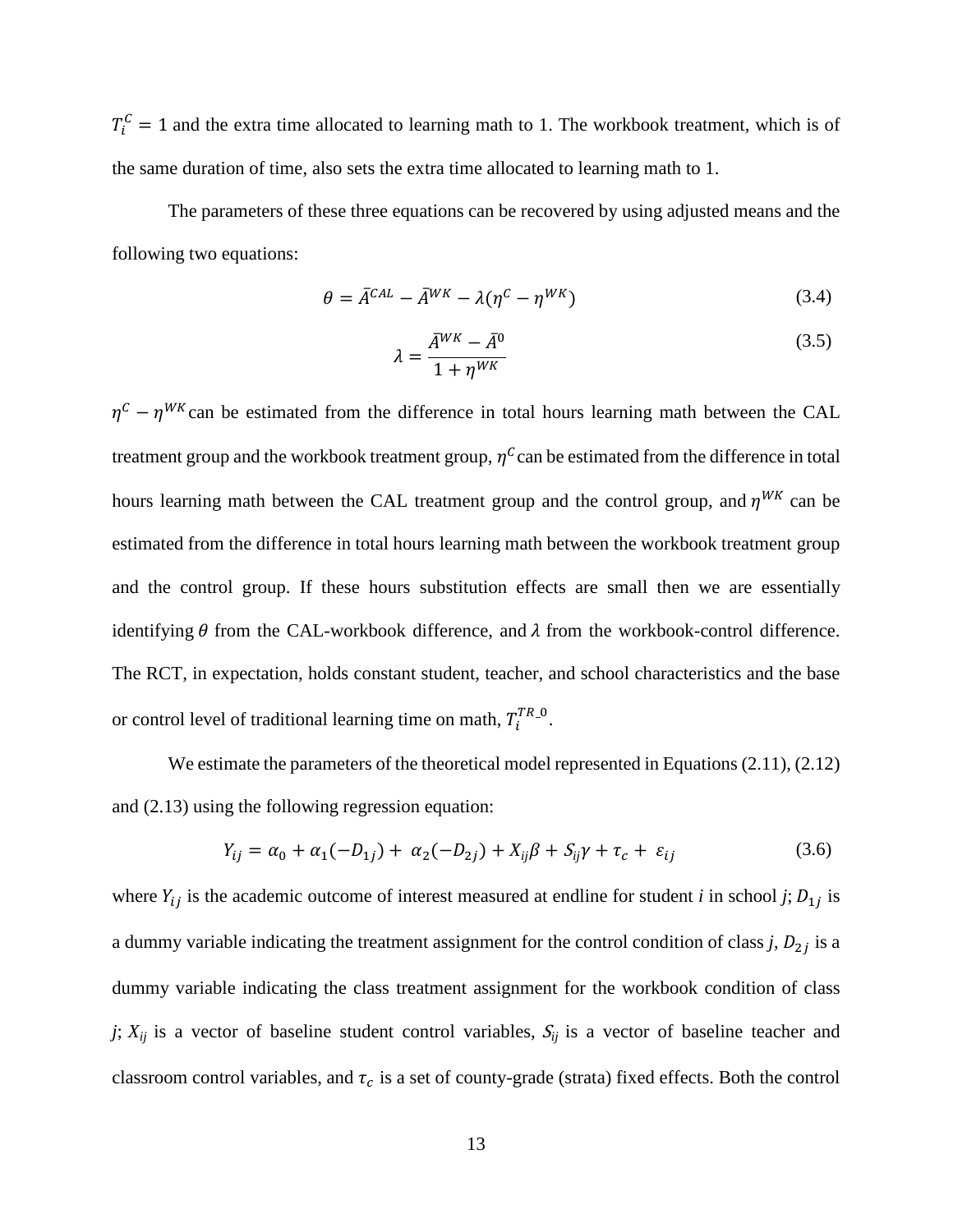and workbook dummy variables are entered with negative signs to capture relative differences with the CAL treatment (which is the left-out condition in the equation). In this case  $\alpha_1$  captures the CAL-control difference, which is the overall program effect or the "CAL program" effect, and  $\alpha_2$  captures the CAL-workbook difference, which is the isolated technology-based effect of CAL or the "CAL technology" effect. In all specifications,  $X_{ij}$  includes the baseline value of the dependent variable (when available). We also estimate treatment effects with an expanded set of baseline controls including student age, gender, whether each parent finished junior high school or not, teacher gender, teacher experience, whether the teacher attended college, number of boarding students in the class, and total class size. In all regressions, we adjust standard errors for clustering at the class level.

# **3.2 Experimental Design**

We designed the field experiment to generate exogenous variation in both supplemental CAL as well as supplemental traditional learning with the purpose of estimating the parameters from the theoretical model. The field experiment involves more than four thousand  $4<sup>th</sup>$  to  $6<sup>th</sup>$  grade students across 352 school-grades (with one math class per school-grade) in 130 schools in rural China. The RCT includes three treatment arms: a supplemental CAL arm, a supplemental traditional learning (pencil and paper workbook) arm, and a pure control arm. The supplemental learning offered by the first two treatment arms is identical in terms of content and duration.

The experiment was conducted among rural primary schools in Northwest China (Shaanxi Province). Specifically, 130 schools from 9 impoverished counties were sampled to participate in the experiment. In each school, we randomly sampled one fourth, fifth, and sixth grade class that had at least 4 boarding students. All students in the sampled classes were surveyed, but the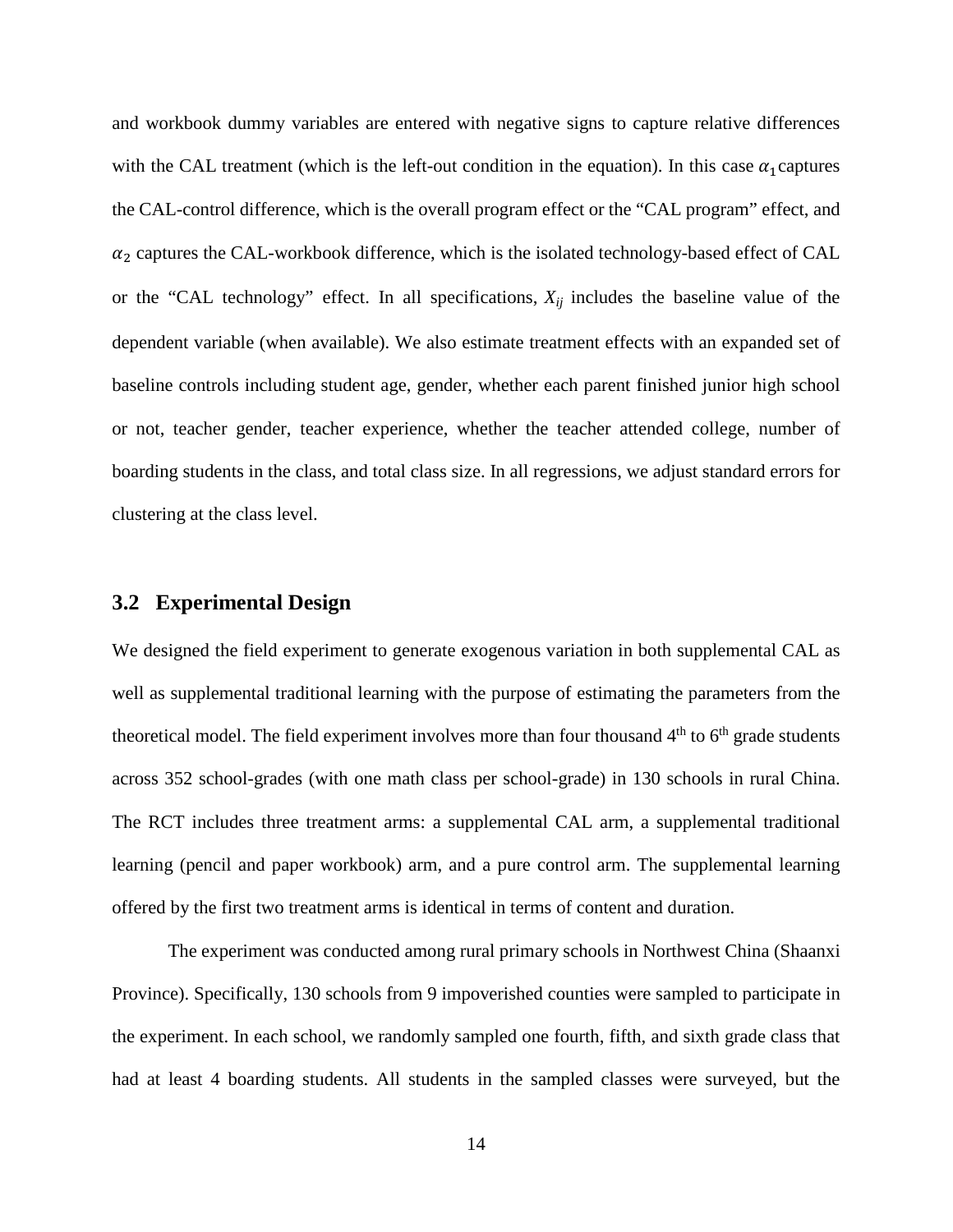experimental sample includes only boarding students. Altogether, we sampled and surveyed 4,024 boarding students and their 352 math class teachers.<sup>[8](#page-15-0)</sup> We focused on boarding students because there was no time at which to provide after-school CAL and workbook sessions to non-boarding students. Boarding students represent 37 percent of students in our schools. There are 32 million primary and junior high boarding students in China representing 32 percent of all students (Ministry of Education 2017).

The experiment took place in four stages. First, in October 2017 (near the start of the school year), we conducted a baseline survey of students, teachers and principals. Second, after we collected the baseline data, we randomized the 352 classes into the three different treatment conditions. Third, we began conducting the interventions with boarding students in the treated classes in the first half of November 2017. Fourth, in June 2018 (at the end of the school year), we returned to the same classes to conduct a follow up (or endline) survey.

### **3.3 Baseline Survey**

The baseline survey collected information on students, teachers, and school principals. The student survey collected information about student and household characteristics (age, gender, father completed junior high school (yes/no), mother completed junior high school (yes/no), the degree to which they liked math class). Students also took a 35 minute standardized exam in math. The teacher survey collected information on teacher gender, experience, and college attendance. Finally, we collected data on the number of boarding students in the class and class size.

### **3.4 Randomization**

<span id="page-15-0"></span><sup>&</sup>lt;sup>8</sup> We find that boarding and non-boarding students are similar across numerous characteristics.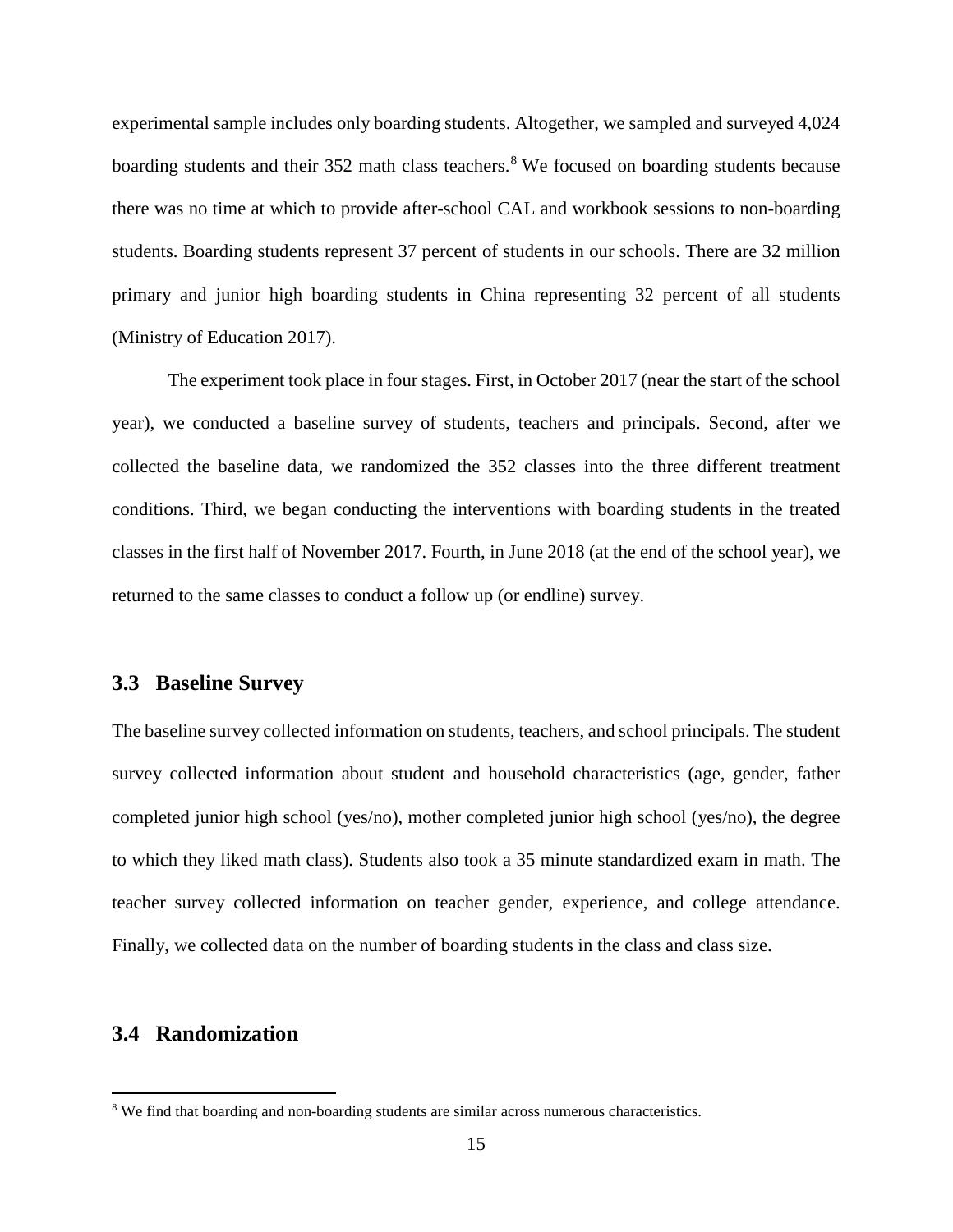We designated each of 27 county-grades (9 counties and 3 grades) in our sample as strata or blocks. We then randomly allocated classes within these strata to one of three different treatment conditions (T1 = Supplemental CAL, T2 = Supplemental Workbook, or  $C =$  Control). There were 116 classes in 88 schools for supplemental CAL (T1), 118 classes in 86 schools for supplemental workbook (T2), and 118 classes in 85 schools for the control group.

To ensure adequate sample sizes, power calculations were conducted before the beginning of the trial (Spybrook et al., 200[9](#page-16-0)).<sup>9</sup> We expected to lose a small amount of statistical power due to student attrition. Based on our experience, we assumed an attrition rate of 5%. The actual attrition rate from baseline to endline was only 2.4%.

# **3.5 Program (Treatment) Administration**

 $\overline{a}$ 

The CAL and workbook programs were implemented by a university-based NGO in western China that specializes in after-school programs. Program sessions were held once a week from October 2017 to June 2018. Sessions were held for 40-minutes on Sunday afternoon each week. In the weekly sessions students were asked to complete math exercises taken from the (same) chapter of the standardized math textbook that students were supposed to cover (according to the national curriculum) in class each week. The programs had facilitators who were trained by our research team to organize and supervise the supplemental learning time. The facilitators were instructed to not provide instruction to the students, but rather to make sure that students stayed on task in terms of doing supplemental exercises particular to the week. Facilitators were only allowed to assist students with scheduling, computer hardware issues, software operations, and handing out and

<span id="page-16-0"></span><sup>9</sup> We conservatively used the following parameters to estimate the sample size for the study: (a) intraclass correlation coefficient (adjusted for strata fixed effects): 0.10; (b) average number of boarding students per class: 11; (c) Rsquared of 0.40 (controlling e.g. for baseline math achievement). With alpha =  $0.05$  and beta =  $0.8$ , we estimated that we would need 115 classes per treatment arm for a minimum detectable effect size (MDES) of 0.14 SDs.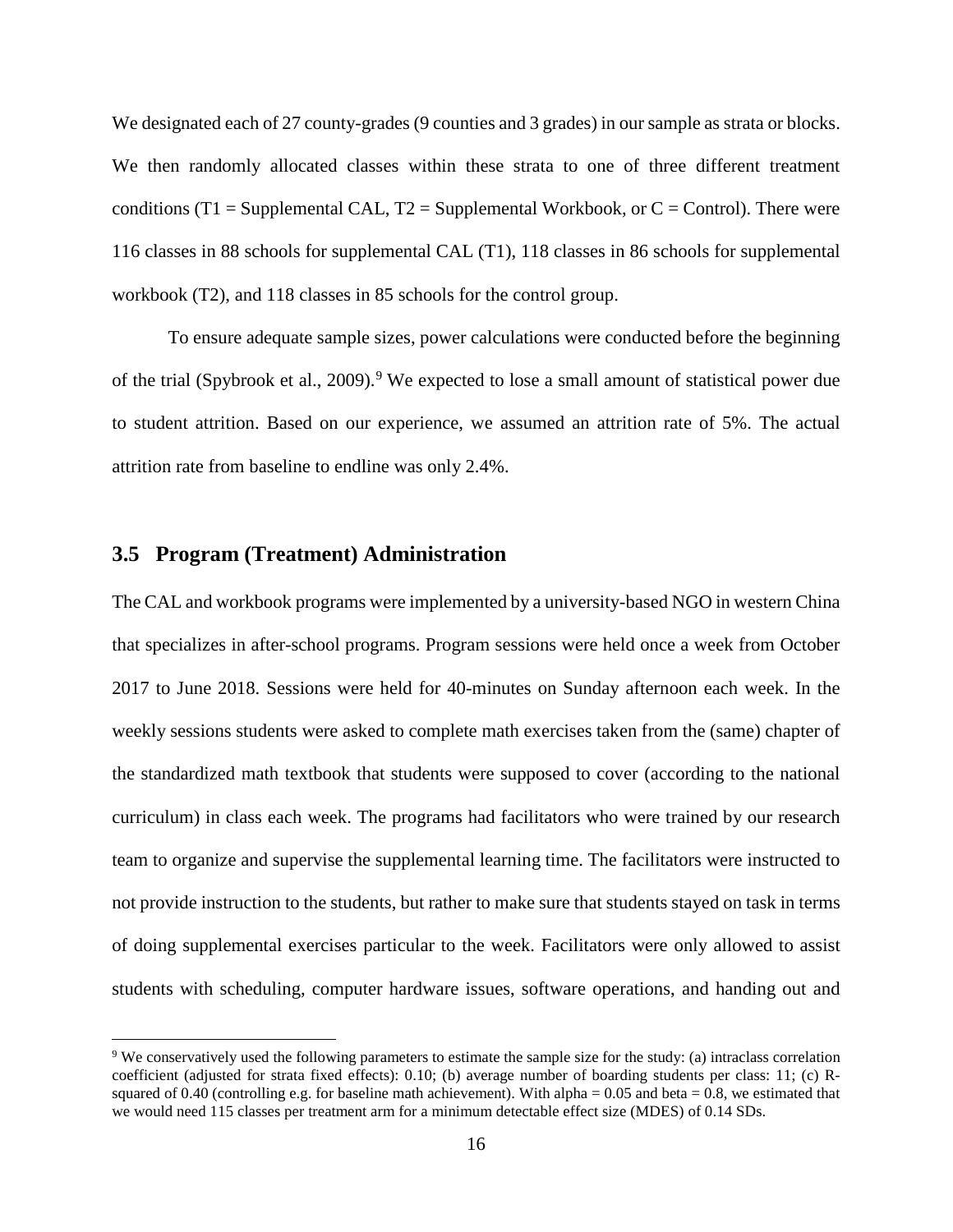collecting workbooks. They were instructed to not answer questions regarding the material. According to our observations, there was little instruction-based communication during the CAL sessions. The facilitators were, for the most part, not the regular math teachers for the students.

The CAL and workbook programs were designed to be as similar as possible. For example, the two programs were implemented by the same NGO, they were held on the same days of the week, for the same amount of time, and number of times during the school year. They also had the same curricular content each week, and same facilitator training and instructions. At endline we found roughly similar attendance rates for CAL and workbook sessions for the two treatment groups.

The software is used in schools in China nationwide. Similar to most CAL software for this age group, the software relied on vivid images and was gamified (see Appendix Figure 1). If students answered an exercise correctly, they received virtual coins with which they could buy virtual gear and outfits. When students did a problem incorrectly they would receive feedback that it was incorrect and solutions if they got stuck. Instead of using computers, students assigned to workbook sessions completed pencil-and-paper math exercises. As with any standard workbook, students could check solutions for the odd-numbered exercises at the back of the workbook.

The supplemental CAL and workbook content was aligned with the standardized, government-mandated curricula for each grade. Unlike less developed countries, students in rural China are much more likely to be on-grade level in terms of achievement outcomes (Li et al. 2018). Students and teachers are rarely absent from class, and students are taught a standardized curriculum at a regular pace.

The CAL program that we evaluate in this study demonstrated positive effects on a range of educational outcomes in previous studies in China (Lai et al. 2013; 2015; Mo et al. 2014, 2015).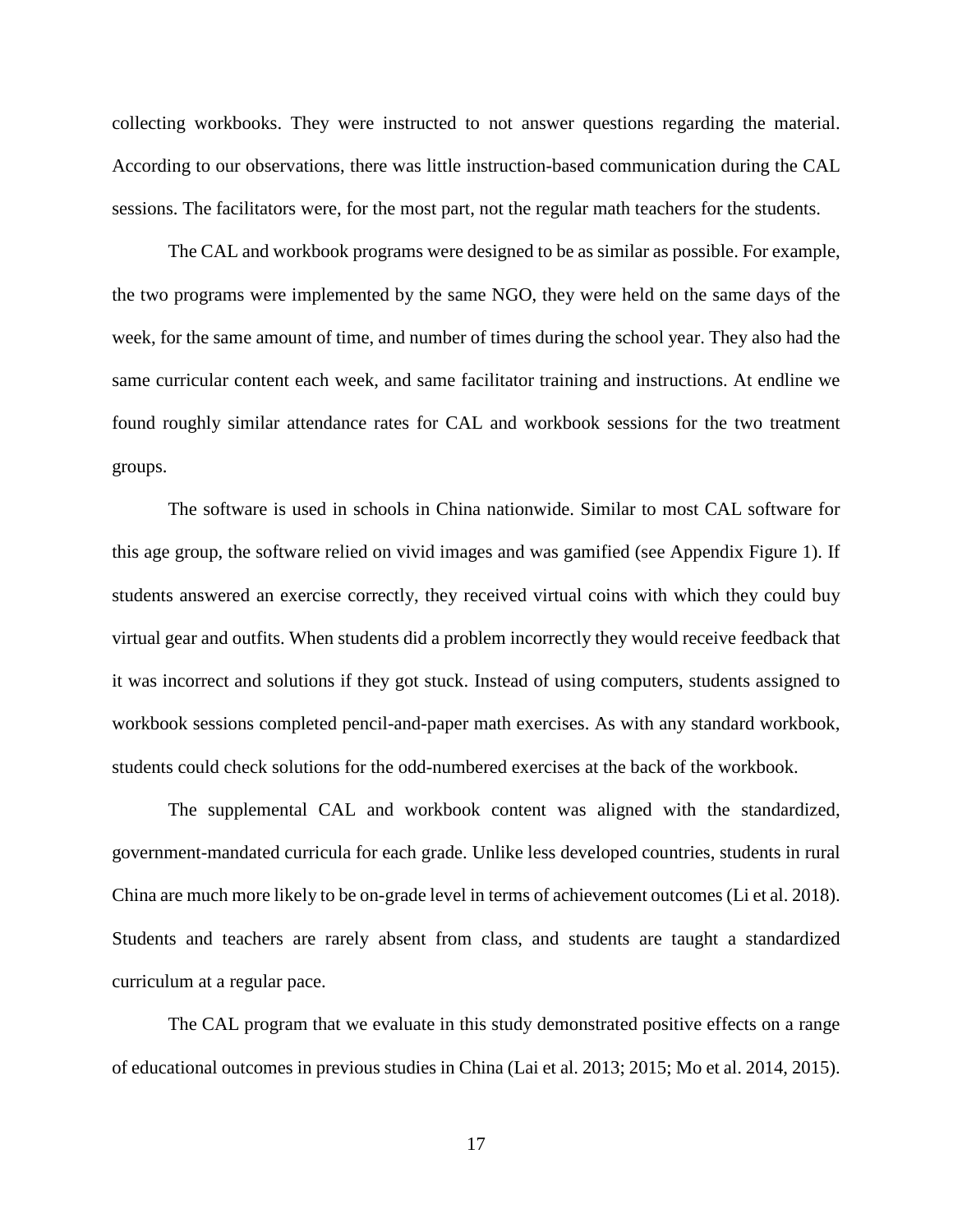Students receiving supplemental CAL increased math and language test scores, the degree to which they liked school, self-efficacy, and interest in learning (Lai et al. 2015; Bai et al. 2018). Although it is difficult to compare estimates across studies, effect sizes for supplemental CAL in China are similar to the effects sizes for supplemental CAL in India once the lower levels of time commitment are factored in.<sup>[10](#page-18-0)</sup> The large positive effects in India may also be due to the CAL program's adaptive component, which is critical for when students are below grade level and have widely differing levels of preparation (Muralidharan et al. 2019). In countries where student preparation is stronger, more regimented and more homogenous, such as China, regular CAL appears to work well for supplemental learning (Mo et al., 2014; 2015). Additionally, in another setting with more homogenous student preparation, Van Klaveren et al. (2017) who conduct an RCT in Dutch secondary schools do not find significant differences between adaptive vs. nonadaptive software and even find negative relative effects for higher ability students  $(0.08\sigma)$ . Software differs along many dimensions, however, and thus some caution is needed in generalizing the results to different applications, but the software we evaluate here has been shown to work and is widely used in China.

### **3.6 Endline Survey and Primary Outcomes**

 $\overline{a}$ 

We conducted the endline survey with the students, teachers, and principals. As in the baseline, students took a 35 minute standardized math exam.<sup>[11](#page-18-1)</sup> In the analyses, we convert endline math

<span id="page-18-0"></span><sup>&</sup>lt;sup>10</sup> The CAL program effect sizes ranged from 0.1 to 0.2 $\sigma$  for sessions of from 40 minutes of instruction, 2 times a week in rural China and the CAL program effect sizes were 0.37σ from 90 minutes per session (for two subjects), six sessions a week in India. The after-school program includes 45 minutes of software use and 45 minutes of instructional support on two subjects each of six days per week. As noted above, Muralidharan et al. (2018) cite evidence in Berry and Mukherjee (2016) showing no effects of a private tutoring program in India (run by Pratham) with similar aged children and time frame suggesting that the effects are primarily driven by CAL.

<span id="page-18-1"></span> $11$  Like the baseline test, the endline math test was grade-appropriate, tailored to the national and provincial-level mathematics curricula. Although grade-appropriate tests may present a problem in some developing countries (since student learning is, on average, below grade level), this was not the case in our sample schools. Our baseline and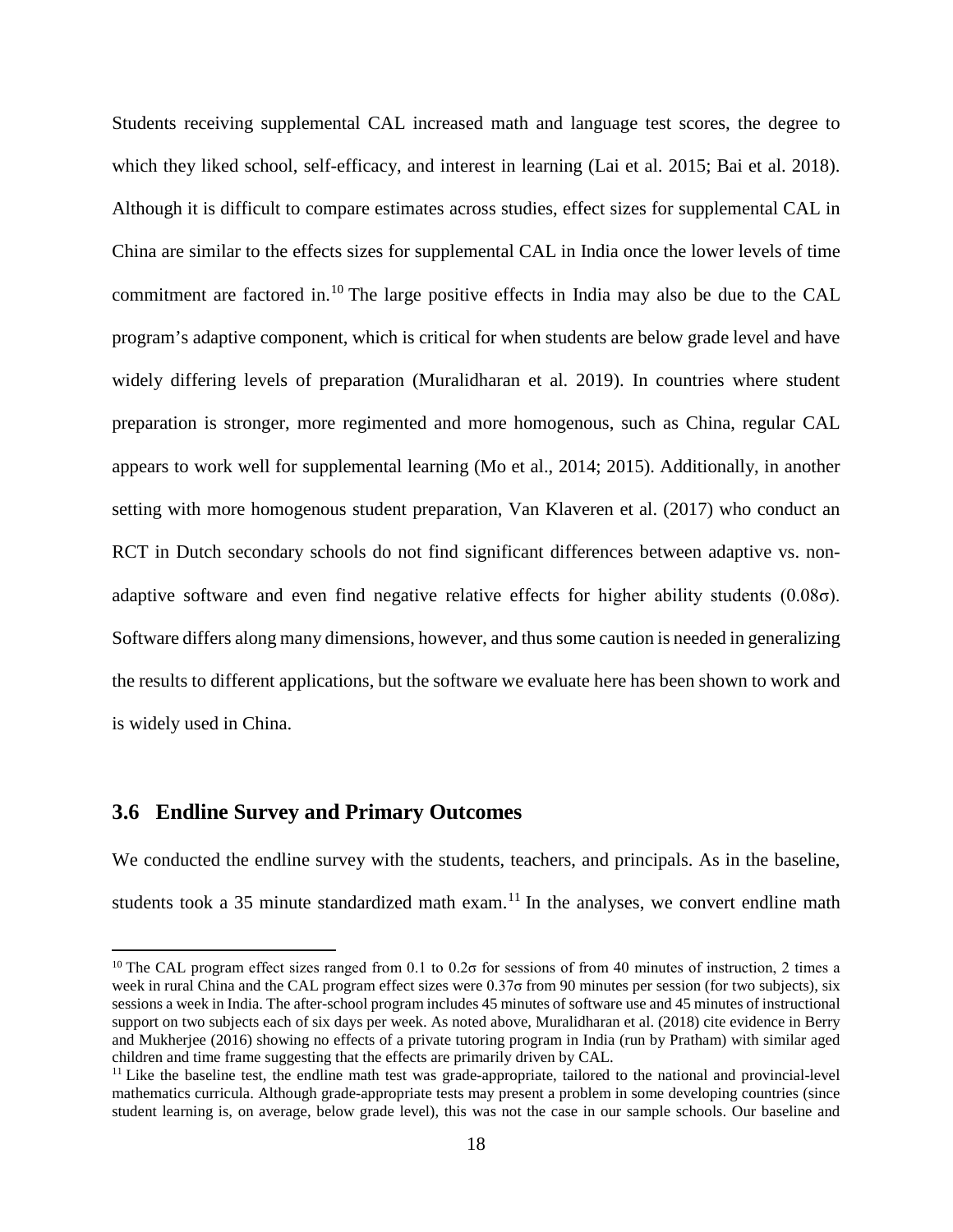exam scores into z-scores by subtracting the mean endline math score of the control sample and dividing by the standard deviation of the control sample. We also asked math teachers to provide each student's math grades (as distinct from math test/exam/achievement scores). Separate from test scores, grades capture other cognitive and non-cognitive dimensions of human capital and are predictive of later life outcomes (Borghans et al. 2016). <sup>[12](#page-19-0)</sup> Furthermore in the context of China, grades are operationalized as the teacher's independent evaluation of a student's within-class ranking in overall ability and are a less lumpy measure than letter grades provided in the United States. For the analyses, we convert math grade ranks into percentiles based on class size. The correlation between math test scores and math grades is 0.529. Although randomization was at the class level, boarding students represent only a fraction of the students in the class thus providing variation in ranks. We also asked students about the degree to which they liked math class, time on math homework, as well as time on language homework.

### **3.7 Balance Check**

 $\overline{a}$ 

Appendix Table 1 presents tests for balance on baseline observables across the treatment arms. The table presents the results from a total of 36 tests comparing average variable values across the treatment and control arms. These tests were conducted by regressing each baseline variable on a

endline math tests, which had anchor items, allowed us to produce vertically scaled scores. The scaled scores show that the sample students, on average, made substantive achievement gains within each grade.

The tests were constructed by trained psychometricians in multiple steps. Mathematics test items tests were first selected from standardized mathematics curricula for each grade  $(4, 5,$  and 6). The content validity of these test items was checked by multiple experts. The psychometric properties of the test were then validated using data from extensive pilot testing. The tests had good psychometric properties (Cronbach alphas of approximately 0.8, unidimensionality, and a lack of differential item functioning by gender). An analysis of the pilot, baseline and endline test results also indicated that the tests did not suffer from floor or ceiling effects.

<span id="page-19-0"></span> $12$  In conversations with teachers we found that grades in math courses were determined by homework, class performance, understanding of material, exams, and final exam.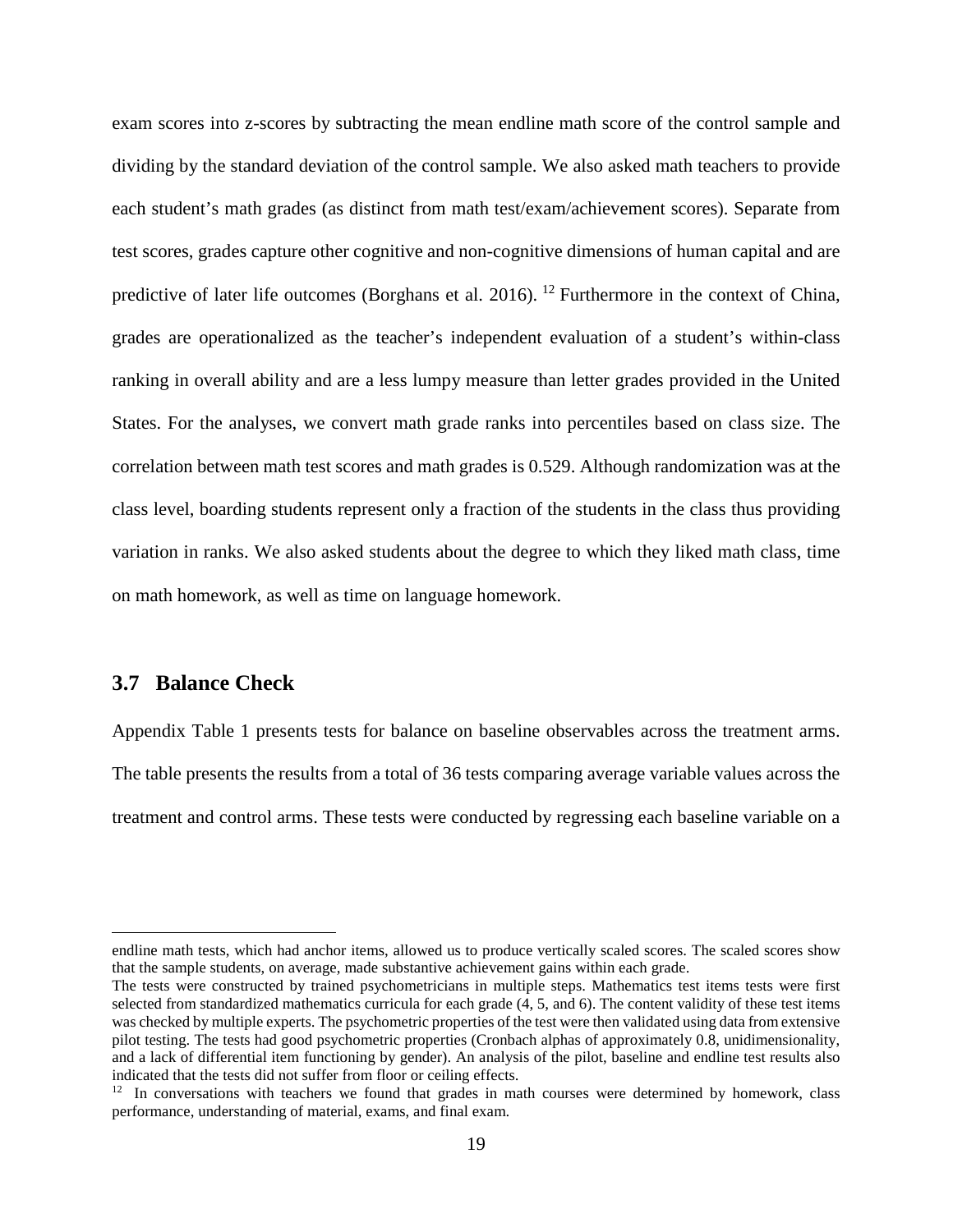treatment group indicator and controlling for strata. For tests of student-level variables, standard errors were adjusted for clustering at the class level.

Out of the 36 tests, only one was statistically different from zero at the 10% level and one at the 5% level. The results from Table A1 therefore indicate that balance was achieved across the three arms, especially as a small number of significant differences is to be expected (by random chance). Our key baseline covariates (baseline math test scores and grades) were not statistically different between any of the three treatment arms (even at the 10% level).

# **4 Results**

 $\overline{a}$ 

Estimates of Equation (3.6) are reported in Table 1. For the full sample, we find a positive and statistically significant effect of the overall CAL program on the student's math grade although no statistical evidence of a positive effect of the overall CAL program on math test scores. The coefficient estimate on math grade indicates that the CAL program increased a student's ranking in the class by 1.8 percentiles. After excluding very small classes, which create a high level of variance because movements in grade-class rankings are amplified, we find that the CAL program increased a student's ranking in the class by 1.9 percentiles. [13](#page-20-0) Turning to isolating the technology effect of CAL we find no effect on test scores and no effect on math grades. For math grades, even in face of the positive CAL program estimate, we do not find a technology-based effect of CAL that is statistically distinguishable from zero. Furthermore, the CAL technology estimate is statistically different from the CAL program estimate (1.53 to 1.70 percentile points).

<span id="page-20-0"></span> $13$  The total sample size is only 2 percent smaller than the total sample size. The median class size in the sample is 36.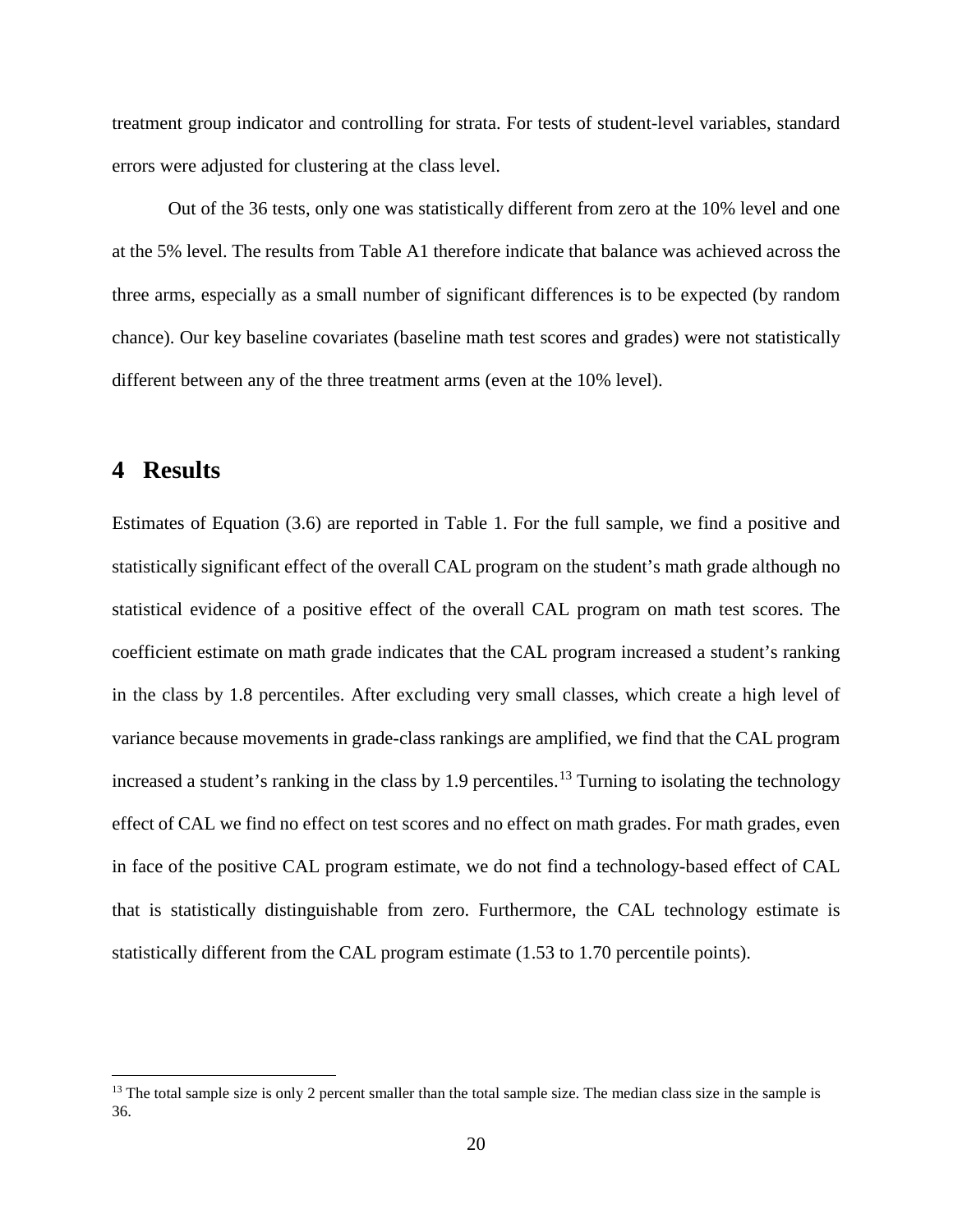The next step towards recovering the technology parameter,  $\theta$ , from the theoretical model defined in Equations (3.4) and (3.5) is to estimate whether homework time is affected by the two treatments. As noted above, an additional complication regarding the interpretation of the overall CAL program effect estimates is that they include the potential crowd out (or crowd in) of homework time on the subject. Table 2 reports estimates of CAL and workbook treatment effects for time spent on math homework (i.e. not during school and not during the CAL or workbook sessions as part of the experiment). From Equation (3.4),  $\eta^c$  can be estimated from CAL treatment – control, and  $\eta^{WK}$  can be estimated from workbook treatment - control. All of the point estimates on homework time are small and statistically insignificant. We do not find evidence that students' homework time is altered by either the CAL or workbook treatments. This is reasonable given that teachers continued to require regular homework, and the CAL and workbook sessions were run independently of the classroom.<sup>[14](#page-21-0)</sup> Given these findings we can interpret the CAL technology effects estimates presented in Table 1 as estimates of the theoretical parameter,  $\theta$ , in Equations  $(2.1')$  and  $(2.3')$ .

Taken together, the results suggest that even though the "EdTech" program may positively influence student learning outcomes for the average student, part of the effect is due to additional inputs such as time on instruction that supplemental workbook sessions (the "Ed" without the "Tech") also offer. In fact, our estimates for performance in math class suggest that the entire effect is due to additional inputs and that the isolated technology-based CAL effect is zero.

Boys and girls use computers differently with much higher levels of video game use among boys (Kaiser Family Foundation 2010; U.S. Department of Education 2011; Fairlie 2017; Algan

<span id="page-21-0"></span><sup>&</sup>lt;sup>14</sup> We also find that the CAL or workbook sessions do not crowd out time on other subjects (in our case, the main other subject students took in primary school – language).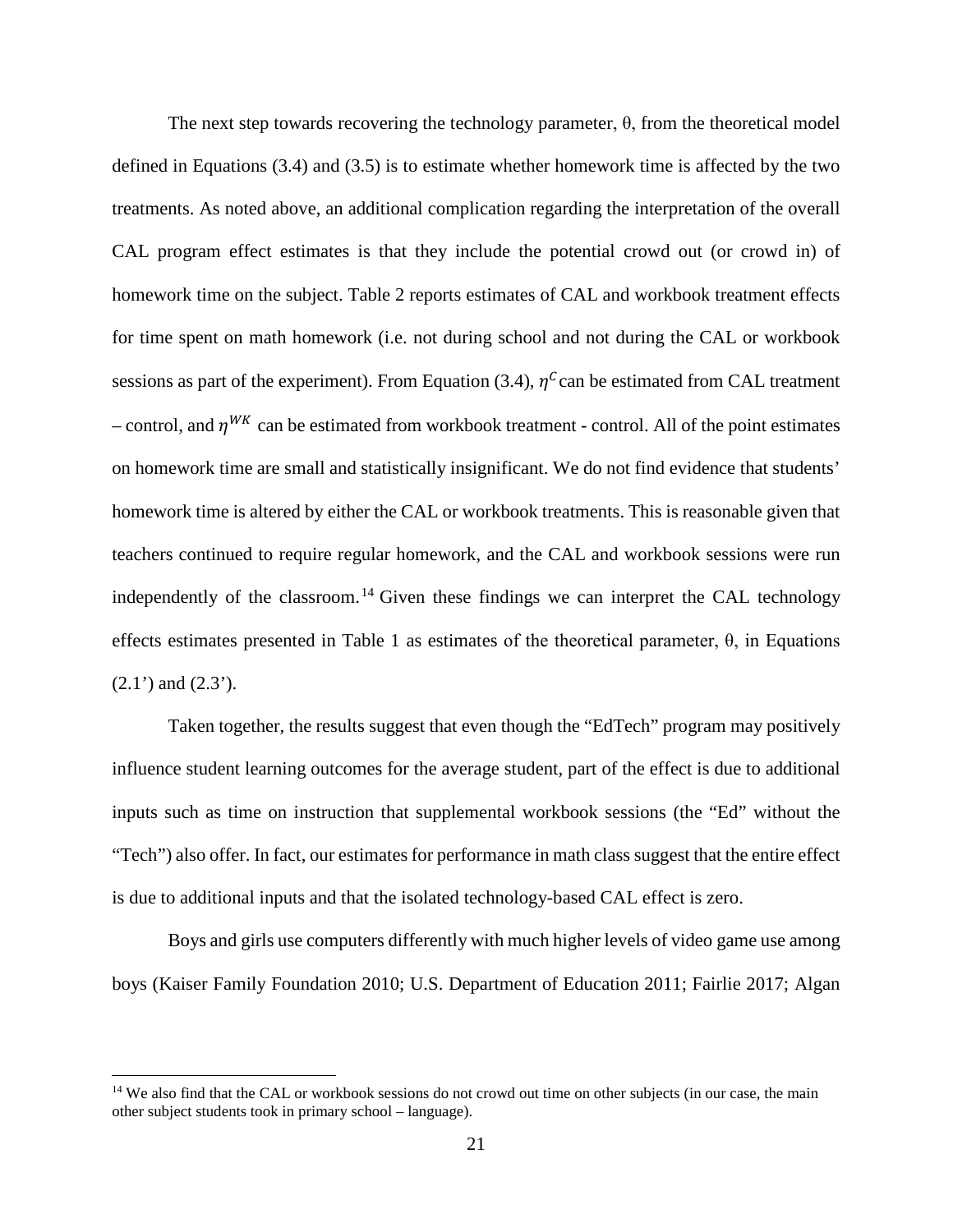and Fortin 2018).<sup>15</sup> Additionally, boys and girls differ substantially in academic performance in schools in China (Eble and Hu 2019; Xu and Li 2018; Hannum and Park 2007). Thus, we estimate impacts of CAL, which is video game based, separately for boys and girls. Tables 3 and 4 report estimates of Equation (3.6) for boys and girls, respectively. The patterns for CAL program and isolated technology effects are more apparent for boys. The CAL program has positive and significant effects on both boys' test scores  $(0.10\sigma)$  and performance in math class (3.4 percentile points). On the other hand, we find no evidence of positive CAL technology effects for boys. For both test scores and grades, the point estimates are smaller and statistically indistinguishable from zero. The estimates for math grades are also precise enough to show a statistically significant difference between the CAL program and CAL technology estimates essentially at the 10 percent level (p-value  $= 0.103$ ). The results for boys provide additional evidence that the isolated CAL technology effect might be small and that part of the positive CAL program estimate is due to additional program inputs such as more time learning math. Estimates reported in Table 5 for impacts on homework time show null effects similar to the results for the total sample. Thus, we do not find evidence of substitutability for homework time for boys implying that the CAL technology estimate can be interpreted as the theoretical parameter, θ.

We find no evidence of significant effects of either the CAL program or CAL technology effects on the learning outcomes of girls. Table 4 reports estimates of Equation (3.6) for girls. The CAL program and CAL technology point estimates are small in magnitude, inconsistent in sign, and not statistically significant. The estimated effects for CAL might differ by gender because boys and girls engage differently with technology (U.S. Department of Education 2011; Kaiser Family Foundation 2010; Fairlie 2017; Algan and Fortin 2018). Additional analyses do not reveal

<span id="page-22-0"></span><sup>&</sup>lt;sup>15</sup> International PISA data indicate that 47 percent of boys compared with 16 percent girls play a computer game every day (Algan and Fortin 2018).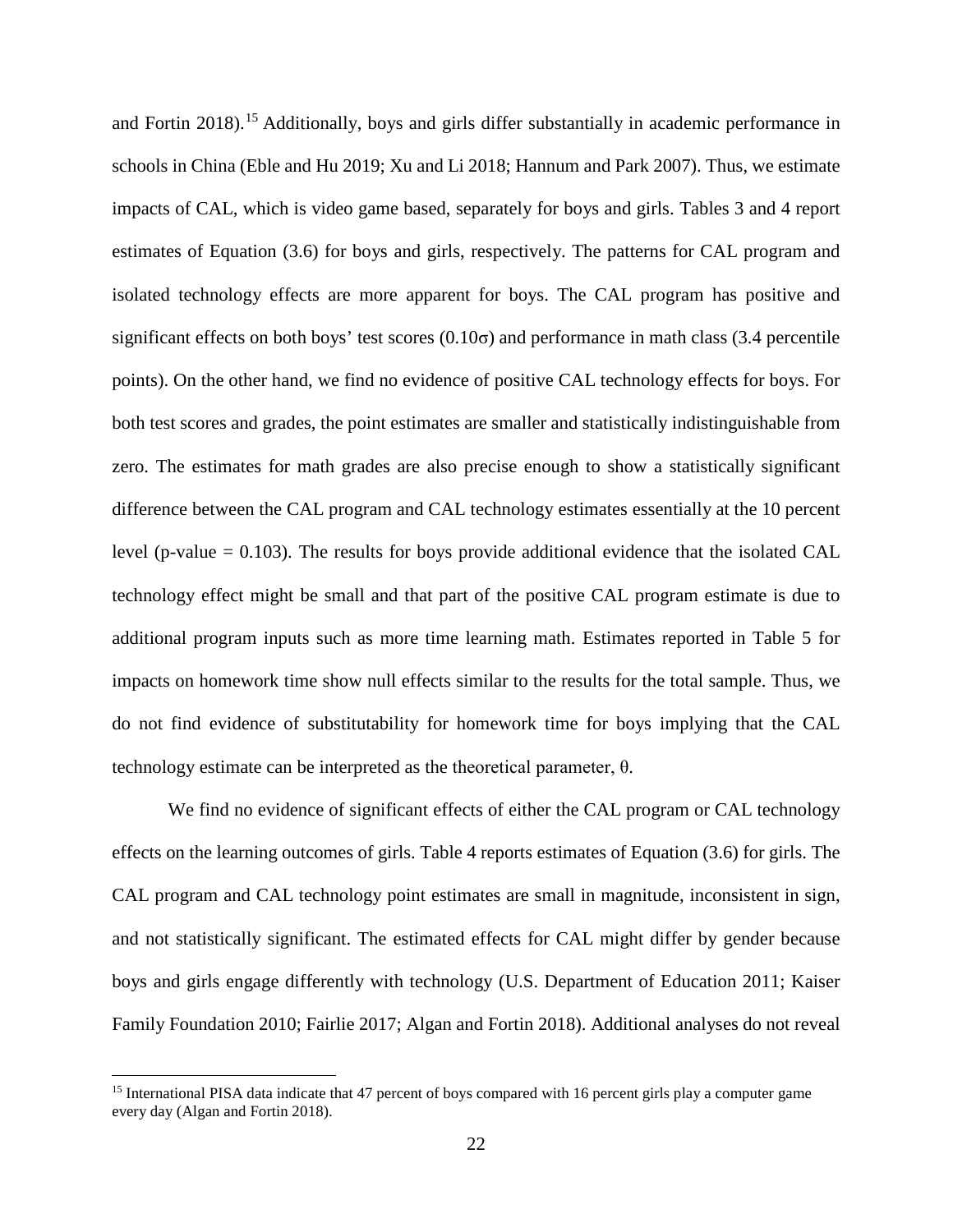any clear explanations for why our results differ, however. One possibility is there might have been a small amount of substitutability away from homework time for girls. Estimates reported in Table 5 for impacts on homework time show some evidence of negative effects for girls.

A common argument for how CAL, or EdTech more generally, works is that it increases engagement in subject material. If students enjoy learning math through CAL that enjoyment could spill over to their math classes. Table 6 reports estimates of Equation  $(4.1)$  for whether students report liking their math class.<sup>16</sup>

The results differ for liking math class. For all students, both the CAL program effect and the CAL technology effect are positive and statistically significant. The CAL technology effect is roughly 2.7 percentile points. Another key finding here is that the CAL program and CAL technology effects sizes are essentially the same. Spending more time on math is not the underlying cause of why the CAL program treatment has a positive effect on liking math and instead the vivid images, gamification and other technology-based attributes of CAL might have increased overall enjoyment of math. For boys, the CAL program effect is positive and statistically significant, but the CAL technology effect is statistically insignificant. The difference in point estimates, however, is small. For girls, the CAL technology effect is positive and statistically significant, but the CAL program effect is not significant. The CAL program versus technology difference is larger than for boys, but also not statistically significant. Overall, we find some evidence that the technology component of CAL has a positive spillover effect on students liking their math class. This is consistent with the argument that the use of technology can increase interest in subject material. This increased interest may or may not translate into higher academic performance over the longrun.

<span id="page-23-0"></span><sup>&</sup>lt;sup>16</sup> The endline survey question was worded carefully to refer to the student's math class and not to the CAL or workbook sessions.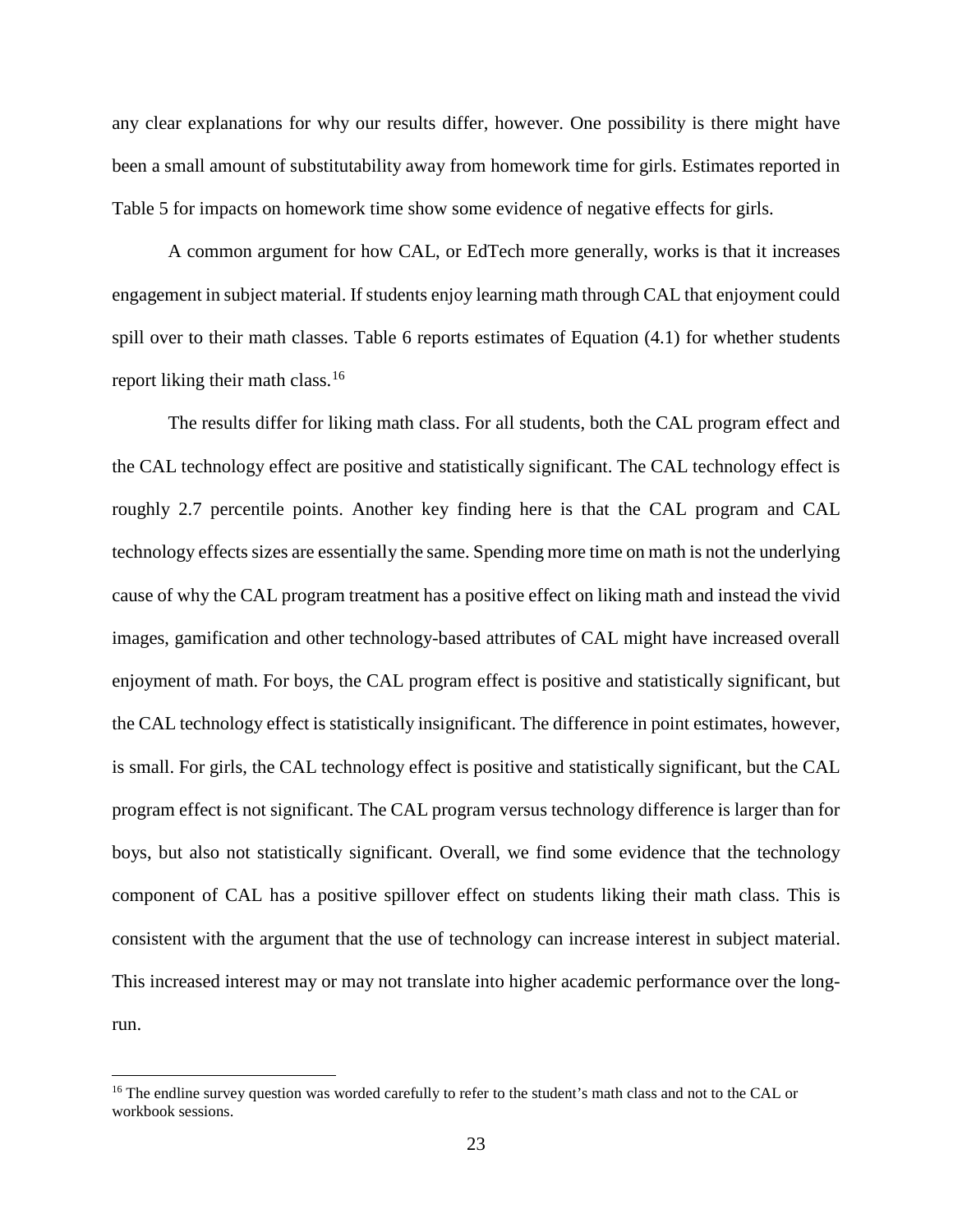# **4.2 Distributional Effects**

The results from the treatment regressions provide some evidence of CAL program effects and smaller or null CAL technology effects at the mean. Turning the focus to other parts of the distribution, we first estimate models in which we create dependent variables indicating that the student is above the median of the test score or grade distribution (Appendix Table 2). For test scores (above the median), we find little evidence of significant effects for either the CAL program or CAL technology. For grades (above the median), we find a positive and statistically significant coefficient on the CAL program effect  $(0.036, \text{se} = 0.018)$ , but a small and statistically insignificant coefficient on the CAL technology effect  $(0.009, \text{se}=0.018)$ . These results are consistent with the main regression results.

We also estimate quantile treatment effects regressions to test for differential treatment effects across the post-treatment outcome distribution. Appendix Figures 2 and 3 display estimates and 95 percent confidence intervals for each percentile for the CAL Program and CAL technology effects for math test scores and math grades, respectively. For test scores we find some evidence of positive CAL technology effects at the bottom of the distribution. For most of the distribution we find null estimates of CAL program and CAL technology effects. For math grades, the patterns are consistent with the findings for mean treatment effects – larger positive CAL program effects throughout the distribution, but essentially zero CAL technology effects throughout the distribution. Although the quantile treatment estimates are not precisely measured they do not change the conclusion from the mean impacts reported in Table 1. Mean impact estimates do not appear to be hiding differential effects at different parts of the distribution. We thus focus on mean impacts.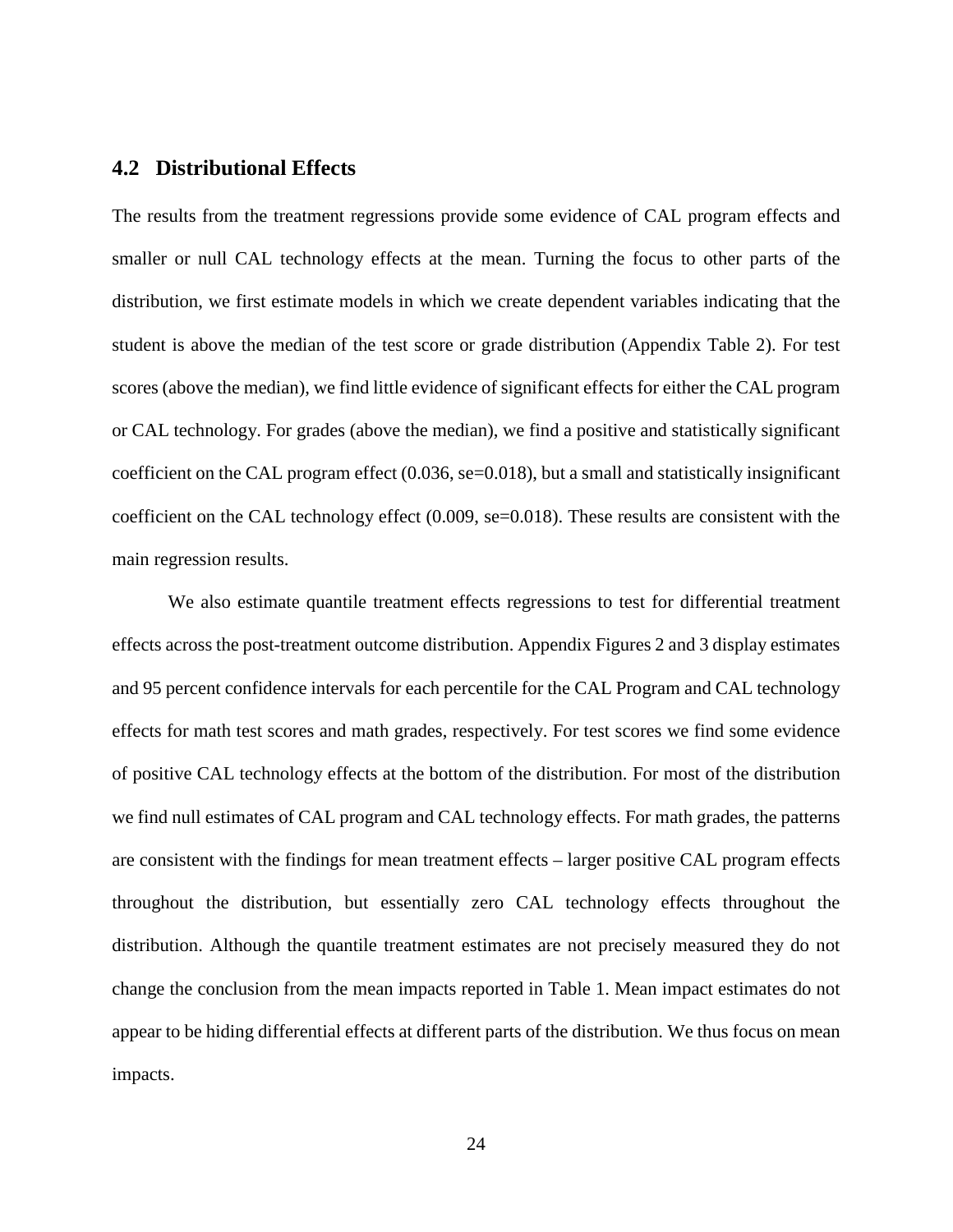### **4.3 Heterogeneity on Initial Math Ability**

We estimate CAL program and CAL technology effects by baseline math ability terciles. Appendix Table 3 reports estimates of (4.1) separately by tercile defined by baseline math test scores. Teachers do not assign class ranks at the beginning of the school year. For the bottom and top terciles we find similar results as for the results for all students. We find positive CAL program effects on endline math class rank, and CAL technology point estimates that are notably smaller and are not statistically distinguishable from zero. We find no discernable effects on endline math test scores. For the middle tercile we do not find statistically significant coefficients for either test scores or grades. The main findings thus hold for both the lowest ability and highest ability students.

#### **4.4 Robustness Checks**

We conduct several robustness checks of our main results. First, we examine whether the lack of evidence of a CAL technology effect is due to students not having any experience working on computers in school. In contrast, we find that all of the schools in our sample have computer time at school, and self-reported use by schoolchildren indicates that 87 percent have used computers in school at baseline. Nevertheless, we estimate the test score and grade regressions with only students who self-report using a computer at school as a check. We find similar results to those reported in Table 1 (results not shown for the sake of brevity). The null finding for the CAL technology effect is not due to schoolchildren not being familiar with using computers at school.

Second, we examine whether the estimates for grade are sensitive to having a high percentage of boarding students in the classroom. In classes with a high percentage of boarding students and treatment being assigned at the class level, there could be an attenuated treatment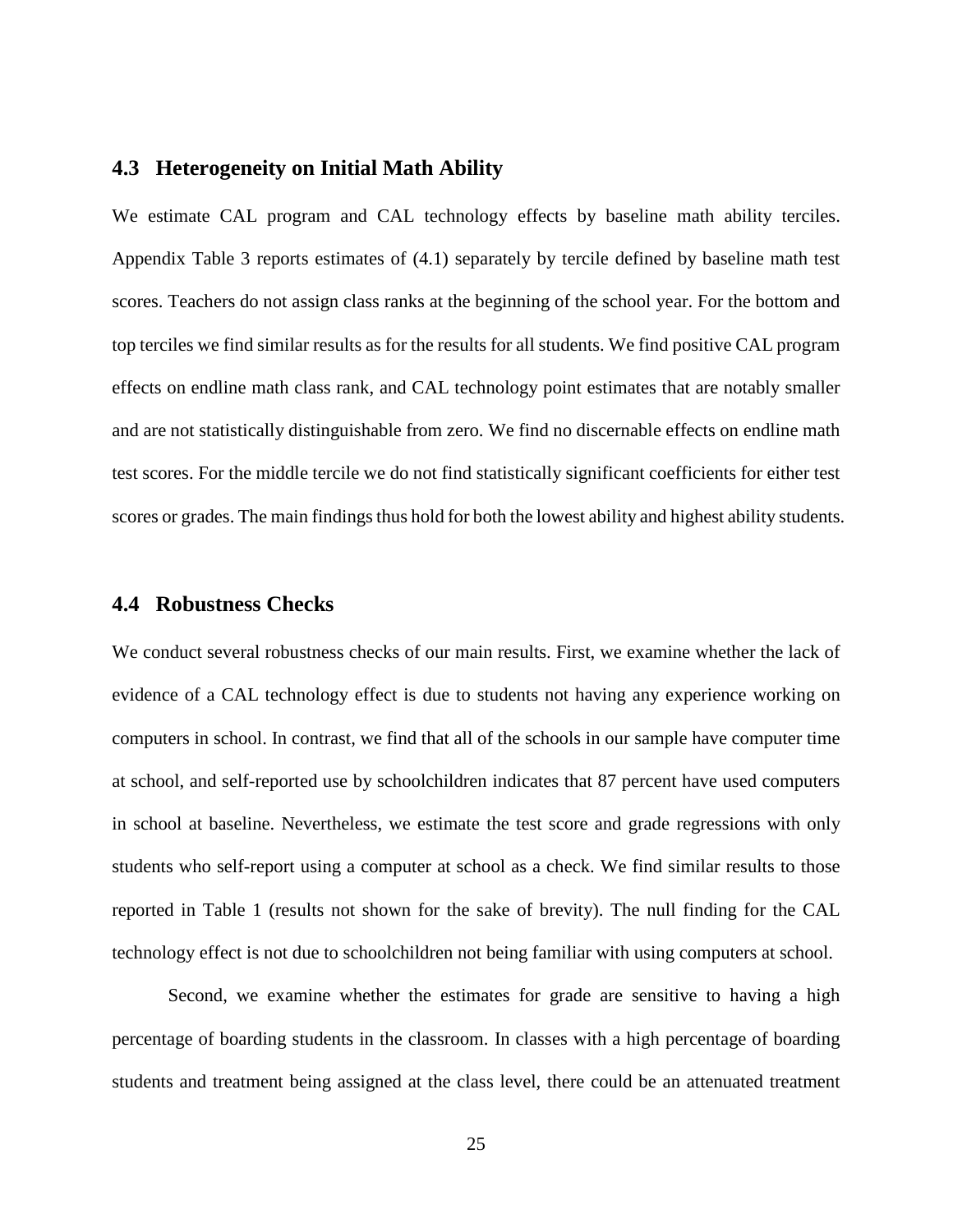effect. To address this issue, we estimate the grade regression (reported in columns 3 and 4 of Table 1) excluding classes with 90 percent boarding students, 80 percent boarding students and 70 percent boarding students. We find that the CAL program coefficients remain positive and roughly similar in magnitude although they lose some statistical power (Appendix Tables 4-6). The CAL technology coefficients remain small (often negative) and not close to statistical significance. The robustness of results is consistent with boarding students representing a small share of students in the classroom.

# **5 Conclusions**

Although EdTech is rapidly expanding around the world and accelerating in response to recent global health developments, relatively little is known about the advantages and disadvantages of using technology in education. Is EdTech, as proponents argue, revolutionizing the way in which students learn? Our theoretical model illustrates that the answer to this question is not straightforward because there are several possible inputs to educational production that are often entangled with the technology provided in CAL programs, making it difficult to isolate effects. To estimate the technology effect of CAL and other key parameters from the theoretical model, we design a field experiment in rural China that includes a novel "pencil and paper" workbook treatment in addition to a regular CAL program treatment and a control group. Estimates from the experiment indicate that, for the average student in rural China, the overall CAL program improves math grades whereas the isolated technology component of CAL has no discernable effect on math grades. The difference between the two estimated effects is statistically significant. We do not find evidence of a CAL program or CAL technology effect for math test scores, which may be due to the program having greater effects on non-cognitive than cognitive skills.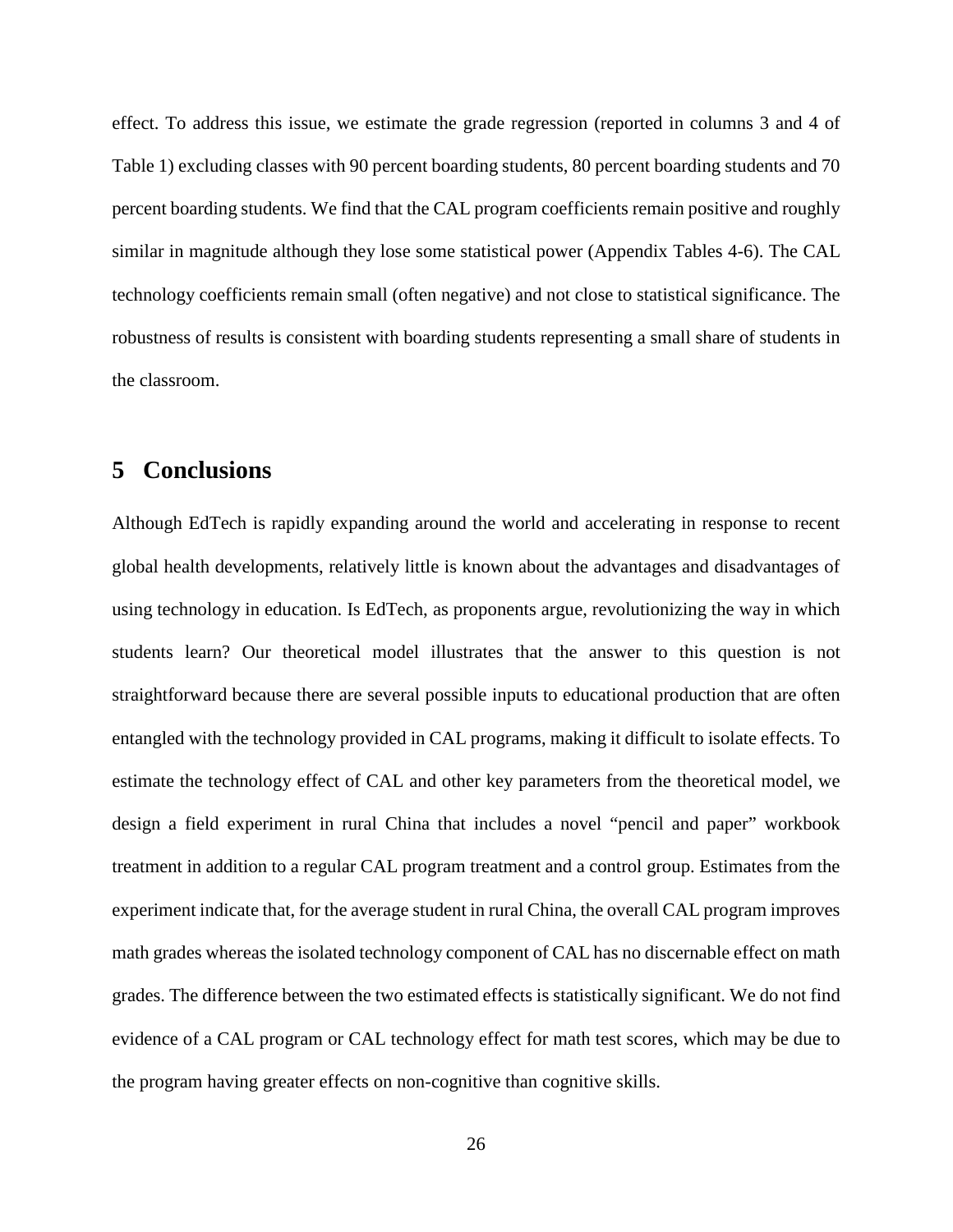Given gender differences in computer use, we examined effects for boys and girls separately. For boys, we find that the CAL program increases math grades by 3.5 percentile points and math test scores by 0.10σ. But, when we isolate the CAL technology effect, the point estimates become noticeably smaller and statistically indistinguishable from zero. We also find no evidence of substitution effects of the CAL and workbook sessions on homework time in math. For girls we do not find positive effects of the CAL program or CAL technology component. On the other hand, we find evidence suggesting that the both the CAL program and CAL technology affect how much students report that they like their math class, which might or might not have longer-term effects.

Our study provides a second generation "pencil test" (DiNardo and Pischke 1997). If similarly timed, content and structured "pencil and paper" workbook sessions show roughly similar effects on academic performance as the CAL program then it raises concerns that another factor common to both is driving the results. In particular, the "pencil and paper" workbook sessions, by construction, provide more time learning subject material, which might be the key educational input that increases academic performance and not the new computer technology in CAL programs. The technology-based effect of CAL might be relatively small and might not be the primary driver of the estimated large positive effects of CAL programs found in many previous studies.

 Another argument for the rapid adoption of EdTech around the world is that it has low marginal costs. Once developed, copying software or providing it online is nearly costless to provide access to the additional student. In our experiment, however, we find that the marginal costs of pencil and paper workbooks are also low, and in fact, are lower. The costs of photocopying workbooks are inexpensive. Furthermore, workbooks do not require the high fixed costs and maintenance costs of computers, Internet connections, and extra space to house computers. Back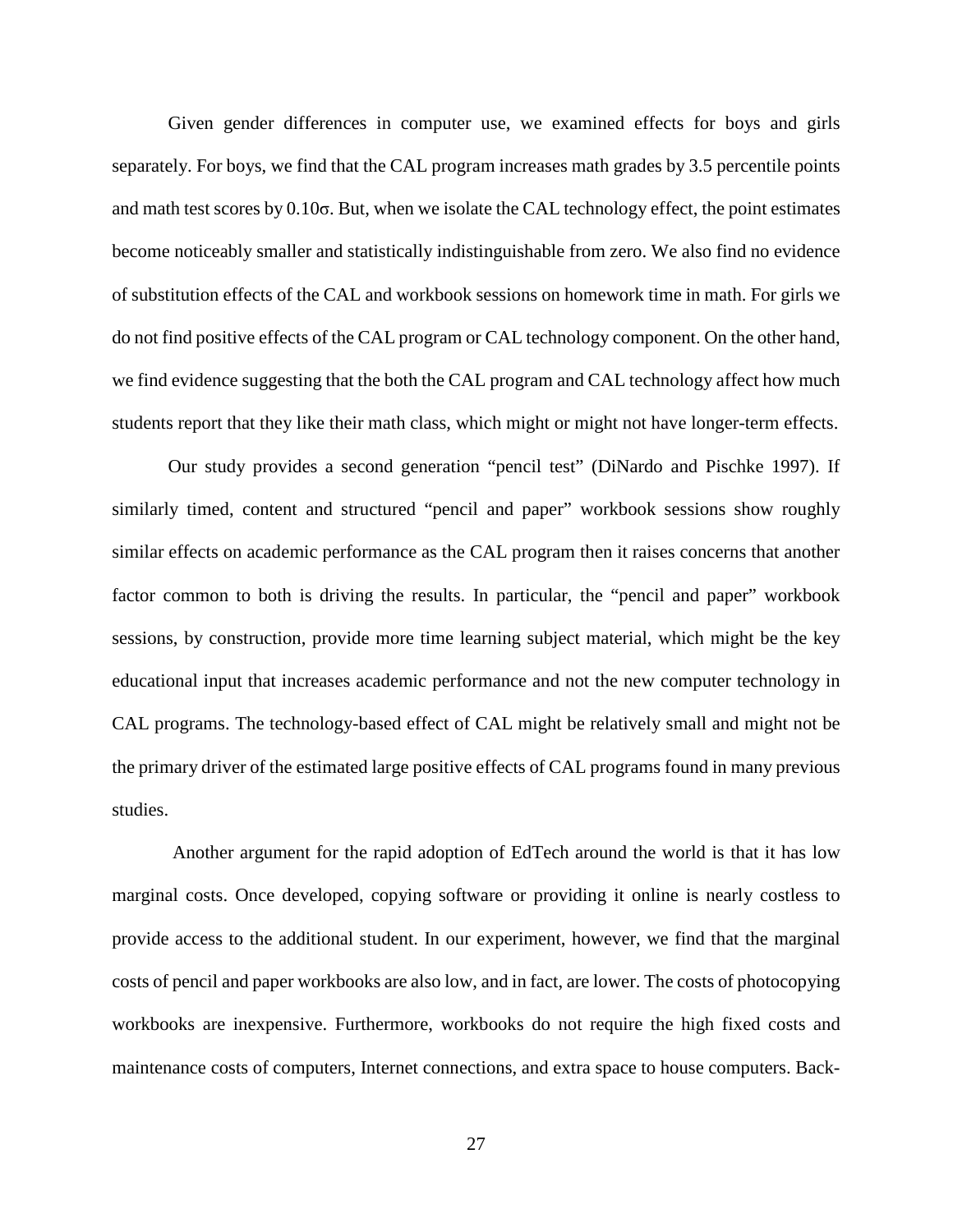of-the-envelope calculations indicate that the workbook program has roughly 22 percent lower costs (see Appendix B).

More research is clearly needed on the effectiveness of EdTech and what underlies these effects. In settings where students are substantially behind grade level or there is substantial heterogeneity, the technology effects of *adaptive* CAL might be larger because technology can personalize education. This is consistent with the large positive effects of an after-school program in India that includes adaptive computer instruction (Muralidharan et al., 2019).<sup>[17](#page-28-0)</sup> In educational systems in which students are generally at grade level and there is less heterogeneity, however, experimental evidence shows that adaptive CAL does not have an advantage over non-adaptive CAL and might even be less effective for high-ability students (Van Klaveren et al. 2017). Moreover, in comparison with the widely-used software we evaluate, adaptive software is much more costly to develop and maintain. There may be no one-size adaptive algorithm, making it difficult to generalize the benefits of adaptive software even across contexts where teaching at the right level is important.<sup>[18](#page-28-1)</sup> More research is needed on the tradeoffs between adaptive vs nonadaptive software.

Another area of promise is that we find evidence of a positive effect of CAL technology on student interest in math whereas no effect on math interest from extra time learning math. More research is needed on whether the technology in EdTech can spark an interest in math among young children and generate longer-term interest and success in math. More research is also needed on separating the effects of various inputs in educational production, especially the mechanical effects extra time learning, in supplemental educational programs. The results of this study raise

<span id="page-28-0"></span> $17$  As compared to the null effects of a similar after-school program in India without adaptive computer instruction found in Berry and Mukherjee (2016).

<span id="page-28-1"></span><sup>&</sup>lt;sup>18</sup> Other components of EdTech could also be evaluated. For example, CAL might be improved with a component that regularly informs teachers and parents of student progress (Bergman 2020).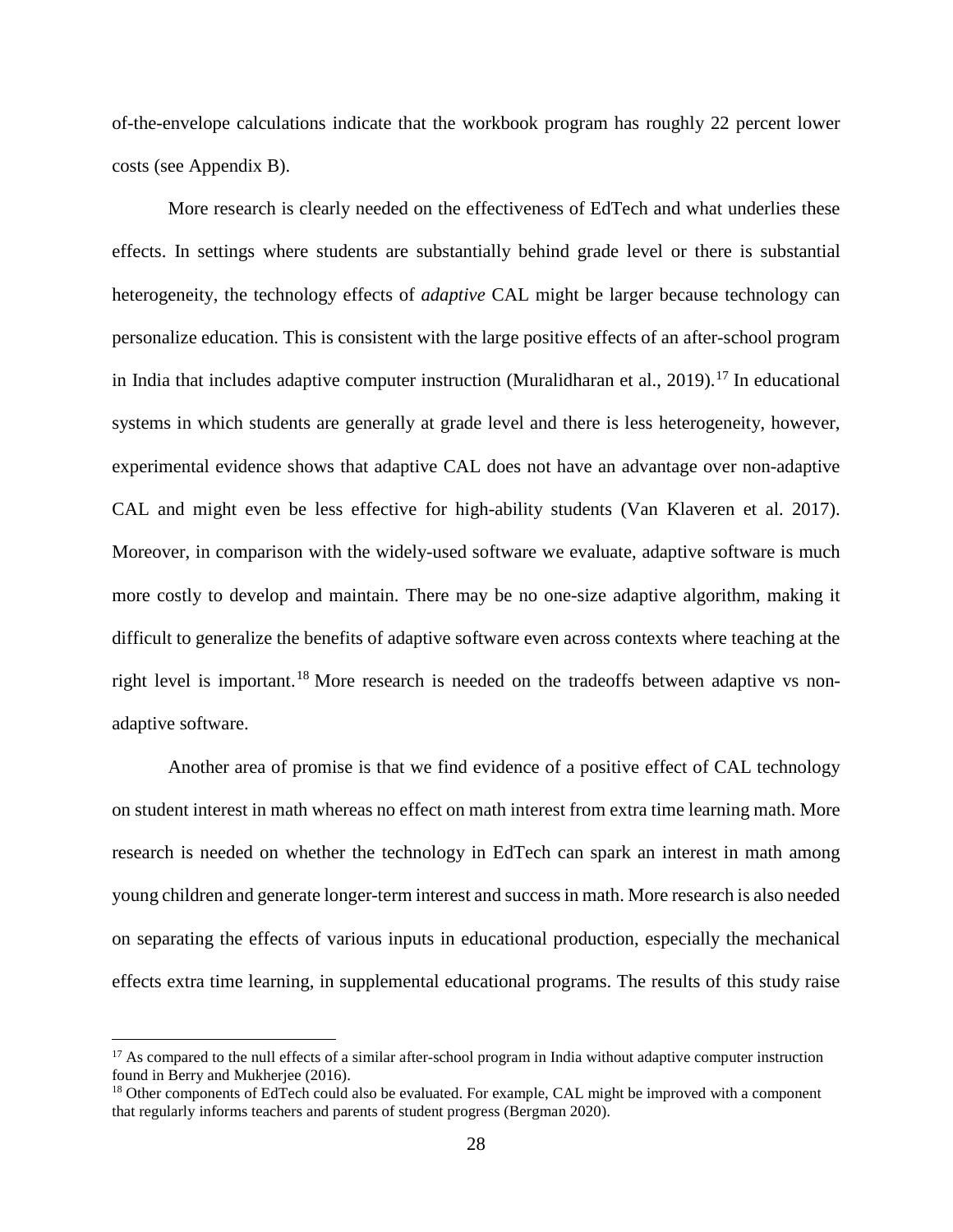concerns about the attribution of the effectiveness of key inputs in these programs and have broader implications for evaluations of any supplemental educational program.

Finally, more research is needed on whether and to what degree EdTech can substitute for traditional learning. This is especially pertinent today in light of the full-scale, comprehensive, global movement to EdTech at all levels of education in response to the coronavirus pandemic. How much human capital accumulation will be lost or will CAL, online classes, remote learning, and other forms of EdTech be able to substitute adequately for traditional teaching and learning methods? These are important questions as we move forward with education in which limited person-to-person contact is essential for health reasons.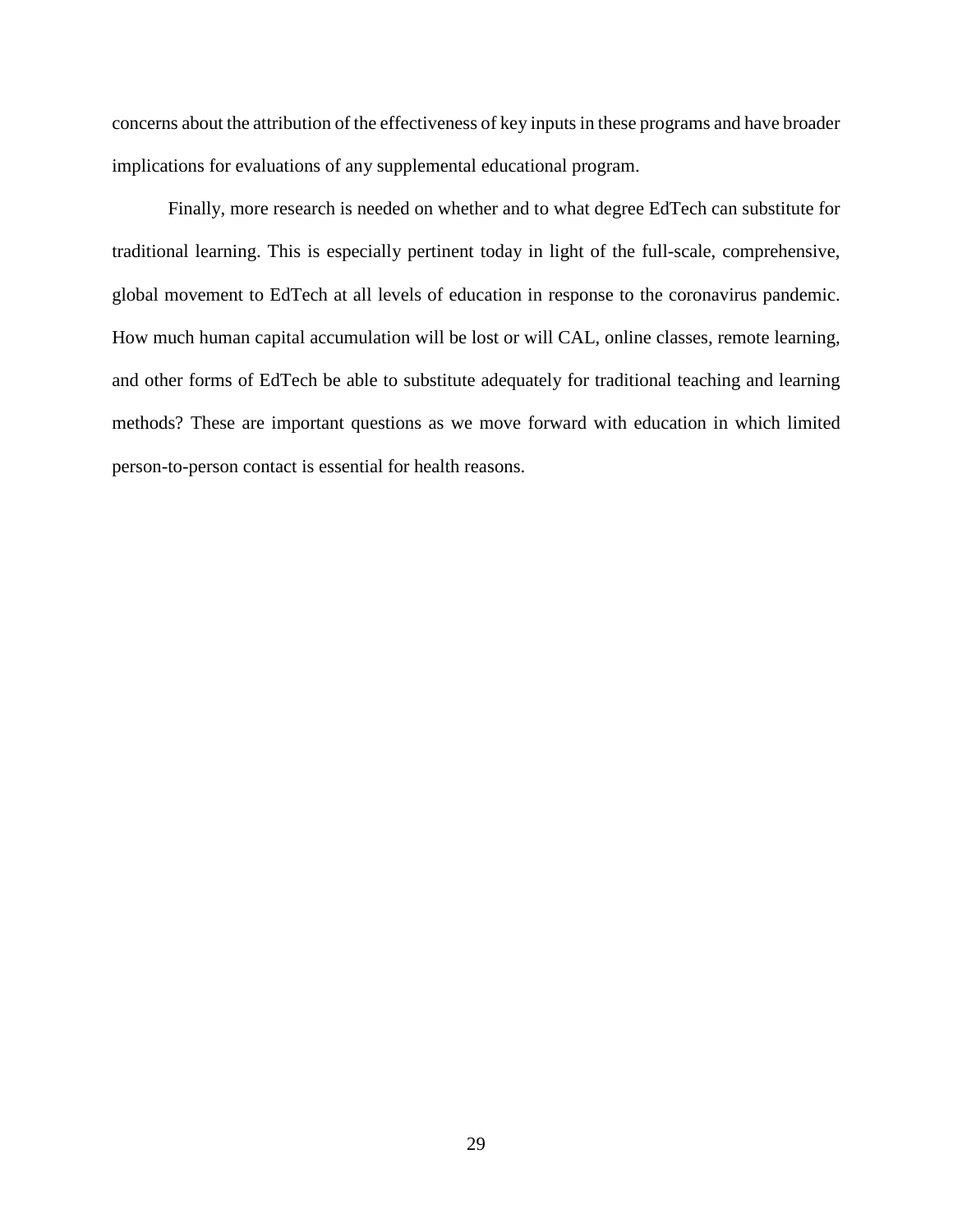# **References**

Algan, Yann, and Nicole M. Fortin. 2018. "Computer Gaming and the Gender Math Gap: Cross-Country Evidence among Teenagers." In *Transitions through the Labor Market: Work, Occupation, Earnings and Retirement*, pp. 183-228. Emerald Publishing Limited.

Bai, Yu, Bin Tang, Boya Wang, Di Mo, Linxiu Zhang, Scott Rozelle, Emma Auden and Blake Mandell. 2018. "Impact of Online Computer Assisted Learning on Education: Evidence from a Randomized Controlled Trial in China." REAP Working Paper.

Banerjee, Abhijit V., Shawn Cole, Esther Duflo, and Leigh Linden. 2007. "Remedying education: Evidence from Two Randomized Experiments in India." *The Quarterly Journal of Economics* 122 (3): 1235-1264.

Barrow, Lisa, Lisa Markman, and Cecilia Elena Rouse. 2009 "Technology's Edge: The Educational Benefits of Computer-aided Instruction." *American Economic Journal: Economic Policy* 1 (1): 52-74.

Bergman, Peter. 2020. "Parent-Child Information Frictions and Human Capital Investment: Evidence from a Field Experiment," *Journal of Political Economy* (forthcoming).

Beuermann, Diether W., Julian Cristia, Santiago Cueto, Ofer Malamud, and Yyannu Cruz-Aguayo. 2015. "One Laptop per Child at Home: Short-term Impacts from a Randomized Experiment in Peru." *American Economic Journal: Applied Economics* 7 (2): 53-80.

Böhmer, Bianca. 2014. "Testing Numeric: Evidence from a Randomized Controlled Trial of a Computer Based Mathematics Intervention in Cape Town High Schools." University of Cape Town Working Paper.

Bulman, George, and Robert W. Fairlie. "Technology and education: Computers, software, and the internet." *Handbook of the Economics of Education*. Vol. 5. Elsevier, 2016. 239-280.

Burguillo, Juan C. 2010. "Using Game Theory and Competition-based Learning to Stimulate Student Motivation and Performance." *Computers & Education* 55 (2): 566-575.

Campuzano, Larissa, Mark Dynarski, Roberto Agodini, and Kristina Rall. 2009. "Effectiveness of Reading and Mathematics Software Products: Findings from Two Student Cohorts. https://eric.ed.gov/?id=ED504657.

Carrillo, Paul E., Mercedes Onofa, and Juan Ponce. 2011. "Information Technology and Student Achievement: Evidence from a Randomized Experiment in Ecuador." [IDB Working Paper 78.](https://papers.ssrn.com/sol3/papers.cfm?abstract_id=1818756##)

Chen, L.J., Yang, D.L., & Ren, Q. (2015). Report on the state of children in China. Chicago, IL: Chapin Hall at the University of Chicago.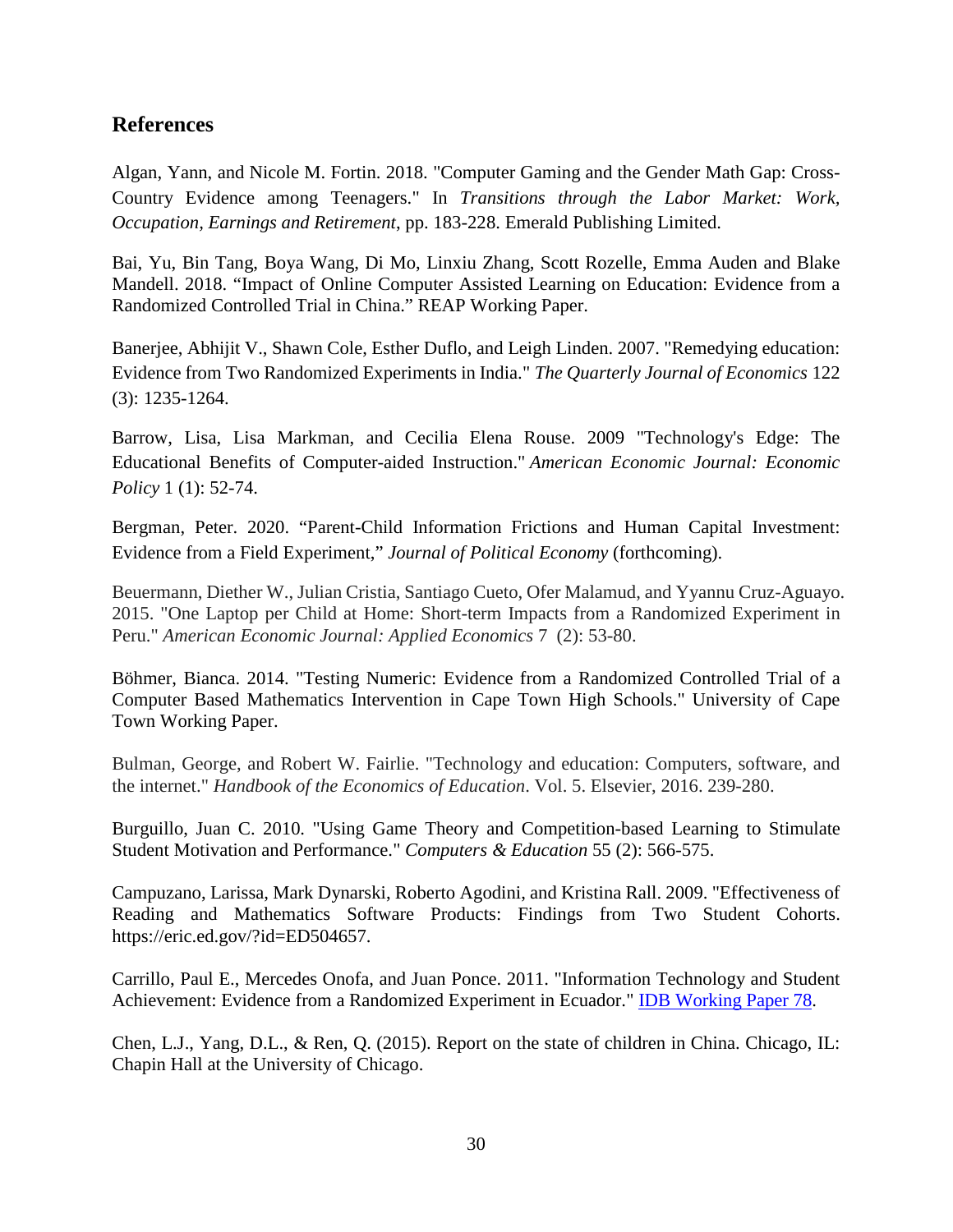Cristia, Julian, Pablo Ibarrarán, Santiago Cueto, Ana Santiago, and Eugenio Severín. 2017. "Technology and child development: Evidence from the one laptop per child program." *American Economic Journal: Applied Economics* 9, no. 3: 295-320.

Dynarski, Mark, Roberto Agodini, Sheila Heaviside, Timothy Novak, Nancy Carey, Larissa Campuzano, Barbara Means, [Robert Murphy,](https://telearn.archives-ouvertes.fr/search/index/q/*/authFullName_s/Robert+Murphy) [William Penuel,](https://telearn.archives-ouvertes.fr/search/index/q/*/authFullName_s/William+Penuel) [Hal Javitz,](https://telearn.archives-ouvertes.fr/search/index/q/*/authFullName_s/Hal+Javitz) [Deborah Emery,](https://telearn.archives-ouvertes.fr/search/index/q/*/authFullName_s/Deborah+Emery) [Willow](https://telearn.archives-ouvertes.fr/search/index/q/*/authFullName_s/Willow+Sussex)  [Sussex.](https://telearn.archives-ouvertes.fr/search/index/q/*/authFullName_s/Willow+Sussex) 2007. "Effectiveness of Reading and Mathematics Software Products: Findings from the First Student Cohort." https://telearn.archives-ouvertes.fr/hal-00190019/.

Escueta, Maya, Vincent Quan, Andre Joshua Nickow, and Philip Oreopoulos. 2017. "Education Technology: an Evidence-based Review". NBER Working Paper w23744.

DiNardo, John, and Jörn-Steffen Pischke. 1997. "The Returns to Computer Use Revisited: Have Pencils Changed the Wage Structure Too?" *Quarterly Journal of Economics* 112 (1): 291-303.

Ebner, Martin, and Andreas Holzinger. 2007. "Successful Implementation of User-centered Game Based Learning in Higher Education: An Example from Civil Engineering." *Computers & education* 49 (3): 873-890.

Eble, Alex, & Hu, Feng. 2019. "How important are beliefs about gender differences in math ability? Transmission across generations and impacts on child outcomes." Columbia University Working Paper.

Falck, Oliver, Constantin Mang, and Ludger Woessmann. 2018. "Virtually No Effect? Different Uses of Classroom Computers and their Effect on Student Achievement." *Oxford Bulletin of Economics and Statistics* 80 (1): 1-38.

Fairlie, Robert W. 2016. "Do Boys and Girls Use Computers Differently, and Does it Contribute to Why Boys Do Worse in School than Girls?." *The BE Journal of Economic Analysis & Policy* 16.1: 59-96.

Fairlie, Robert W., and Jonathan Robinson. 2013. "Experimental Evidence on the Effects of Home Computers on Academic Achievement among Schoolchildren," *American Economic Journal: Applied Economics* 5(3): 211-240.

Glewwe, Paul W., Eric A. Hanushek, Sarah D. Humpage, and Renato Ravina. 2013. "School resources and educational outcomes in developing countries: A review of the literature from 1990 to 2010," in *Education Policy in Developing Countries* (ed. Paul Glewwe): University of Chicago Press: Chicago.

Hull, Marie, and Katherine Duch. 2019. "One-to-One Technology and Student Outcomes: Evidence From Mooresville's Digital Conversion Initiative." *Educational Evaluation and Policy Analysis* 41.1: 79-97.

Kaiser Family Foundation. 2010. *Generation M2 : Media in the Lives of 8- to 18-Year Olds*. Kaiser Family Foundation Study.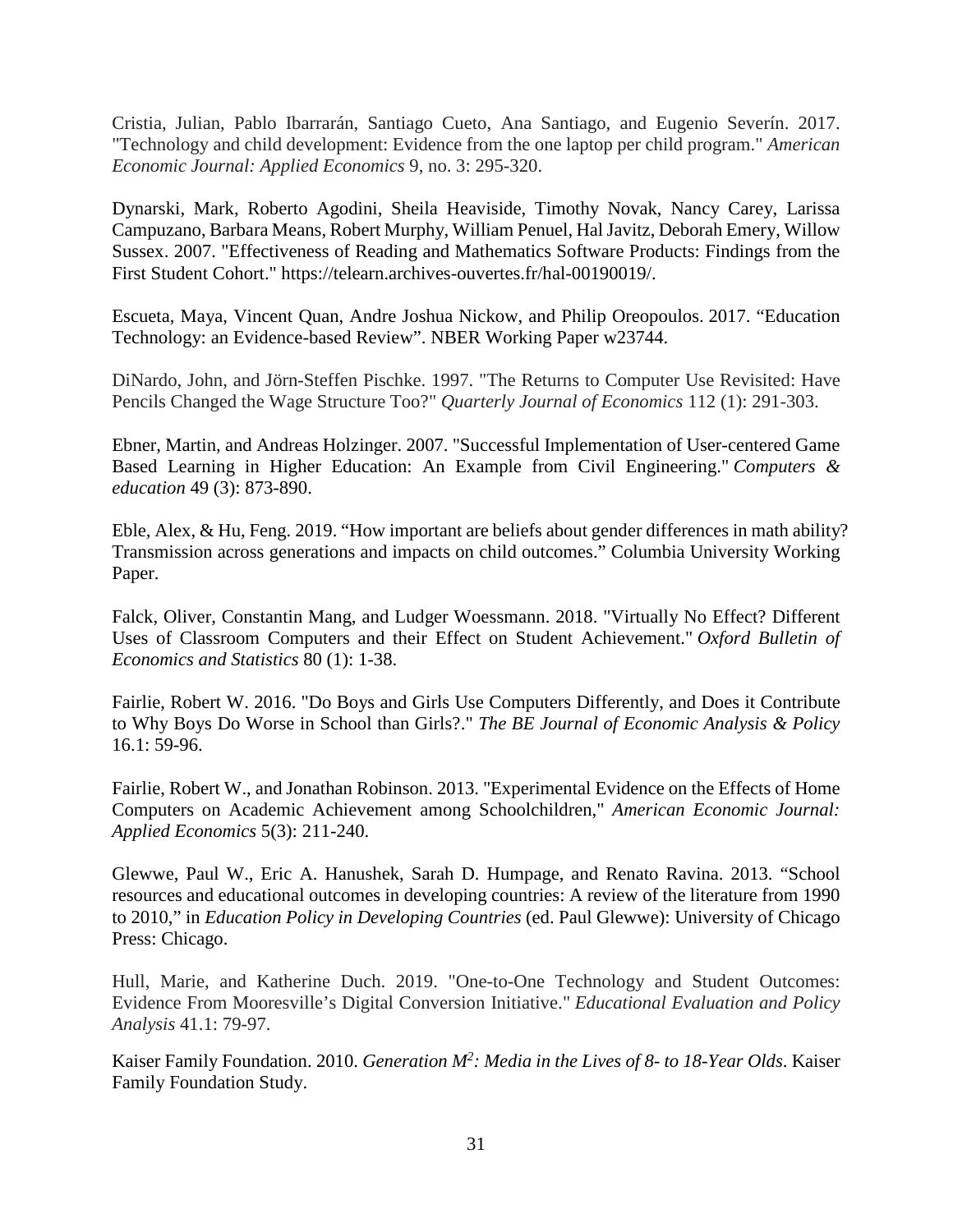Lai, Fang, Linxiu Zhang, Xiao Hu, Qinghe Qu, Yaojiang Shi, Yajie Qiao, Matthew Boswell, and Scott Rozelle. 2013. "Computer Assisted Learning as Extracurricular Tutor? Evidence from a Randomised Experiment in Rural Boarding Schools in Shaanxi." *Journal of Development Effectiveness* 5 (2): 208-231.

Lai, Fang, Renfu Luo, Linxiu Zhang, Xinzhe Huang, and Scott Rozelle. 2015. "Does Computerassisted Learning Improve Learning Outcomes? Evidence from a Randomized Experiment in Migrant Schools in Beijing." *Economics of Education Review* 47: 34-48.

Levin, Henry M., and Clive Belfield. 2015. "Guiding the Development and Use of Costeffectiveness Analysis in Education." *Journal of Research on Educational Effectiveness* 8 (3): 400-418.

Levin, Henry M., Patrick J. McEwan, Clive Belfield, A. Brooks Bowden, and Robert Shand. 2017. *Economic Evaluation in Education: Cost-effectiveness and Benefit-cost Analysis*. SAGE Publications.

Li, Yanyan, Prashant Loyalka, Guirong Li, Chengfang Liu, and Scott Rozelle. 2019. Learning Trajectories among Middle School Students in Developing Contexts: Evidence from Rural China." REAP Working Paper.

Linden, Leigh L. 2008. "Complement or Substitute? The Effect of Technology on Student Achievement in India," http://www.leighlinden.com/Gyan\_Shala\_CAL\_2008-06-03.pdf.

Malamud, Ofer, and Cristian Pop-Eleches. "Home computer use and the development of human capital." *The Quarterly journal of economics* 126.2 (2011): 987-1027.

Malamud, Ofer, Santiago Cueto, Julian Cristia, and Diether W. Beuermann. "Do children benefit from internet access? Experimental evidence from Peru." *Journal of Development Economics* 138 (2019): 41-56.

McEwan, Patrick J. 2015. "Improving Learning in Primary Schools of Developing Countries: A Meta-analysis of Randomized Experiments." *Review of Educational Research* 85 (3): 353-394.

Ministry of Education. 2011. 2010 National Statistical Report on Education Development. *China Geology Education*, 2011(3): 93-96.

Ministry of Education. 2017. The Yearbook of Education Statistics in China. National Statistics Press, Beijing, China. <http://www.stats.gov.cn/tjsj/ndsj/2017/indexeh.htm> (accessed March 19, 2019)

Mo, D., Swinnen, J., Zhang, L., Yi, H., Qu, Q., Boswell, M. and Rozelle, S., 2013. Can One-toone Computing Narrow the Digital Divide and the Educational Gap in China? The Case of Beijing Migrant Schools. *World Development,* 46: 14-29.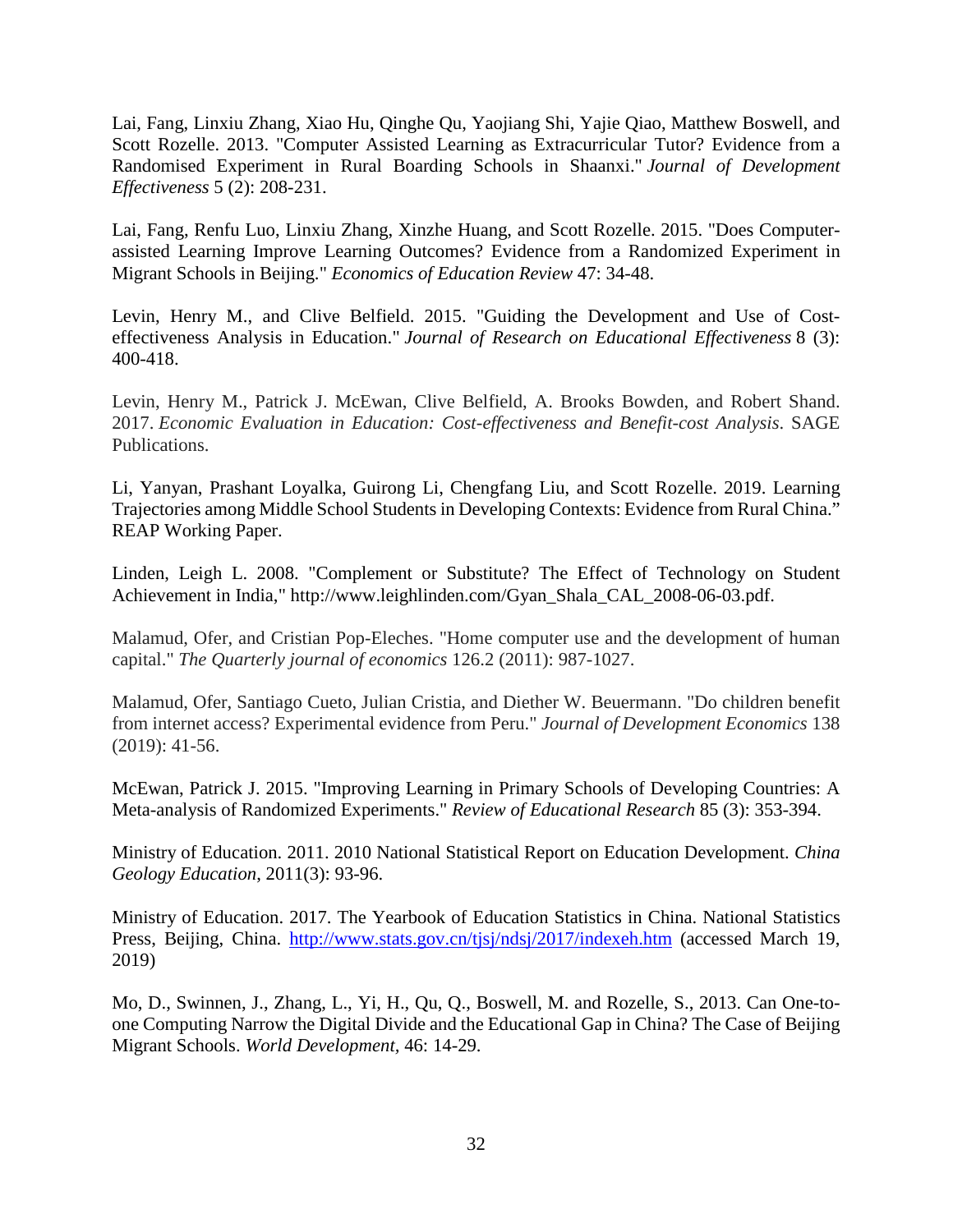Mo, Di, Linxiu Zhang, Renfu Luo, Qinghe Qu, Weiming Huang, Jiafu Wang, Yajie Qiao, Matthew Boswell, and Scott Rozelle. 2014. "Integrating Computer-assisted Learning into a Regular Curriculum: Evidence from a Randomised Experiment in Rural Schools in Shaanxi." *Journal of Development Effectiveness* 6 (3): 300-323.

Mo, Di, Weiming Huang, Yaojiang Shi, Linxiu Zhang, Matthew Boswell, and Scott Rozelle. 2015. "Computer Technology in Education: Evidence from a Pooled Study of Computer Assisted Learning Programs among Rural Students in China." *China Economic Review* 36: 131-145.

Muralidharan, Karthik, Abhijeet Singh, and Alejandro J. Ganimian. 2016. "Disrupting Education? Experimental Evidence on Technology-aided Instruction in India." *American Economic Review* 109.4 (2019): 1426-1460.

Parente, Paulo MDC, and João MC Santos Silva. 2016. "Quantile Regression with Clustered Data." *Journal of Econometric Methods* 5 (1): 1-15.

Rockoff, Jonah E. 2015. "Evaluation Report on the School of One i3 Expansion." https://bit.ly/2OfPDXs.

Rouse, Cecilia Elena, and Alan B. Krueger. 2004. Putting Computerized Instruction to the Test: A Randomized Evaluation of a "Scientifically Based" Reading Program," *Economics of Education Review* 23(4): 323–338.

UNESCO 2020. "Indicators: Primary Education, pupils; Secondary Education, pupils," Institute for Statistics, [https://data.worldbank.org/indicator.](https://data.worldbank.org/indicator)

Van der Kleij, Fabienne M., Remco CW Feskens, and Theo JHM Eggen. 2015. "Effects of Feedback in a Computer-based Learning Environment on Students' Learning Outcomes: A Metaanalysis." *Review of Educational Research* 85 (4): 475-511.

Van Klaveren, Chris, Sebastiaan Vonk, and Ilja Cornelisz. 2017. "The Effect of Adaptive Versus Static Practicing on Student Learning—Evidence from a Randomized Field Experiment." *Economics of Education Review* 58: 175-187.

Vincent, Jane. 2016. "Students' Use of Paper and Pen versus Digital Media in University Environments for Writing and Reading—A Cross-cultural Exploration." *Journal of Print Media and Media Technology Research* 5 (2): 97-106.

World Bank. 2020. "Indicators: Primary Education, pupils; Secondary Education, pupils," data.worldbank.org/indicator/

Xu, Di, and Qiujie Li. 2018. "Gender achievement gaps among Chinese middle school students and the role of teachers' gender." *Economics of Education Review* 67: 82-93.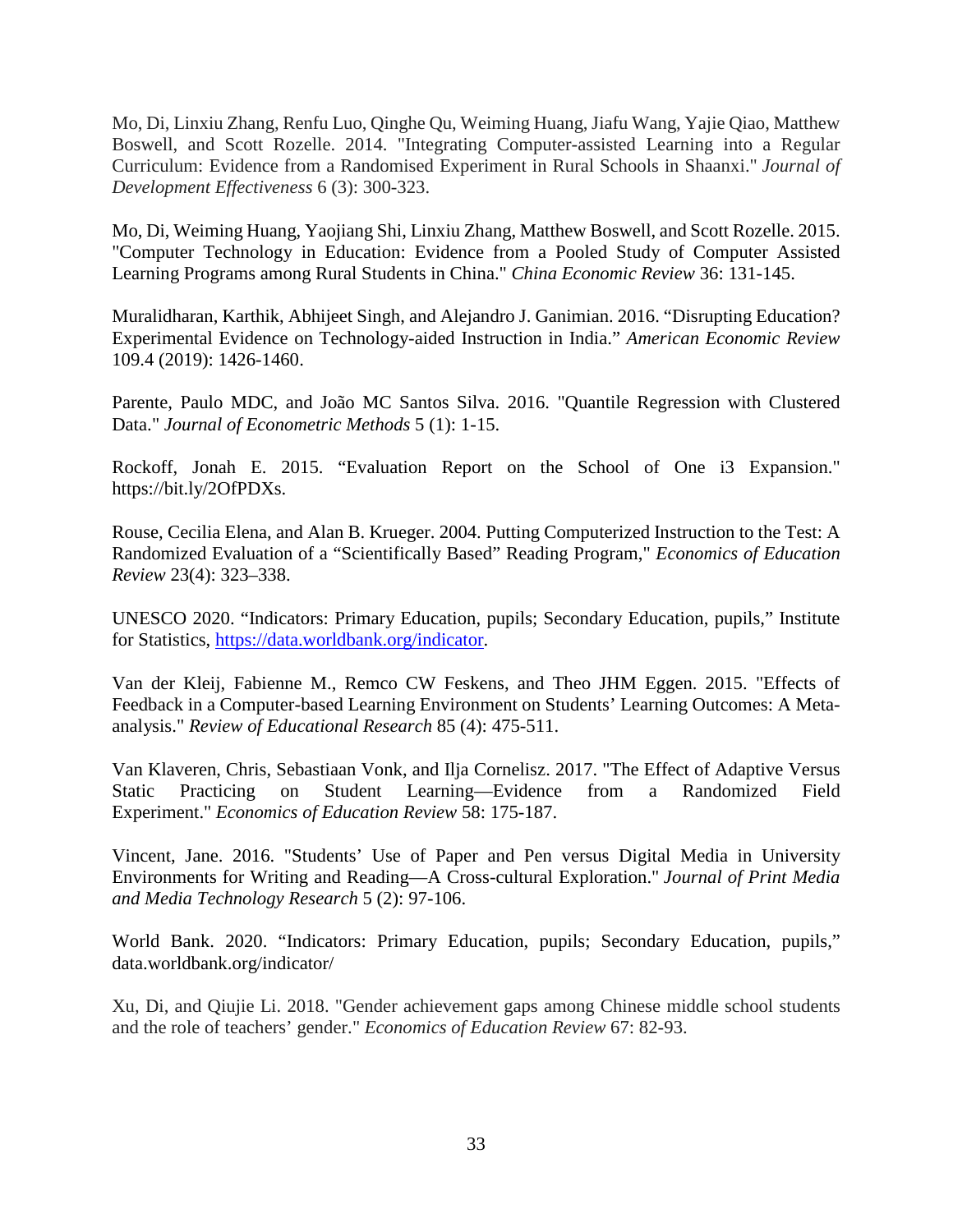|                             | (1)            | (2)             | (3)            | (4)          | (5)                              | (6)      |
|-----------------------------|----------------|-----------------|----------------|--------------|----------------------------------|----------|
|                             |                | Math Test Score |                | Grade (Rank) | Grade Rank,<br>Class $N \geq 10$ |          |
|                             |                |                 |                |              |                                  |          |
| <b>CAL Program</b>          | 0.033          | 0.032           | $1.743*$       | 1.758*       | $1.866**$                        | 1.876**  |
|                             | (0.039)        | (0.039)         | (0.919)        | (0.922)      | (0.925)                          | (0.929)  |
| CAL Technology              | 0.059          | 0.061           | 0.212          | 0.155        | 0.234                            | 0.178    |
|                             | (0.044)        | (0.044)         | (0.996)        | (0.999)      | (1.013)                          | (1.017)  |
| Difference (Program - Tech) | $-0.026$       | $-0.029$        | $1.531*$       | $1.603*$     | $1.632*$                         | $1.697*$ |
|                             | (0.046)        | (0.046)         | (0.877)        | (0.876)      | (0.895)                          | (0.894)  |
| <b>Additional Controls</b>  | N <sub>0</sub> | Yes             | N <sub>o</sub> | Yes          | N <sub>0</sub>                   | Yes      |
| N                           | 3,928          | 3,928           | 3,829          | 3,829        | 3,750                            | 3,750    |
| R-squared                   | 0.432          | 0.436           | 0.300          | 0.308        | 0.299                            | 0.308    |

### **Table 1: CAL Program and Technology Effects on Math Test Scores and Grades**

*Notes:*

1) CAL program is the overall program effect (i.e. CAL treatment relative to control), and CAL technology is the isolated technology-based effect of CAL (i.e. CAL treatment relative to workbook session treatment).

2) All columns control for baseline counterpart of dependent variable (baseline math score or baseline class rank in math).

3) Even-numbered columns also control for the following baseline covariates: liking math (scale 1 to 100), student age (years), gender, father graduated junior high, mother graduated junior high, teacher experience (years), teacher gender, teacher attended college, number of boarding students in the class, class size.

4) Cluster (class-level)-robust standard errors in parentheses.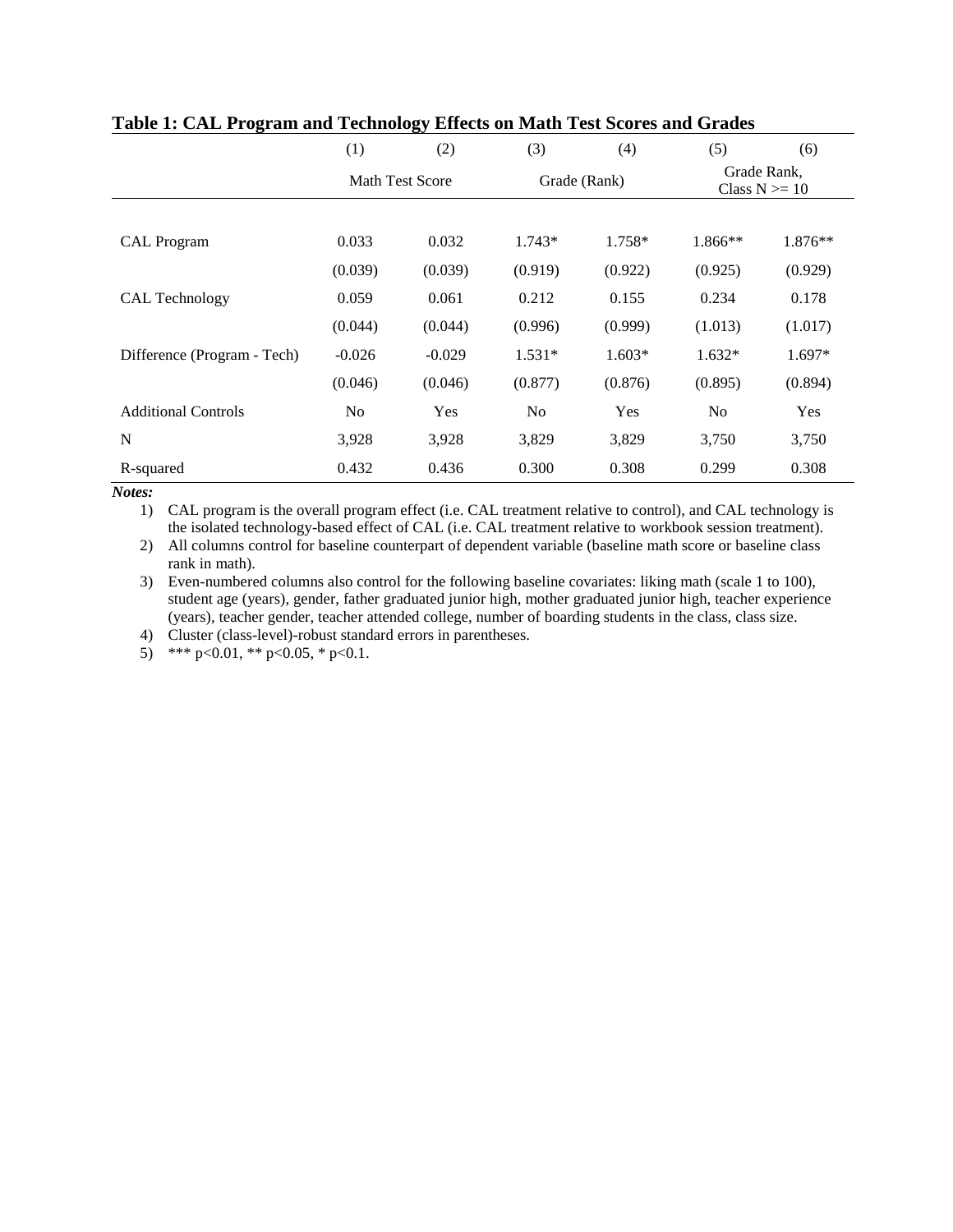|                                            | $\left(1\right)$ | (2)      |
|--------------------------------------------|------------------|----------|
|                                            | All Students     |          |
|                                            |                  |          |
| CAL Treatment – Control $(\eta^C)$         | $-0.149$         | $-0.154$ |
|                                            | (0.199)          | (0.199)  |
| Workbook Treatment – Control $(\eta^{WK})$ | 0.128            | 0.123    |
|                                            | (0.201)          | (0.201)  |
| <b>Additional Controls</b>                 | N <sub>o</sub>   | Yes      |
| N                                          | 3,930            | 3,930    |
| R-squared                                  | 0.099            | 0.099    |

### **Table 2: CAL Program and Workbook Treatment Effects on Time on Math Outside of School (Homework Hours)**

*Notes:*

1) CAL treatment – Control and Workbook treatment – Control are reported for crowd out (in) estimates of the two treatments (see Equations 3.2 and 3.3).

2) Math homework time (hours last week): control group mean =  $3.36$ , SD =  $2.70$ .

3) All columns control for baseline math score.

4) Even-numbered columns also control for the following baseline covariates: student age (years), gender, father graduated junior high, mother graduated junior high, teacher experience (years), teacher gender, teacher attended college, number of boarding students in the class, class size.

5) Cluster (class-level)-robust standard errors in parentheses.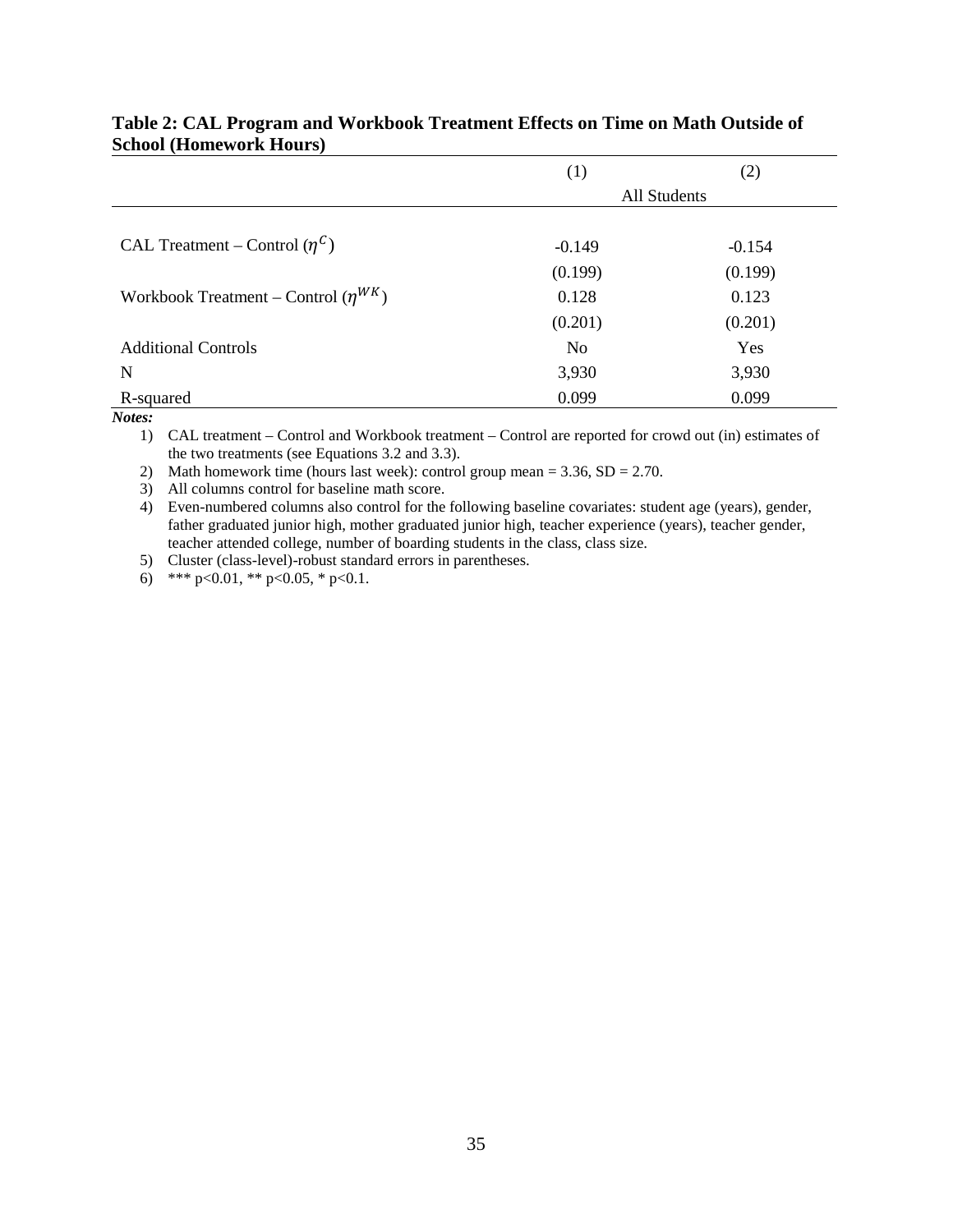|                             | (1)            | (2)                    | (3)            | (4)          | (5)                     | (6)        |
|-----------------------------|----------------|------------------------|----------------|--------------|-------------------------|------------|
|                             |                | <b>Math Test Score</b> |                | Grade (Rank) | Grade, Class $N \ge 10$ |            |
|                             |                |                        |                |              |                         |            |
| <b>CAL</b> Program          | $0.099**$      | $0.099**$              | $3.414***$     | $3.430***$   | 3.488***                | $3.506***$ |
|                             | (0.049)        | (0.049)                | (1.280)        | (1.277)      | (1.291)                 | (1.288)    |
| CAL Technology              | 0.075          | 0.074                  | 1.540          | 1.530        | 1.482                   | 1.455      |
|                             | (0.054)        | (0.054)                | (1.456)        | (1.449)      | (1.480)                 | (1.472)    |
| Difference (Program - Tech) | 0.025          | 0.025                  | 1.874          | 1.900        | 2.006                   | 2.051      |
|                             | (0.060)        | (0.060)                | (1.218)        | (1.223)      | (1.249)                 | (1.253)    |
| <b>Additional Controls</b>  | N <sub>0</sub> | Yes                    | N <sub>0</sub> | Yes          | No                      | Yes        |
| N                           | 2,142          | 2,142                  | 2,095          | 2,095        | 2,053                   | 2,053      |
| R-squared                   | 0.442          | 0.445                  | 0.307          | 0.311        | 0.307                   | 0.312      |

### **Table 3: CAL Program and Technology Effects on Math Test Scores and Grades– Boys Only**

*Notes:*

1) CAL program is the overall program effect (i.e. CAL treatment relative to control), and CAL technology is the isolated technology-based effect of CAL (i.e. CAL treatment relative to workbook session treatment).

2) All columns control for baseline counterpart of dependent variable (baseline math score or baseline class rank in math).

3) Even-numbered columns also control for the following baseline covariates: liking math (scale 1 to 100), student age (years), gender, father graduated junior high, mother graduated junior high, teacher experience (years), teacher gender, teacher attended college, number of boarding students in the class, class size.

4) Cluster (class-level)-robust standard errors in parentheses.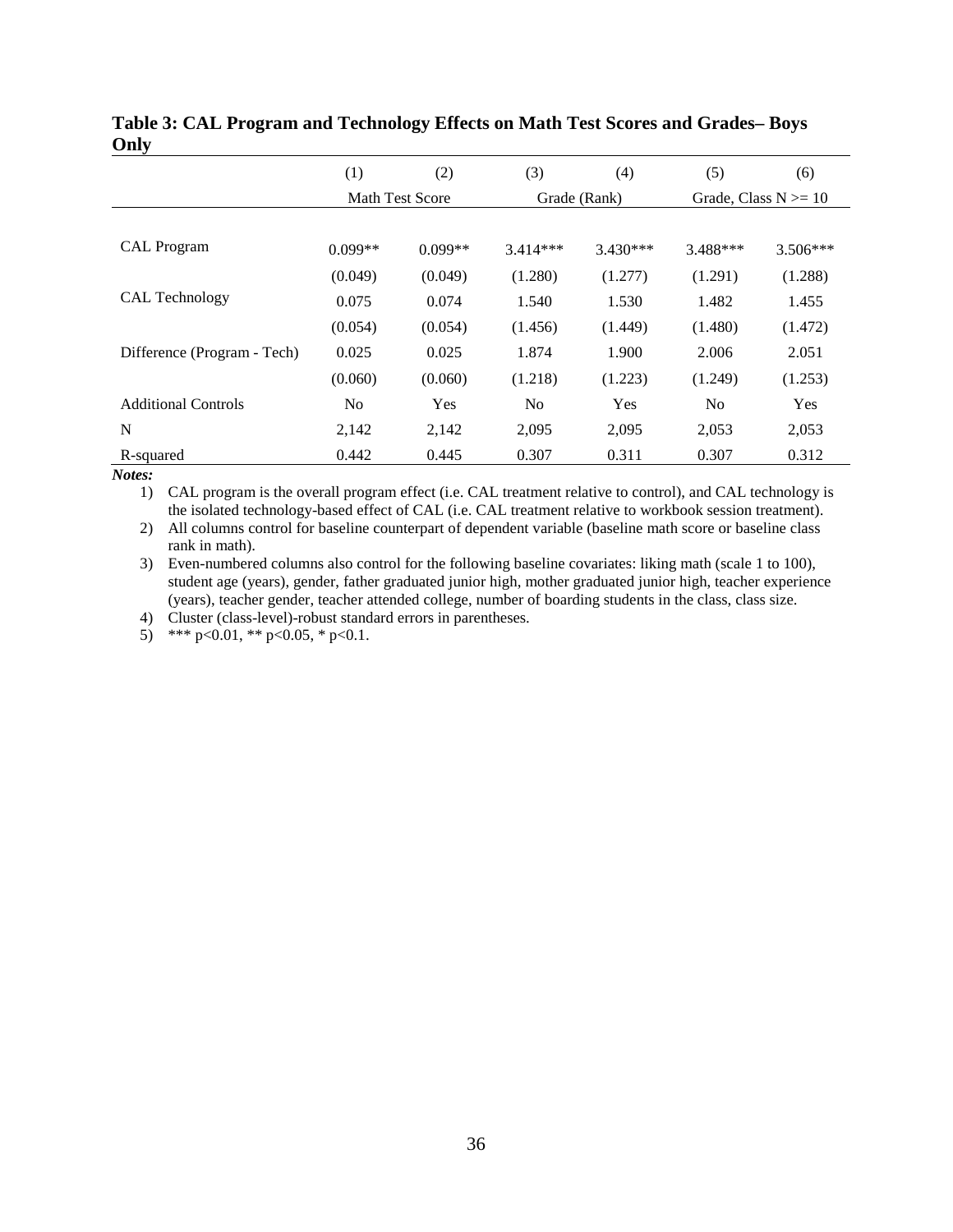|                             | (1)            | (2)                    | (3)            | (4)          | (5)            | (6)                     |
|-----------------------------|----------------|------------------------|----------------|--------------|----------------|-------------------------|
|                             |                | <b>Math Test Score</b> |                | Grade (Rank) |                | Grade, Class $N \ge 10$ |
|                             |                |                        |                |              |                |                         |
| <b>CAL</b> Program          | $-0.044$       | $-0.045$               | $-0.526$       | $-0.590$     | $-0.345$       | $-0.434$                |
|                             | (0.046)        | (0.046)                | (1.371)        | (1.371)      | (1.374)        | (1.373)                 |
| CAL Technology              | 0.039          | 0.041                  | $-1.451$       | $-1.350$     | $-1.365$       | $-1.268$                |
|                             | (0.054)        | (0.054)                | (1.519)        | (1.526)      | (1.540)        | (1.549)                 |
| Difference (Program - Tech) | $-0.084$       | $-0.086$               | 0.925          | 0.759        | 1.019          | 0.834                   |
|                             | (0.052)        | (0.052)                | (1.375)        | (1.396)      | (1.394)        | (1.416)                 |
| <b>Additional Controls</b>  | N <sub>0</sub> | Yes                    | N <sub>0</sub> | Yes          | N <sub>0</sub> | Yes                     |
| N                           | 1,785          | 1,785                  | 1,733          | 1,733        | 1,696          | 1,696                   |
| R-squared                   | 0.432          | 0.437                  | 0.302          | 0.308        | 0.299          | 0.305                   |

### **Table 4: CAL Program and Technology Effects on Math Test Scores and Grades – Girls Only**

*Notes:*

1) CAL program is the overall program effect (i.e. CAL treatment relative to control), and CAL technology is the isolated technology-based effect of CAL (i.e. CAL treatment relative to workbook session treatment).

2) All columns control for baseline counterpart of dependent variable (baseline math score or baseline class rank in math).

3) Even-numbered columns also control for the following baseline covariates: liking math (scale 1 to 100), student age (years), gender, father graduated junior high, mother graduated junior high, teacher experience (years), teacher gender, teacher attended college, number of boarding students in the class, class size.

4) Cluster (class-level)-robust standard errors in parentheses.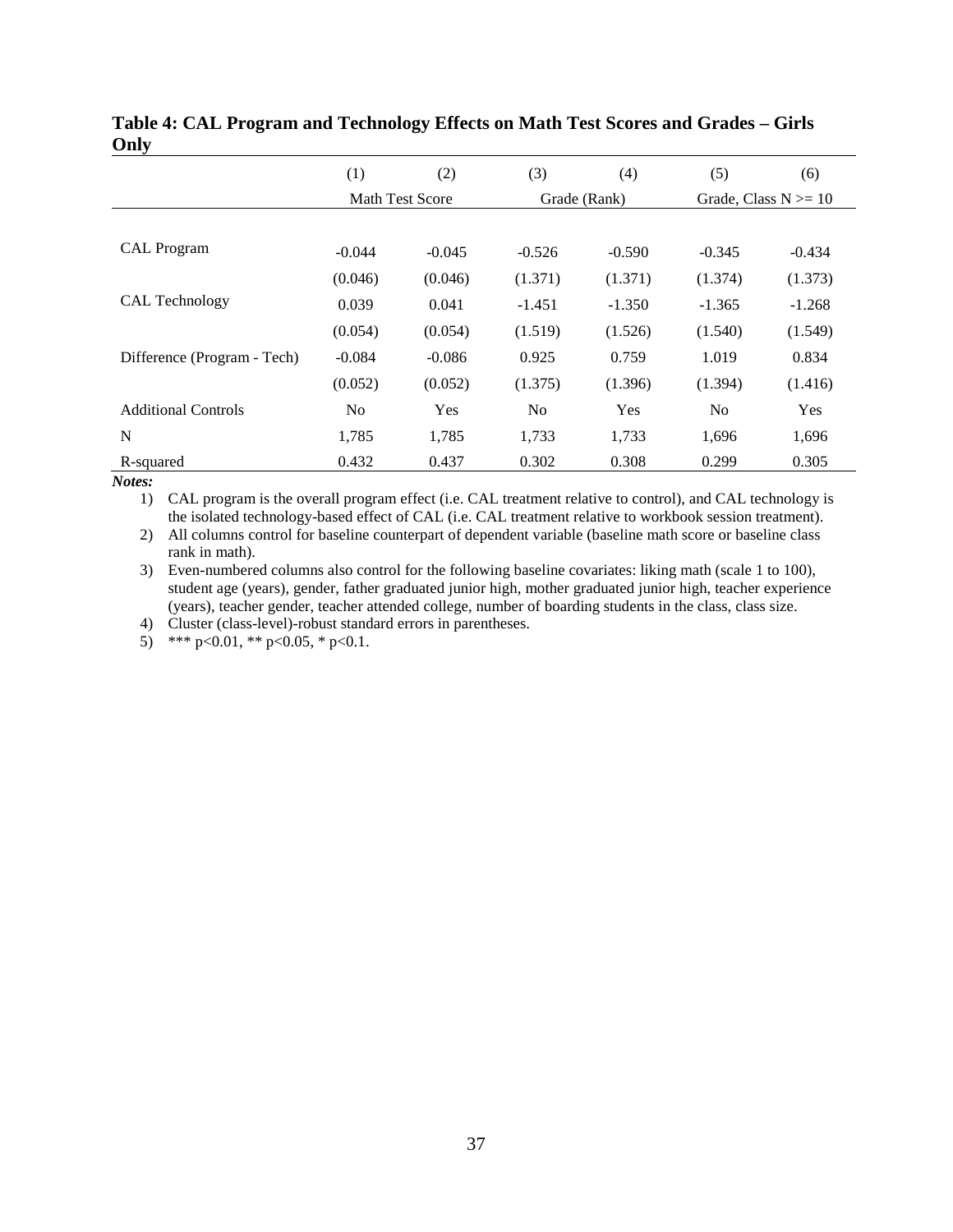|                                         | $\left(1\right)$ | (2)         | (3)            | (4)        |
|-----------------------------------------|------------------|-------------|----------------|------------|
|                                         |                  | <b>Boys</b> |                | Girls      |
|                                         |                  |             |                |            |
| CAL Treatment – Control $(\eta^C)$      | 0.065            | 0.065       | $-0.387*$      | $-0.393**$ |
|                                         | (0.241)          | (0.242)     | (0.198)        | (0.197)    |
| Workbook Treat. – Control $(\eta^{WK})$ | 0.305            | 0.298       | $-0.068$       | $-0.085$   |
|                                         | (0.239)          | (0.240)     | (0.207)        | (0.206)    |
| <b>Additional Controls</b>              | No               | Yes         | N <sub>0</sub> | Yes        |
| N                                       | 2,145            | 2,145       | 1,784          | 1,784      |
| R-squared                               | 0.096            | 0.098       | 0.121          | 0.125      |

### **Table 5: CAL and Workbook Treatment Effects on Math Outside of School (Homework Hours) – Boys and Girls**

*Notes:*

1) CAL treatment – Control and Workbook treatment – Control are reported for crowd out (in) estimates of the two treatments (see Equations 3.2 and 3.3).

2) Math homework time (hours last week): control group mean  $= 3.36$ , SD  $= 2.70$ .

3) All columns control for baseline math score.

4) Even-numbered columns also control for the following baseline covariates: student age (years), gender, father graduated junior high, mother graduated junior high, teacher experience (years), teacher gender, teacher attended college, number of boarding students in the class, class size.

5) Cluster (class-level)-robust standard errors in parentheses.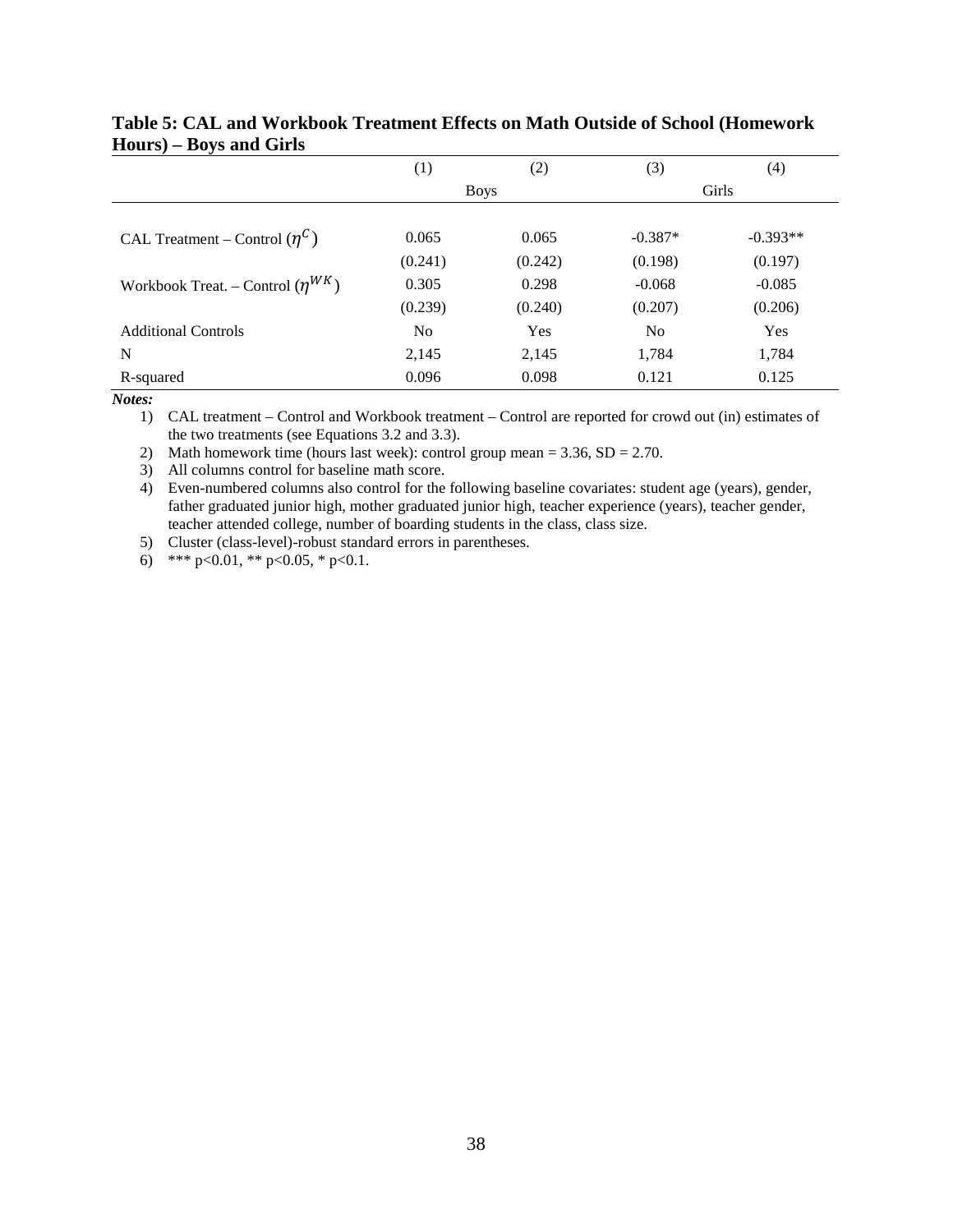|                             | (1)            | (2)                 | (3)       | (4)         | (5)            | (6)      |
|-----------------------------|----------------|---------------------|-----------|-------------|----------------|----------|
|                             |                | <b>All Students</b> |           | <b>Boys</b> | Girls          |          |
| <b>CAL Program</b>          | $2.580*$       | $2.595*$            | $3.648**$ | $3.675**$   | 1.405          | 1.476    |
|                             | (1.336)        | (1.327)             | (1.644)   | (1.639)     | (1.557)        | (1.540)  |
| CAL Technology              | $2.675**$      | $2.714**$           | 2.467     | 2.551       | 2.813*         | $2.855*$ |
|                             | (1.357)        | (1.359)             | (1.624)   | (1.628)     | (1.672)        | (1.679)  |
| Difference (Program - Tech) | $-0.094$       | $-0.119$            | 1.181     | 1.124       | $-1.408$       | $-1.379$ |
|                             | (1.491)        | (1.485)             | (1.780)   | (1.776)     | (1.844)        | (1.824)  |
| <b>Additional Controls</b>  | N <sub>0</sub> | Yes                 | No        | Yes         | N <sub>o</sub> | Yes      |
| N                           | 3,931          | 3,931               | 2,145     | 2,145       | 1,785          | 1,785    |
| R-squared                   | 0.170          | 0.172               | 0.163     | 0.165       | 0.195          | 0.201    |

#### **Table 6: CAL Program and Technology Effects on Liking Math Class (Scale 1-100)**

*Notes:*

1) CAL program is the overall program effect (i.e. CAL treatment relative to control), and CAL technology is the isolated technology-based effect of CAL (i.e. CAL treatment relative to workbook session treatment).

2) All columns control for baseline liking math class (scale 1 to 100), control group mean = 87.2.

3) Even-numbered columns also control for the following baseline covariates: student age (years), gender, father graduated junior high, mother graduated junior high, teacher experience (years), teacher gender, teacher attended college, number of boarding students in the class, class size.

4) Cluster (class-level)-robust standard errors in parentheses.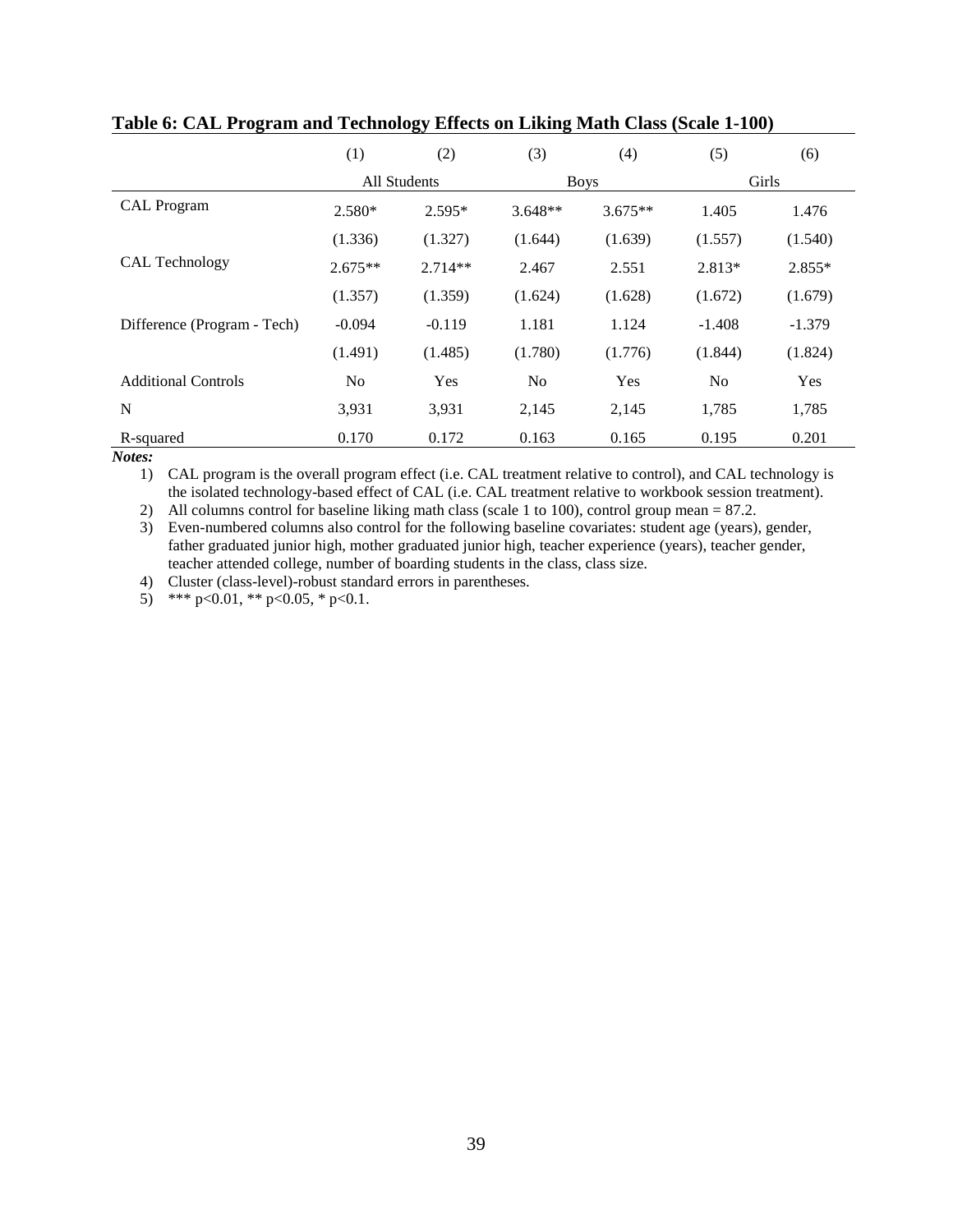# **Appendix Figure 1**



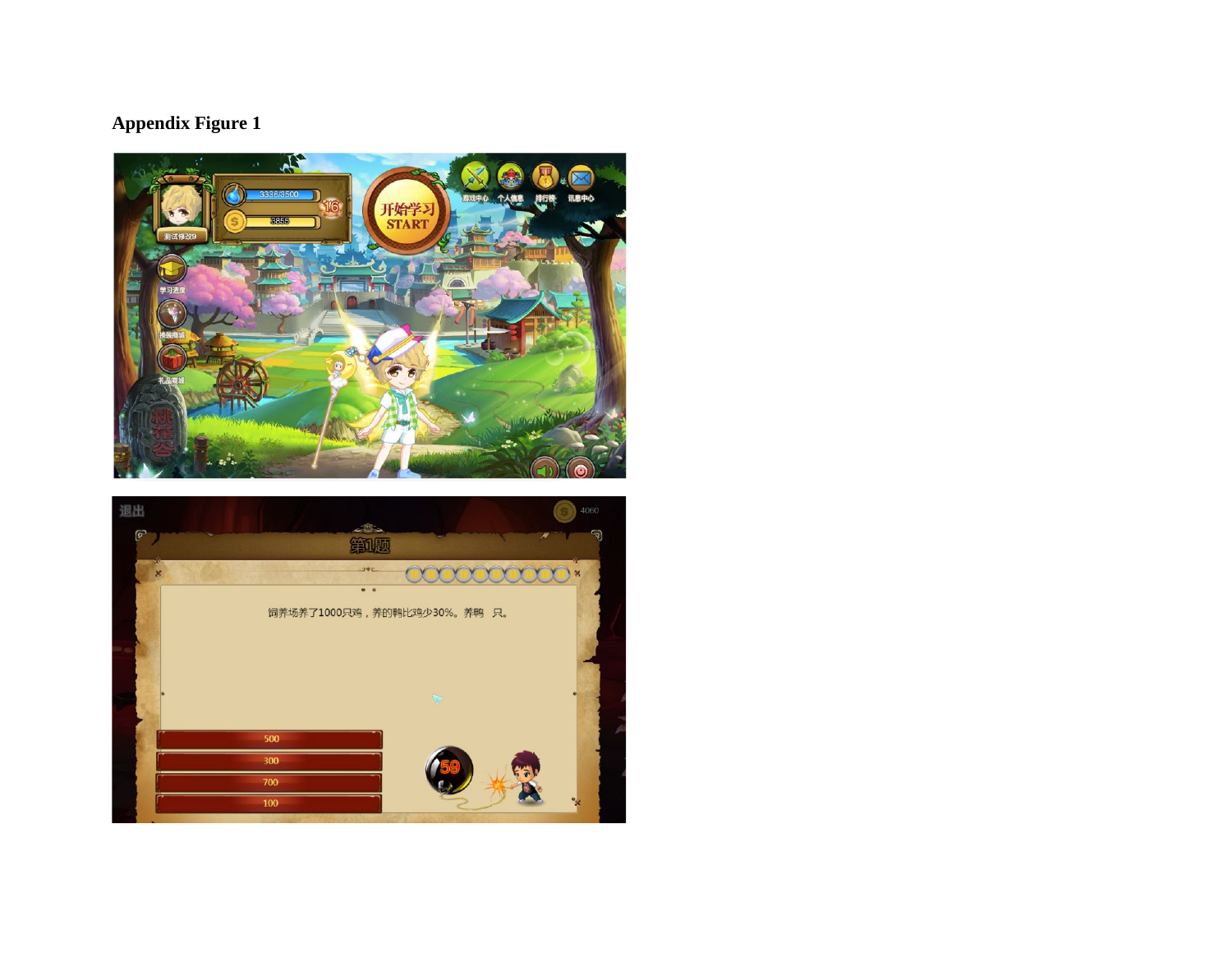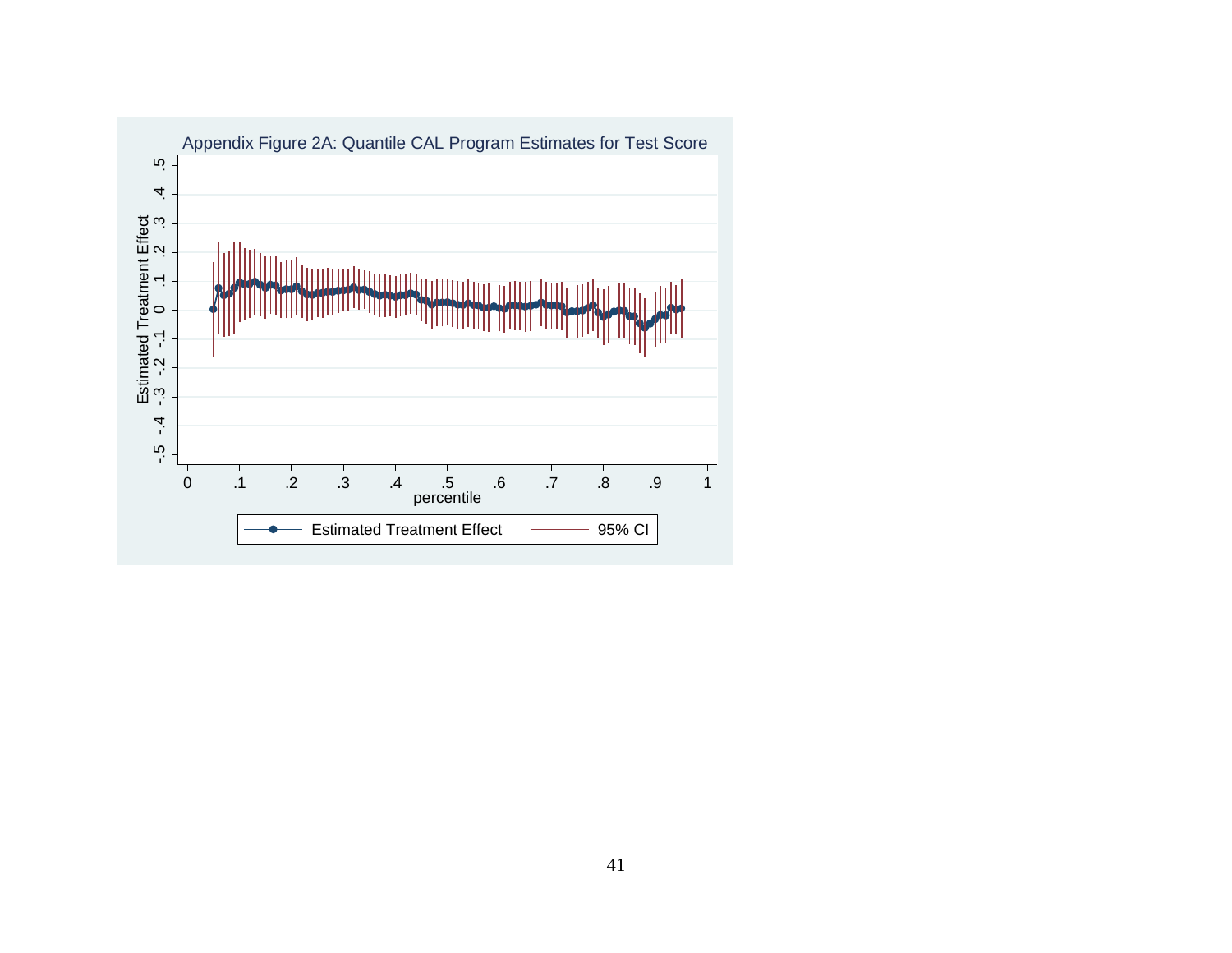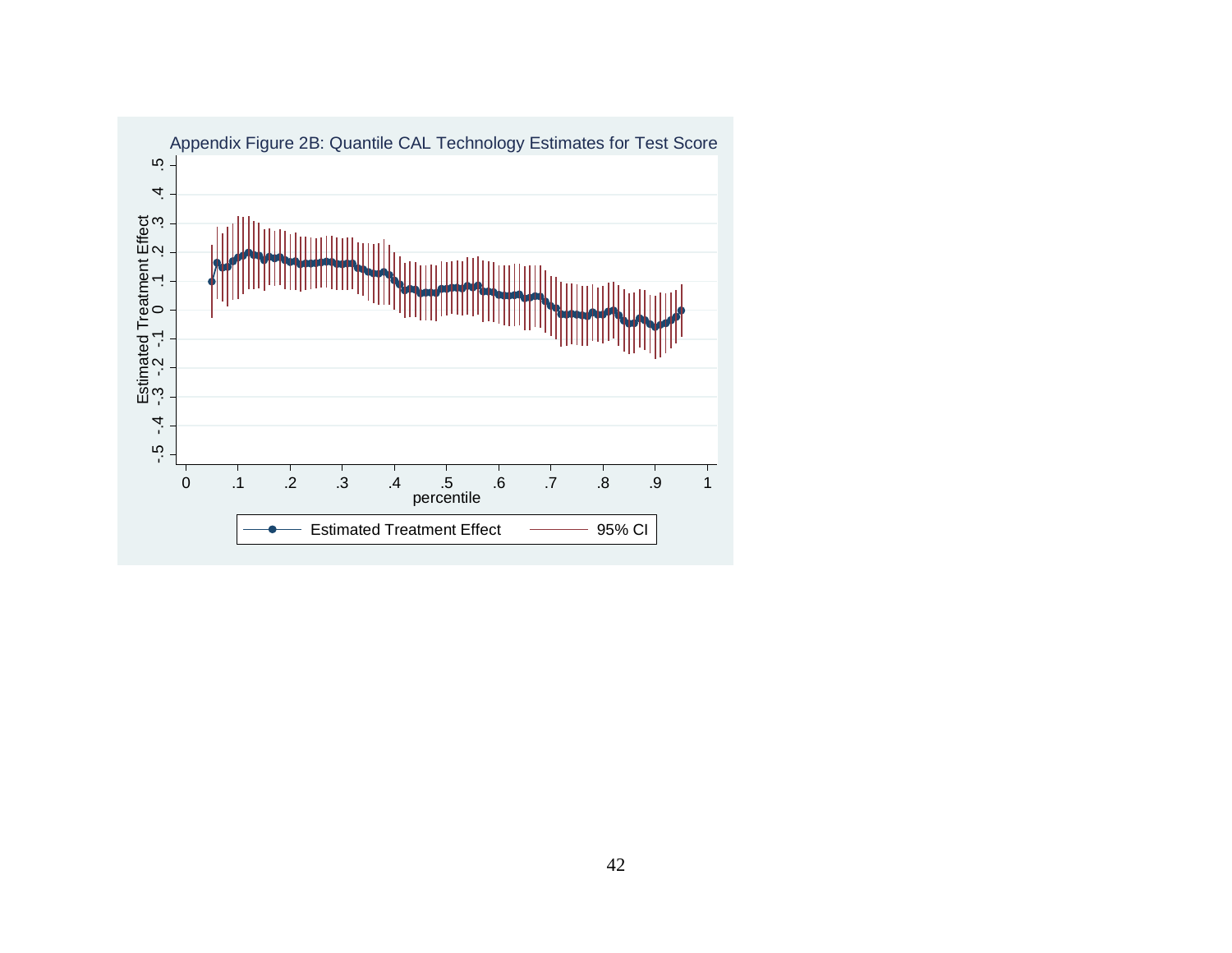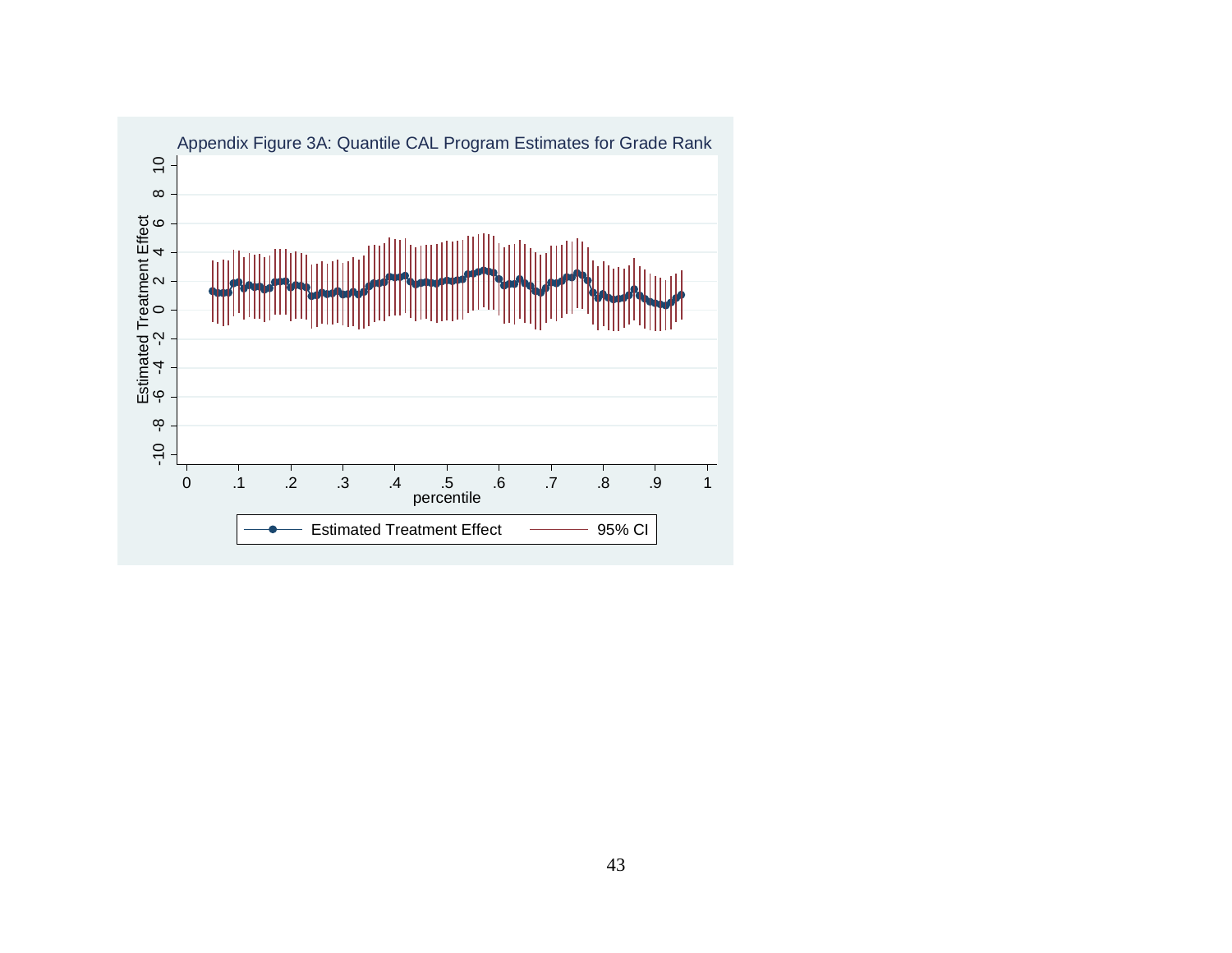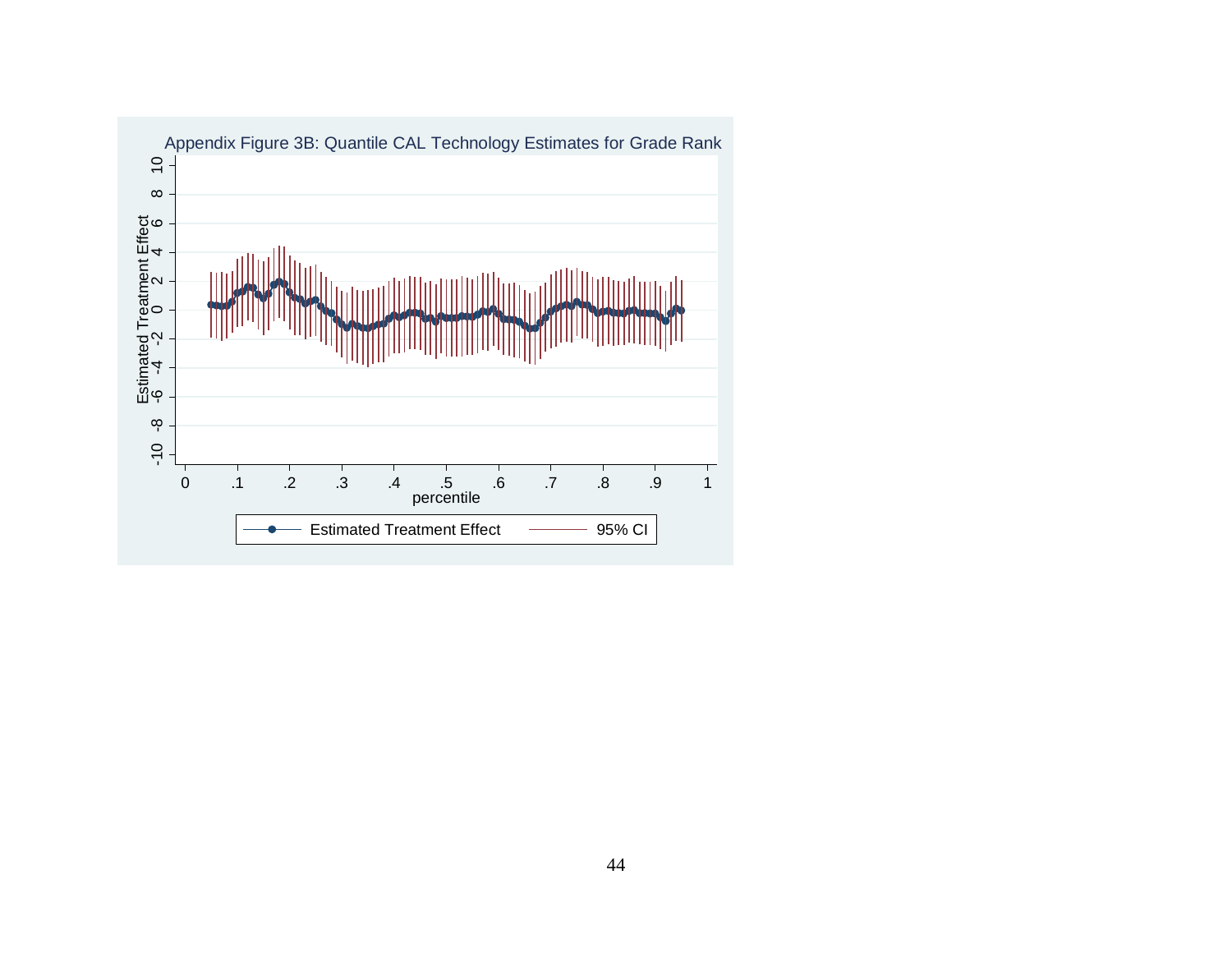|     |                                            | Control  | <b>CAL</b> | Workbook | P-value       | P-value       | P-value       |
|-----|--------------------------------------------|----------|------------|----------|---------------|---------------|---------------|
|     | <b>Baseline Characteristics</b>            | (1)      | (2)        | (3)      | $(4)=(2)-(1)$ | $(5)=(3)-(1)$ | $(6)=(2)-(3)$ |
|     | Panel A. Student Characteristics           |          |            |          |               |               |               |
| (1) | Standardized math score                    | $-0.026$ | $-0.036$   | $-0.032$ | [0.669]       | [0.881]       | [0.776]       |
|     |                                            | (0.987)  | (1.062)    | (1.017)  |               |               |               |
| (2) | Within class rank (using math score)       | 53.906   | 53.799     | 55.008   | [0.860]       | [0.130]       | [0.191]       |
|     |                                            | (29.498) | (30.539)   | (29.453) |               |               |               |
| (3) | Female $(0/1)$                             | 0.458    | 0.459      | 0.435    | [0.762]       | [0.264]       | [0.163]       |
|     |                                            | (0.498)  | (0.499)    | (0.496)  |               |               |               |
| (4) | Age (years)                                | 11.095   | 11.017     | 11.048   | [0.874]       | [0.738]       | [0.612]       |
|     |                                            | (1.069)  | (1.115)    | (1.109)  |               |               |               |
| (5) | Father education 9 years or less $(0/1)$   | 0.441    | 0.400      | 0.424    | [0.081]       | [0.554]       | [0.237]       |
|     |                                            | (0.497)  | (0.490)    | (0.494)  |               |               |               |
| (6) | Mother education 9 years or less $(0/1)$   | 0.390    | 0.356      | 0.365    | [0.180]       | [0.447]       | [0.474]       |
|     |                                            | (0.488)  | (0.479)    | (0.482)  |               |               |               |
| (7) | Liking math                                | $-0.052$ | 0.006      | $-0.117$ | [0.419]       | [0.399]       | [0.124]       |
|     |                                            | (1.050)  | (1.015)    | (1.087)  |               |               |               |
|     | $\mathbf N$                                | 1390     | 1345       | 1289     |               |               |               |
|     | Panel B. Teacher and Class Characteristics |          |            |          |               |               |               |
| (1) | Female $(0/1)$                             | 0.445    | 0.391      | 0.460    | [0.334]       | [0.909]       | [0.417]       |
|     |                                            | (0.497)  | (0.488)    | (0.499)  |               |               |               |
| (2) | Experience (years)                         | 16.239   | 13.425     | 15.424   | [0.148]       | [0.843]       | [0.121]       |
|     |                                            | (11.886) | (11.050)   | (11.384) |               |               |               |
| (3) | College degree $(0/1)$                     | 0.560    | 0.569      | 0.574    | [0.667]       | [0.371]       | [0.670]       |
|     |                                            | (0.497)  | (0.496)    | (0.495)  |               |               |               |
| (4) | # boarding students                        | 15.447   | 14.517     | 16.290   | [0.162]       | [0.949]       | [0.270]       |
|     |                                            | (6.776)  | (6.632)    | (79.547) |               |               |               |
| (5) | # of total students                        | 35.426   | 32.717     | 35.322   | [0.019]       | [0.223]       | [0.313]       |
|     |                                            | (13.965) | (14.217)   | (15.339) |               |               |               |
| (6) | N                                          | 118      | 116        | 118      |               |               |               |

### **Appendix Table 1: Summary Statistics and Balance Check**

Notes: means and SDs (in parentheses) in columns 1-3. P-values in Columns (4-6) are calculated using the estimated coefficient and standard error on an indicator for the treatment group in a regression of each baseline characteristic on the treatment indicator and controlling for randomization strata with robust standard errors accounting for clustering within classes. Joint tests of all student/teacher baseline covariates simultaneously shows no significant difference between T1 and C (p-value: 0.860/0.124), T2 and C (p-value: 0.790/0.862) or T1 and T2 (p-value = 0.184/0.840).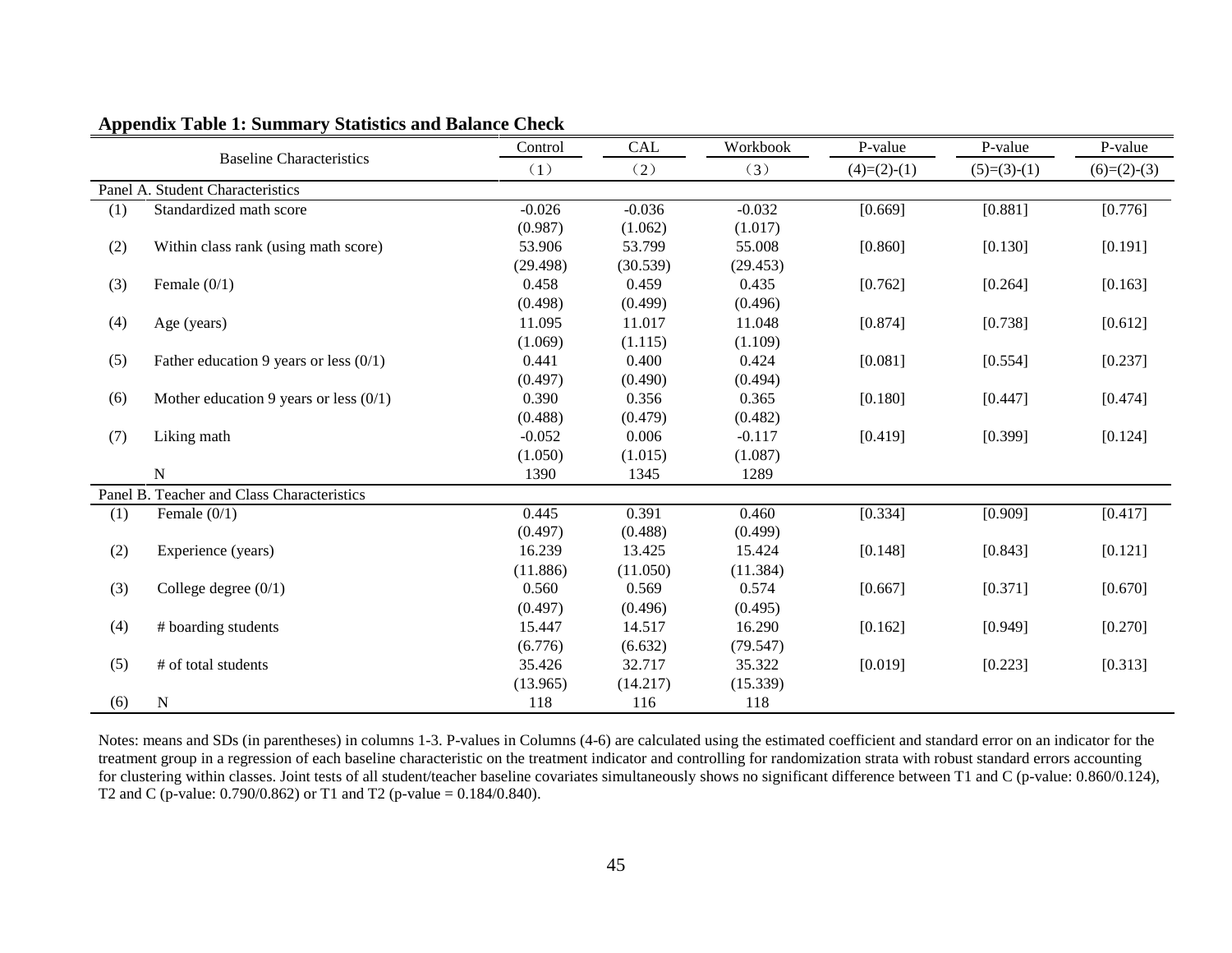|                             | (1)                                     | (2)        | (3)            | (4)                                  | (5)                                  | (6)<br>Grade (Rank) Above |
|-----------------------------|-----------------------------------------|------------|----------------|--------------------------------------|--------------------------------------|---------------------------|
|                             | Math Test Score Above<br>Median $(Y/N)$ |            |                | Grade (Rank) Above<br>Median $(Y/N)$ | Median (Y/N) for Class<br>$N \ge 10$ |                           |
|                             |                                         |            |                |                                      |                                      |                           |
| <b>CAL</b> Program          | 0.016                                   | 0.015      | $0.036**$      | $0.036**$                            | $0.038**$                            | $0.038**$                 |
|                             | (0.020)                                 | (0.020)    | (0.018)        | (0.018)                              | (0.018)                              | (0.018)                   |
| CAL Technology              | 0.034                                   | $0.035*$   | 0.010          | 0.009                                | 0.012                                | 0.011                     |
|                             | (0.021)                                 | (0.021)    | (0.018)        | (0.018)                              | (0.019)                              | (0.019)                   |
| Difference (Program - Tech) | $-0.018$                                | $-0.020$   | 0.026          | 0.027                                | 0.026                                | 0.027                     |
|                             | (0.022)                                 | (0.022)    | (0.017)        | (0.017)                              | (0.017)                              | (0.018)                   |
| <b>Additional Controls</b>  | No                                      | <b>Yes</b> | N <sub>0</sub> | Yes                                  | N <sub>0</sub>                       | <b>Yes</b>                |
| N                           | 3,928                                   | 3,928      | 3,829          | 3,829                                | 3.722                                | 3,722                     |
| R-squared                   | 0.247                                   | 0.253      | 0.165          | 0.173                                | 0.165                                | 0.175                     |

### **Appendix Table 2: CAL Program and Technology Effects on Whether Math Test Scores/Grades are Above the Median**

*Notes:*

1) CAL program is the overall program effect (i.e. CAL treatment relative to control), and CAL technology is the isolated technology-based effect of CAL (i.e. CAL treatment relative to workbook session treatment).

2) All columns control for baseline counterpart of dependent variable (baseline math score or baseline class rank in math above median (y/n)).

3) Columns 2 and 4 also control for the following baseline covariates: liking math (1 to 100), student age (years), gender, father graduated junior high, mother graduated junior high, teacher experience (years), teacher gender, teacher attended college, number boarding students in the class, class size.

4) Cluster (class-level)-robust standard errors in parentheses.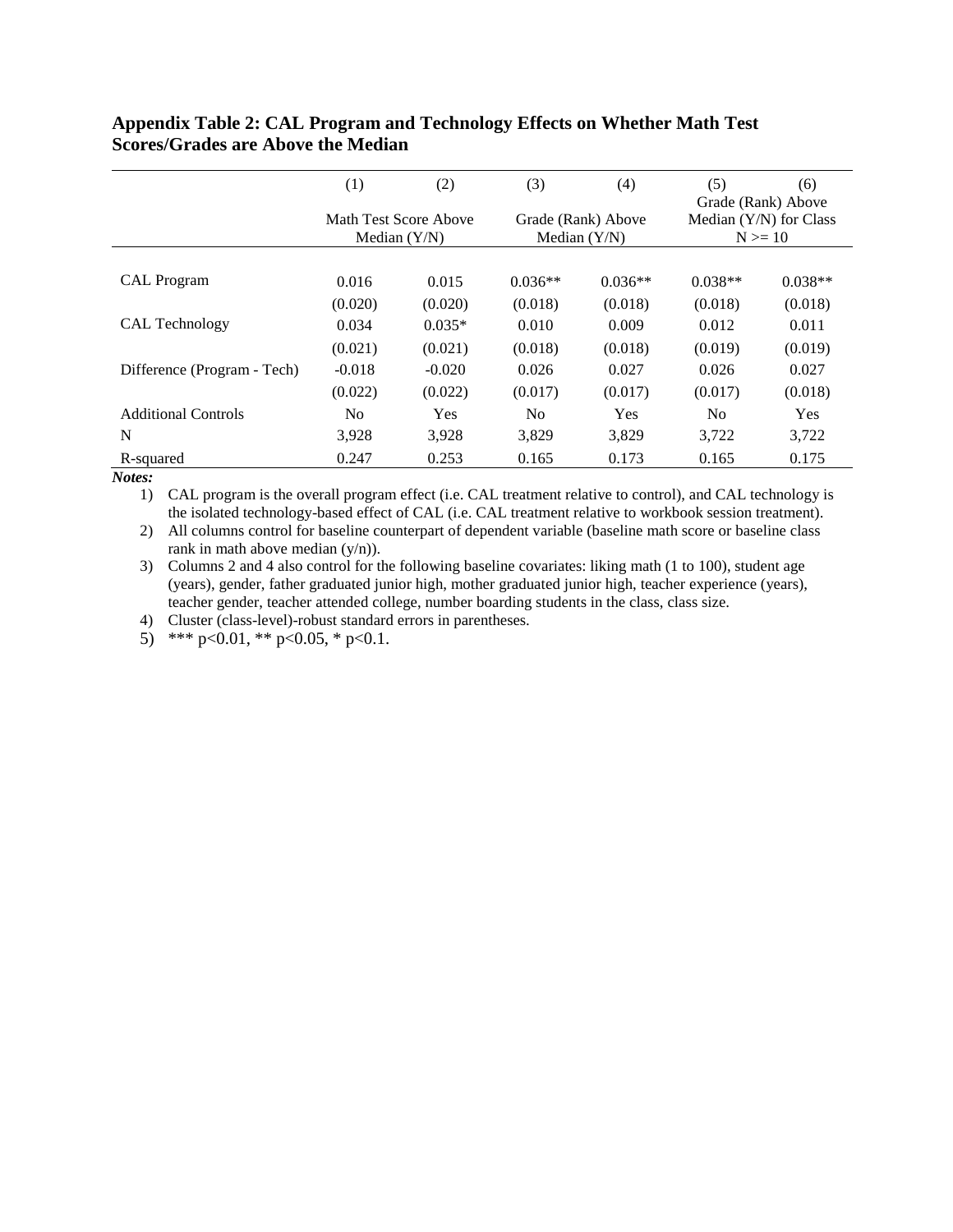|                    | (1)      | (2)                  | (3)               | (4)        | (5)      | (6)        | (7)                    | (8)               | (9)      | (10)       | (11)              | (12)              |
|--------------------|----------|----------------------|-------------------|------------|----------|------------|------------------------|-------------------|----------|------------|-------------------|-------------------|
|                    |          | lowest 1/3 achievers |                   |            |          |            | middle $1/3$ achievers |                   |          |            | top 1/3 achievers |                   |
|                    |          | Math score           | Math grade (rank) |            |          | Math score |                        | Math grade (rank) |          | Math score |                   | Math grade (rank) |
|                    |          |                      |                   |            |          |            |                        |                   |          |            |                   |                   |
| <b>CAL Program</b> | 0.059    | 0.058                | $4.012**$         | $3.842**$  | 0.006    | $-0.002$   | $-1.805$               | $-1.681$          | 0.019    | 0.021      | $3.168**$         | $3.090**$         |
|                    | (0.068)  | (0.068)              | (1.822)           | (1.802)    | (0.056)  | (0.057)    | (1.582)                | (1.609)           | (0.043)  | (0.043)    | (1.556)           | (1.568)           |
| CAL Technology     | 0.049    | 0.058                | 1.873             | 1.691      | 0.067    | 0.064      | $-2.879$               | $-2.945$          | 0.037    | 0.040      | 1.060             | 1.040             |
|                    | (0.070)  | (0.070)              | (1.937)           | (1.951)    | (0.064)  | (0.064)    | (1.930)                | (1.928)           | (0.050)  | (0.049)    | (1.543)           | (1.547)           |
| Program - Tech     | $-0.026$ | $-0.029$             | $1.531*$          | 1.603*     | $-0.061$ | $-0.066$   | 1.074                  | 1.265             | $-0.017$ | $-0.019$   | 2.108             | 2.050             |
|                    | (0.046)  | (0.046)              | (0.877)           | (0.876)    | (0.068)  | (0.068)    | (1.736)                | (1.735)           | (0.051)  | (0.050)    | (1.570)           | (1.560)           |
| Add. Controls      | NO       | <b>YES</b>           | NO                | <b>YES</b> | NO.      | <b>YES</b> | N <sub>O</sub>         | <b>YES</b>        | NO.      | <b>YES</b> | N <sub>O</sub>    | <b>YES</b>        |
| N                  | 1,316    | 1,316                | 1,294             | 1,294      | 1,310    | 1,310      | 1,280                  | 1,280             | 1,302    | 1,302      | 1,255             | 1,255             |
| R-squared          | 0.192    | 0.199                | 0.164             | 0.182      | 0.118    | 0.125      | 0.121                  | 0.129             | 0.154    | 0.170      | 0.089             | 0.109             |

**Appendix Table 3: CAL Program and Technology Effects on Math Test Scores and Grades – By Baseline Achievement Terciles**

*Notes:*

1) CAL program is the overall program effect (i.e. CAL treatment relative to control), and CAL technology is the isolated technology-based effect of CAL (i.e. CAL treatment relative to workbook session treatment).

2) All columns control for baseline counterpart of dependent variable (baseline math score or baseline class rank in math).

3) Even-numbered columns also control for the following baseline covariates: student age (years), gender, father graduated junior high, mother graduated junior high, teacher experience (years), teacher gender, teacher attended college, number of boarding students in the class, class size.

4) Cluster (class-level)-robust standard errors in parentheses.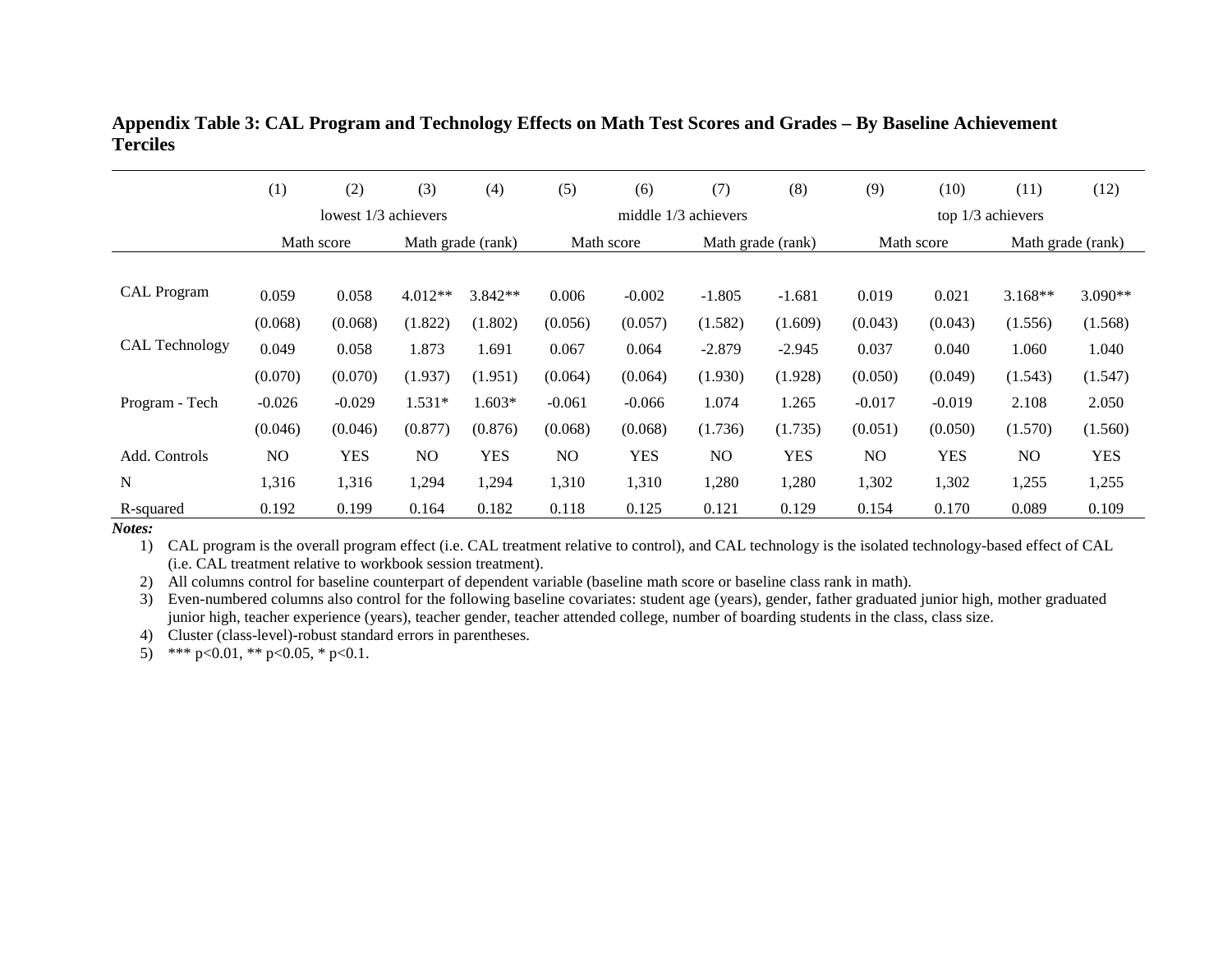|                             | (1)                        | (2)      | (3)            | (4)               | (5)               | (6)      |
|-----------------------------|----------------------------|----------|----------------|-------------------|-------------------|----------|
|                             | Boarding Students $> 90\%$ |          |                | Students $> 80\%$ | Students $> 70\%$ |          |
|                             |                            |          |                |                   |                   |          |
| <b>CAL</b> Program          | 1.306                      | 1.318    | 1.562          | 1.616             | 1.356             | 1.387    |
|                             | (0.912)                    | (0.912)  | (0.993)        | (0.996)           | (1.029)           | (1.029)  |
| <b>CAL Technology</b>       | $-0.085$                   | $-0.081$ | $-0.174$       | $-0.146$          | $-0.617$          | $-0.560$ |
|                             | (1.060)                    | (1.061)  | (1.110)        | (1.108)           | (1.224)           | (1.225)  |
| Difference (Program - Tech) | 1.392                      | 1.399    | $1.737*$       | $1.762*$          | 1.973*            | 1.947*   |
|                             | (0.928)                    | (0.927)  | (0.968)        | (0.971)           | (1.073)           | (1.077)  |
| <b>Additional Controls</b>  | N <sub>0</sub>             | Yes      | N <sub>0</sub> | Yes               | N <sub>0</sub>    | Yes      |
| N                           | 3,928                      | 3,928    | 3,829          | 3,829             | 3,750             | 3,750    |
| R-squared                   | 0.432                      | 0.436    | 0.300          | 0.308             | 0.299             | 0.308    |

### **Appendix Table 4: CAL Program and Technology Effects on Math Grades, Excluding Classes with Certain Percentages of Boarding Students**

*Notes:*

1) CAL program is the overall program effect (i.e. CAL treatment relative to control), and CAL technology is the isolated technology-based effect of CAL (i.e. CAL treatment relative to workbook session treatment).

2) All columns control for baseline counterpart of dependent variable (baseline class rank in math test score).

3) Even-numbered columns also control for the following baseline covariates: liking math (scale 1 to 100), student age (years), gender, father graduated junior high, mother graduated junior high, teacher experience (years), teacher gender, teacher attended college, number of boarding students in the class, class size.

4) Cluster (class-level)-robust standard errors in parentheses.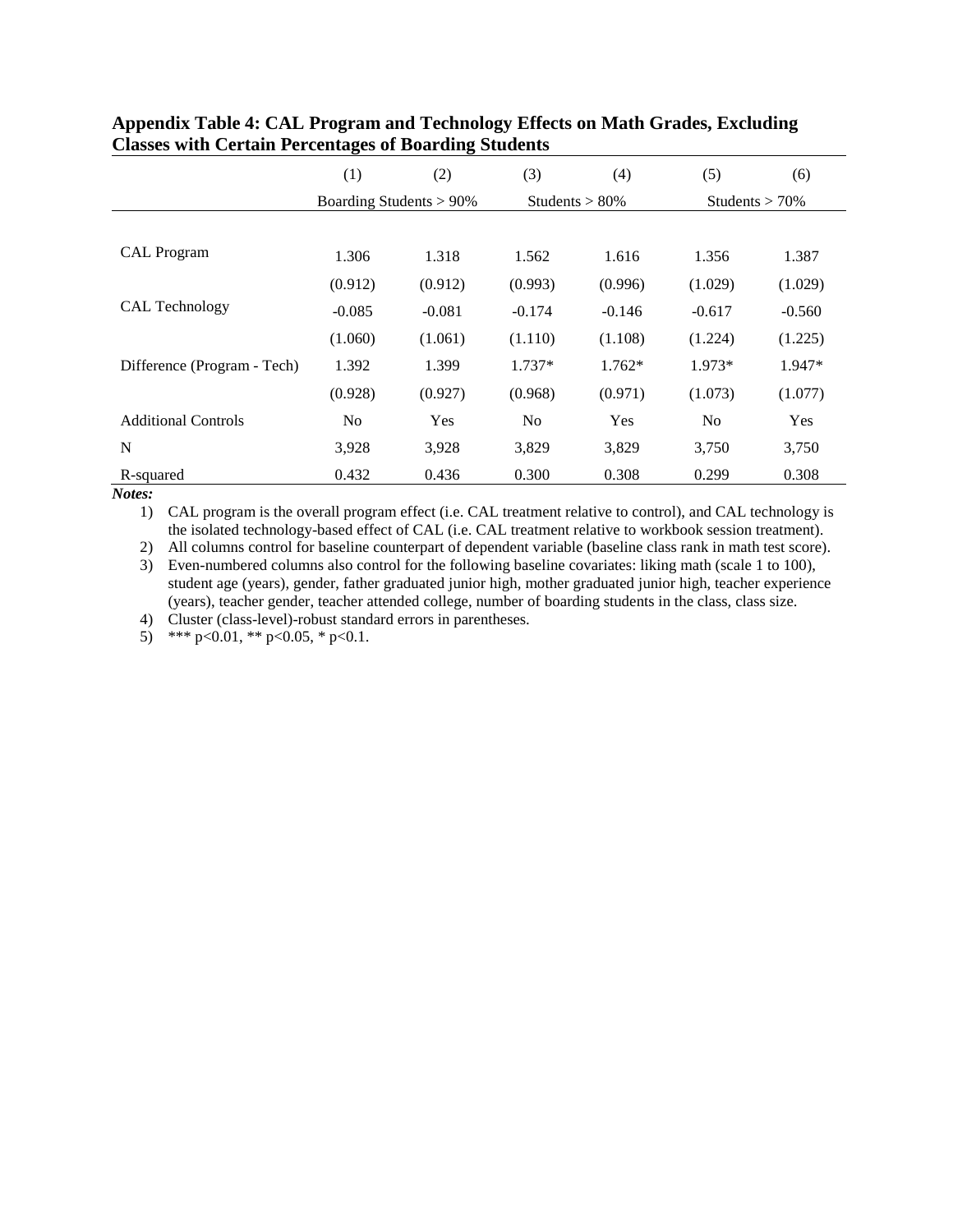|                             | $\left(1\right)$           | (2)       | (3)            | (4)               | (5)      | (6)               |
|-----------------------------|----------------------------|-----------|----------------|-------------------|----------|-------------------|
|                             | Boarding Students $> 90\%$ |           |                | Students $> 80\%$ |          | Students $> 70\%$ |
|                             |                            |           |                |                   |          |                   |
| <b>CAL</b> Program          | $2.836**$                  | $2.836**$ | $3.042**$      | $3.089**$         | 2.332    | $2.426*$          |
|                             | (1.289)                    | (1.285)   | (1.385)        | (1.382)           | (1.428)  | (1.425)           |
| CAL Technology              | 1.072                      | 1.020     | 0.749          | 0.692             | $-0.123$ | $-0.068$          |
|                             | (1.533)                    | (1.525)   | (1.591)        | (1.577)           | (1.657)  | (1.647)           |
| Difference (Program - Tech) | 1.765                      | 1.816     | $2.294*$       | $2.397*$          | $2.454*$ | 2.494*            |
|                             | (1.309)                    | (1.313)   | (1.360)        | (1.365)           | (1.425)  | (1.438)           |
| <b>Additional Controls</b>  | N <sub>0</sub>             | Yes       | N <sub>0</sub> | Yes               | No       | Yes               |
| N                           | 1,940                      | 1.940     | 1,814          | 1,814             | 1,684    | 1,684             |
| R-squared                   | 0.302                      | 0.306     | 0.299          | 0.303             | 0.307    | 0.310             |

| Appendix Table 5: CAL Program and Technology Effects on Math Grades, Excluding |
|--------------------------------------------------------------------------------|
| Classes with Certain Percentages of Boarding Students – Boys Only              |

*Notes:*

1) CAL program is the overall program effect (i.e. CAL treatment relative to control), and CAL technology is the isolated technology-based effect of CAL (i.e. CAL treatment relative to workbook session treatment).

2) All columns control for baseline counterpart of dependent variable (baseline class rank in math test score).

3) Even-numbered columns also control for the following baseline covariates: liking math (scale 1 to 100), student age (years), gender, father graduated junior high, mother graduated junior high, teacher experience (years), teacher gender, teacher attended college, number of boarding students in the class, class size.

4) Cluster (class-level)-robust standard errors in parentheses.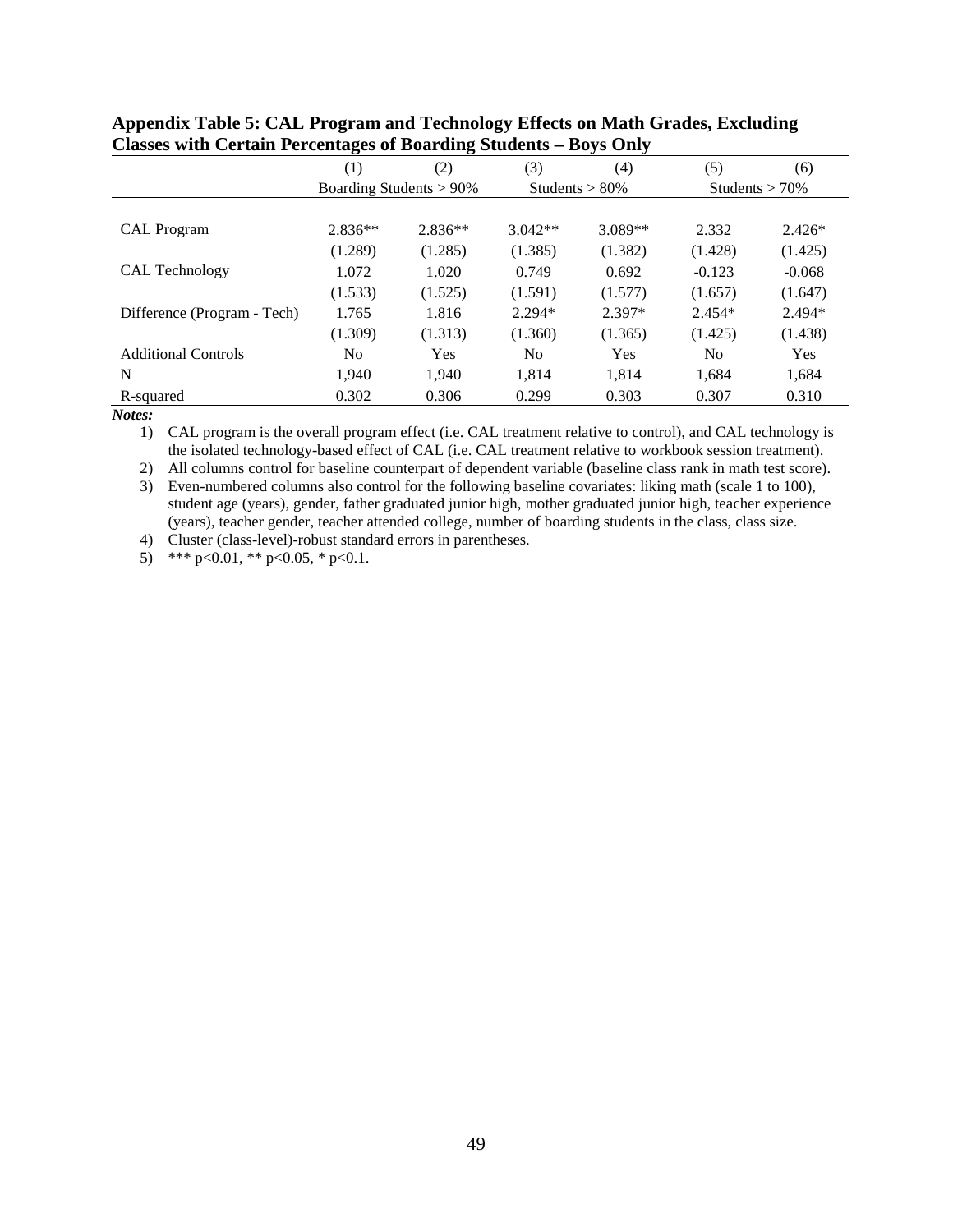|                             | (1)                     | (2)        | (3)               | (4)      | (5)               | (6)        |
|-----------------------------|-------------------------|------------|-------------------|----------|-------------------|------------|
|                             | Boarding Students > 90% |            | Students $> 80\%$ |          | Students $> 70\%$ |            |
|                             |                         |            |                   |          |                   |            |
| <b>CAL</b> Program          | $-0.715$                | $-0.734$   | $-0.383$          | $-0.443$ | $-0.051$          | $-0.168$   |
|                             | (1.405)                 | (1.396)    | (1.550)           | (1.544)  | (1.597)           | (1.589)    |
| <b>CAL Technology</b>       | $-1.394$                | $-1.176$   | $-1.281$          | $-1.061$ | $-1.289$          | $-1.068$   |
|                             | (1.615)                 | (1.619)    | (1.681)           | (1.680)  | (1.775)           | (1.787)    |
| Difference (Program - Tech) | 1.392                   | 1.399      | $1.737*$          | $1.762*$ | 1.973*            | 1.947*     |
|                             | (0.928)                 | (0.927)    | (0.968)           | (0.971)  | (1.073)           | (1.077)    |
| <b>Additional Controls</b>  | N <sub>0</sub>          | <b>Yes</b> | N <sub>0</sub>    | Yes      | N <sub>0</sub>    | <b>Yes</b> |
| N                           | 1.630                   | 1,630      | 1.500             | 1,500    | 1.398             | 1,398      |
| R-squared                   | 0.295                   | 0.303      | 0.289             | 0.297    | 0.287             | 0.294      |

| Appendix Table 6: CAL Program and Technology Effects on Math Grades, Excluding |
|--------------------------------------------------------------------------------|
| Classes with Certain Percentages of Boarding Students – Girls Only             |

*Notes:*

1) CAL program is the overall program effect (i.e. CAL treatment relative to control), and CAL technology is the isolated technology-based effect of CAL (i.e. CAL treatment relative to workbook session treatment).

2) All columns control for baseline counterpart of dependent variable (baseline class rank in math test score).

3) Even-numbered columns also control for the following baseline covariates: liking math (scale 1 to 100), student age (years), gender, father graduated junior high, mother graduated junior high, teacher experience (years), teacher gender, teacher attended college, number of boarding students in the class, class size.

4) Cluster (class-level)-robust standard errors in parentheses.